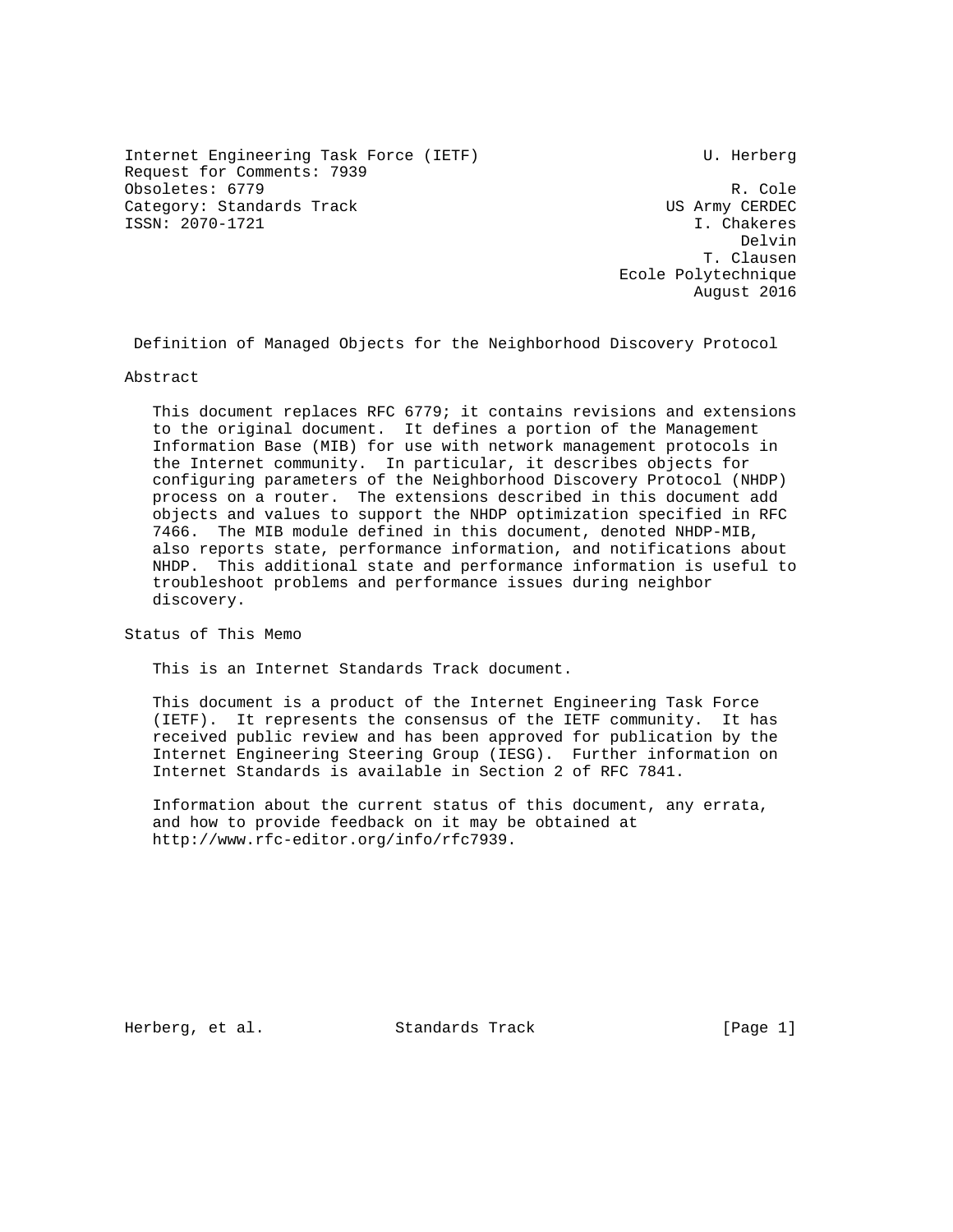# Copyright Notice

 Copyright (c) 2016 IETF Trust and the persons identified as the document authors. All rights reserved. This document is subject to BCP 78 and the IETF Trust's Legal Provisions Relating to IETF Documents (http://trustee.ietf.org/license-info) in effect on the date of publication of this document. Please review these documents carefully, as they describe your rights and restrictions with respect to this document. Code Components extracted from this document must include Simplified BSD License text as described in Section 4.e of the Trust Legal Provisions and are provided without warranty as described in the Simplified BSD License.

## Table of Contents

| 1.                                                                                                                                                                                                                                                   |  | 3              |
|------------------------------------------------------------------------------------------------------------------------------------------------------------------------------------------------------------------------------------------------------|--|----------------|
| Differences from RFC 6779<br>$1\quad1$                                                                                                                                                                                                               |  | $\overline{3}$ |
| The Internet-Standard Management Framework<br>$2$ .                                                                                                                                                                                                  |  | $\overline{3}$ |
| $\overline{3}$ .                                                                                                                                                                                                                                     |  | $\overline{4}$ |
| 4.                                                                                                                                                                                                                                                   |  | $\overline{4}$ |
| 4.1.                                                                                                                                                                                                                                                 |  | $\overline{4}$ |
| 4.2.                                                                                                                                                                                                                                                 |  | $\overline{4}$ |
| Structure of the MIB Module<br>5 <sub>1</sub>                                                                                                                                                                                                        |  | 4              |
| 5 1                                                                                                                                                                                                                                                  |  | 5              |
| 5.1.1.                                                                                                                                                                                                                                               |  | 5              |
| 5.1.2. Notification Generation                                                                                                                                                                                                                       |  | 5              |
| 5.1.3. Limiting Frequency of Notifications                                                                                                                                                                                                           |  | 5              |
| The Configuration Group<br>5.2.                                                                                                                                                                                                                      |  | 7              |
| 5.3.                                                                                                                                                                                                                                                 |  | 7              |
| The Performance Group<br>5 4                                                                                                                                                                                                                         |  | 8              |
| 5.5.                                                                                                                                                                                                                                                 |  | 8              |
| 6. Relationship to Other MIB Modules                                                                                                                                                                                                                 |  | 10             |
| Relationship to the SNMPv2-MIB<br>6.1.                                                                                                                                                                                                               |  | 10             |
| Relationship to Routing Protocol MIB Modules Relying on<br>6.2.                                                                                                                                                                                      |  |                |
|                                                                                                                                                                                                                                                      |  | 10             |
| 6.3. Relationship to the If-MIB                                                                                                                                                                                                                      |  | 10             |
| 6.4. MIB Modules Required for IMPORTS                                                                                                                                                                                                                |  | 11             |
| 7 <sub>1</sub>                                                                                                                                                                                                                                       |  | 11             |
| 8 <sub>1</sub>                                                                                                                                                                                                                                       |  | 66             |
| 9.                                                                                                                                                                                                                                                   |  | 68             |
|                                                                                                                                                                                                                                                      |  | 69             |
|                                                                                                                                                                                                                                                      |  | 69             |
| Normative References<br>11 1                                                                                                                                                                                                                         |  | 69             |
| Informative References<br>11.2.                                                                                                                                                                                                                      |  | 71             |
| Acknowledgements                                                                                                                                                                                                                                     |  | 72             |
| Authors' Addresses<br>a constitution of the contract of the contract of the contract of the contract of the contract of the contract of the contract of the contract of the contract of the contract of the contract of the contract of the contract |  | 72             |

Herberg, et al. Standards Track [Page 2]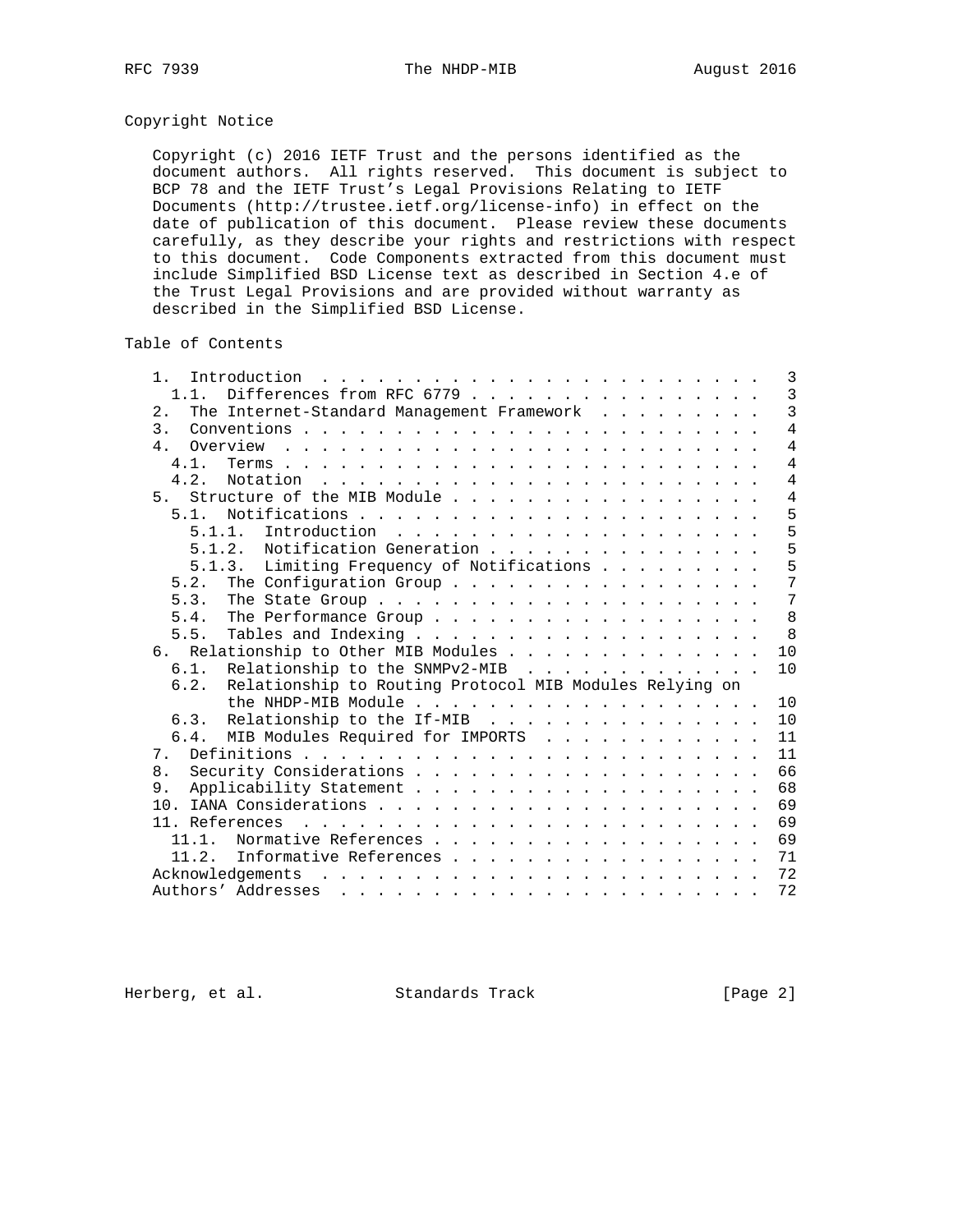## 1. Introduction

 This document defines a portion of the Management Information Base (MIB) for use with network management protocols in the Internet community. In particular, it describes objects for configuring parameters of the Mobile Ad Hoc Network (MANET) Neighborhood Discovery Protocol (NHDP) [RFC6130] process on a router. The MIB module defined in this document, denoted NHDP-MIB, also reports state, performance information, and notifications about NHDP. This additional state and performance information is useful to troubleshoot problems and performance issues during neighbor discovery.

## 1.1. Differences from RFC 6779

 This document obsoletes [RFC6779], replacing that document as the specification of the MIB module for [RFC6130]. This revision to [RFC6779] is necessitated by the update to [RFC6130] specified in [RFC7466].

 The MIB module for [RFC6130], specified in this document, captures the new information and states for each symmetric 2-hop neighbor, recorded in the Neighbor Information Base of a router and to be reflected in the appropriate tables, introduced by [RFC7466], specifically:

- o Addition of objects nhdpIib2HopSetN2Lost and nhdpIfPerfCounterDiscontinuityTime.
- o Addition of extra value (notconsidered) to nhdp2HopNbrState.
- o Revised full compliance state.
- 2. The Internet-Standard Management Framework

 For a detailed overview of the documents that describe the current Internet-Standard Management Framework, please refer to section 7 of RFC 3410 [RFC3410].

 Managed objects are accessed via a virtual information store, termed the Management Information Base or MIB. MIB objects are generally accessed through the Simple Network Management Protocol (SNMP). Objects in the MIB are defined using the mechanisms defined in the Structure of Management Information (SMI). This memo specifies a MIB module that is compliant to the SMIv2, which is described in STD 58, RFC 2578 [RFC2578], STD 58, RFC 2579 [RFC2579] and STD 58, RFC 2580 [RFC2580].

Herberg, et al. Standards Track [Page 3]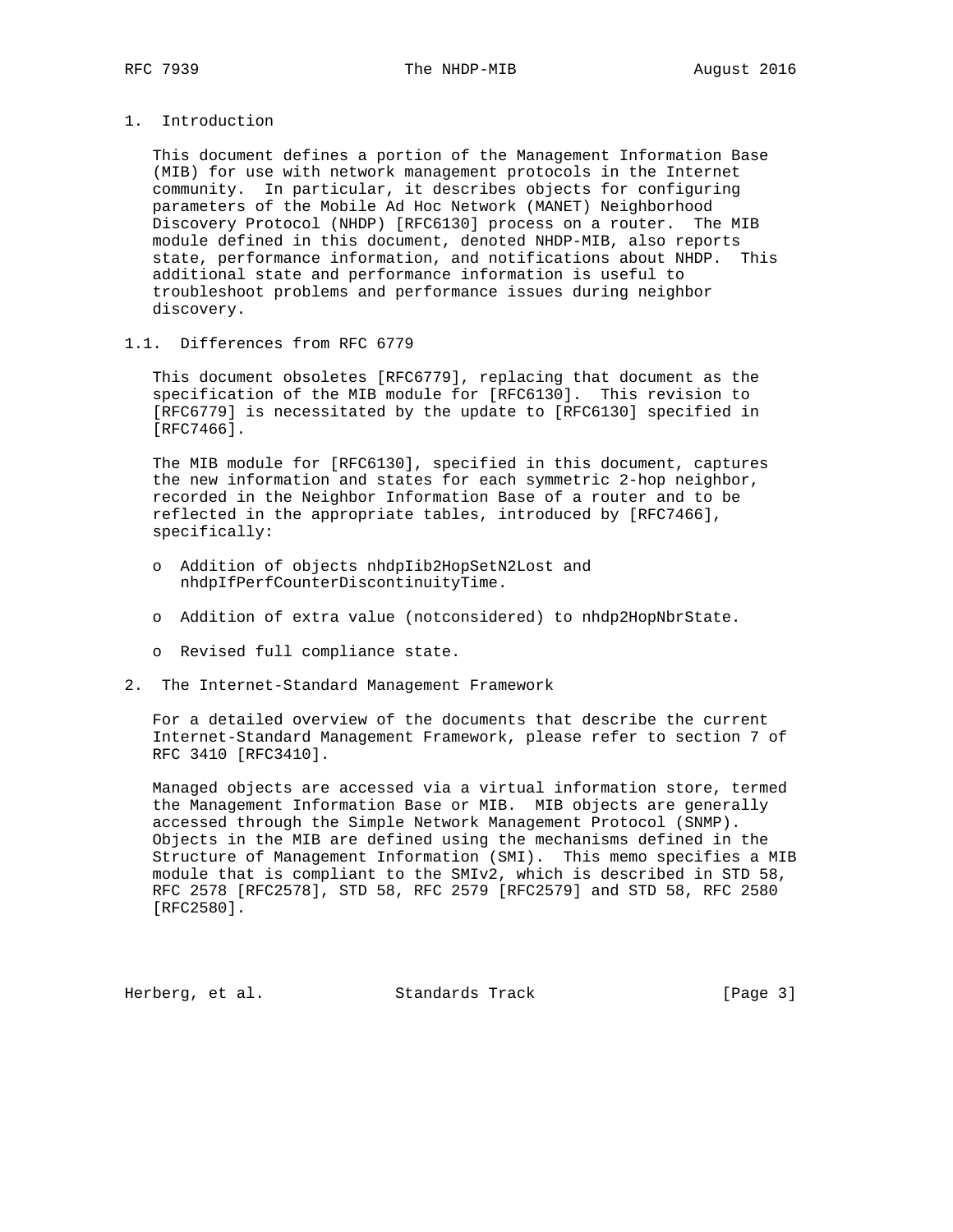3. Conventions

 The key words "MUST", "MUST NOT", "REQUIRED", "SHALL", "SHALL NOT", "SHOULD", "SHOULD NOT", "RECOMMENDED", "NOT RECOMMENDED", "MAY", and OPTIONAL" in this document are to be interpreted as described in [RFC2119].

4. Overview

 [RFC6130] allows a router to discover and track topological information of routers up to two hops away by virtue of exchanging HELLO messages. This information is useful for routers running various routing and multicast flooding protocols developed within the IETF MANET Working Group.

4.1. Terms

The following definitions apply throughout this document:

- o Notification Objects triggers and associated notification messages allowing for asynchronous tracking of predefined events on the managed router.
- o Configuration Objects switches, tables, and objects that are initialized to default settings or set through the management interface defined by this MIB module.
- o State Objects automatically generated values that define the current operating state of the NHDP instance in the router.
- o Performance Objects automatically generated values that help to assess the performance of the NHDP instance on the router and the overall discovery performance within the MANET.
- 4.2. Notation

 The same notations as defined in [RFC6130] are used throughout this document.

5. Structure of the MIB Module

 This section presents the structure of the NHDP-MIB module. The MIB module is arranged into the following structure:

o nhdpNotifications - objects defining NHDP-MIB notifications.

Herberg, et al. Standards Track [Page 4]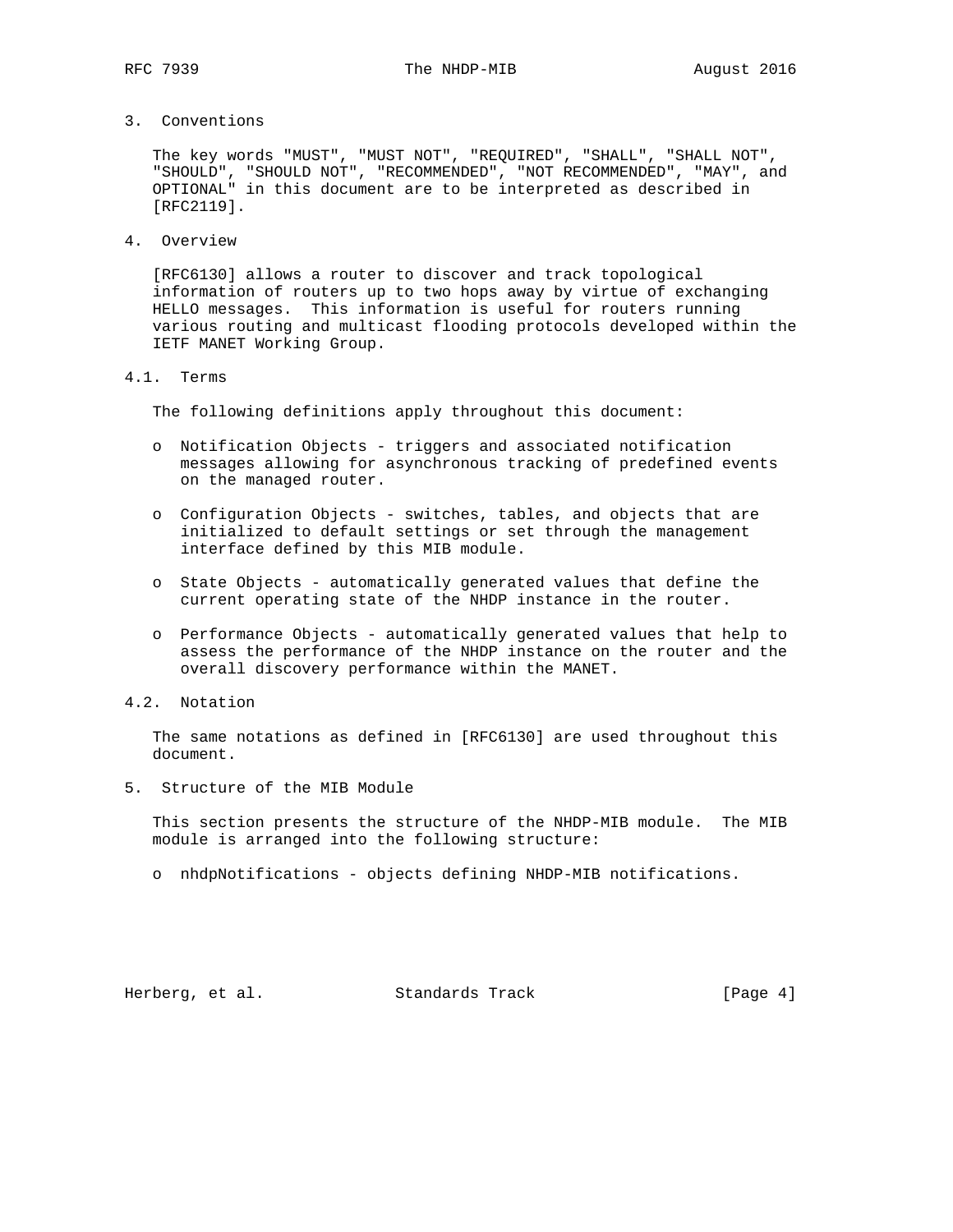- o nhdpObjects defining objects within this MIB module. The objects are arranged into the following groups:
	- \* Configuration Group defining objects related to the configuration of the NHDP instance on the router.
	- \* State Group defining objects that reflect the current state of the NHDP instance running on the router.
	- \* Performance Group defining objects that are useful to a management station when characterizing the performance of NHDP on the router and in the MANET.
- o nhdpConformance defining the minimal and maximal conformance requirements for implementations of this MIB module.

### 5.1. Notifications

 This section describes the use of notifications and mechanisms to enhance the ability to manage NHDP routing domains.

5.1.1. Introduction

 Notifications can be emitted by a router running an instance of this specification as a reaction to a specific event. This allows an observer of these events to efficiently determine the source of problems or significant changes of configuration or topology, instead of polling a possibly large number of routers.

5.1.2. Notification Generation

 When an exception event occurs, the application notifies the local agent, which sends a notification to the appropriate SNMP management stations. The message includes the notification type and may include a list of notification-specific variables. Section 7 contains the notification definitions, which includes the variable lists. At least one IP address of the router that originates the notification is included in the variable list so that the source of the notification may be determined.

5.1.3. Limiting Frequency of Notifications

 To limit the frequency of notifications, the following additional mechanisms are suggested, similar to those in [RFC4750].

Herberg, et al. Standards Track [Page 5]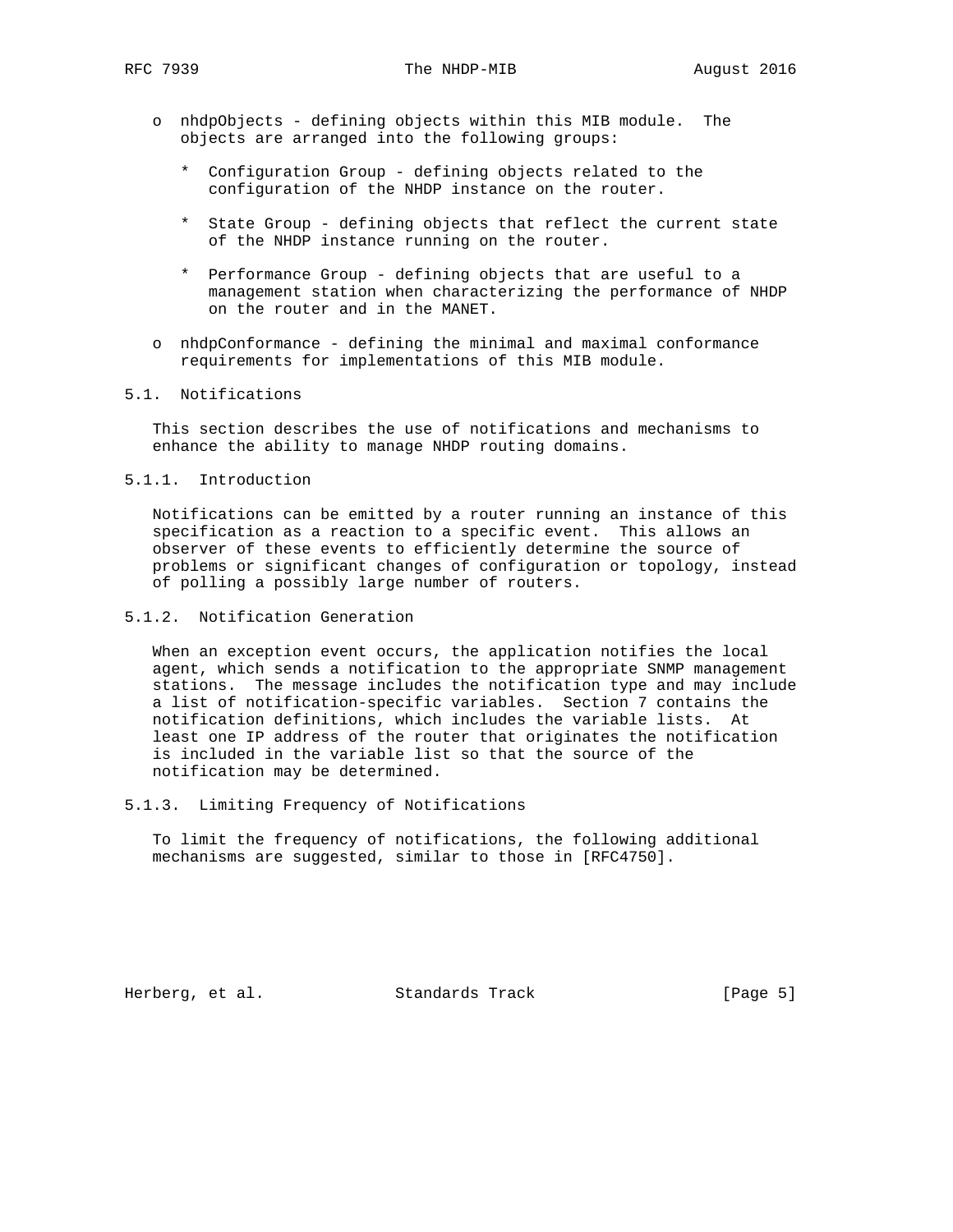# 5.1.3.1. Ignoring Initial Activity

 The majority of critical events occur when NHDP is first enabled on a router, at which time, the symmetric neighbors and 2-hop neighbors of the router are discovered. During this initial period, a potential flood of notifications is unnecessary since the events are expected. To avoid unnecessary notifications, a router SHOULD NOT originate expected notifications until a predefined and administratively configured time interval has elapsed. It is RECOMMENDED that this time interval be at least 3 times nhdpHelloInterval so that symmetric neighbors are discovered. The suppression window for notifications is started when the nhdpIfStatus transitions from its default value of 'false(2)' to 'true(1)'.

#### 5.1.3.2. Throttling Notifications

 The mechanism for throttling the notifications is the same as in [RFC4750] (i.e., the number of transmitted notifications per time is bounded).

 Appropriate values for the window time and upper bound are to be administratively configured and depend on the deployment of the MANET. If NHDP is deployed on a lossy, wireless medium, sending too many notifications in a short time interval may lead to collisions and dropped packets. In particular, in dense deployments of routers running NHDP (i.e., where each router has many neighbors), a change of the local topology may trigger many notifications at the same time. [RFC4750] recommends "7 traps with a window time of 10 seconds" as the upper bound. As NHDP is expected to be deployed in more lossy channels than OSPF, it is RECOMMENDED to choose a lower threshold for the number of notifications per time than that. Specifically, it is RECOMMENDED that the threshold value for the objects reflecting the change be set to a value of '10' and the DEFAULT values for these objects within the Notifications Group be set to this value. Further, a time window for the change objects is defined within this MIB module. If the number of occurrences exceeds the change threshold within the previous change window, then it is RECOMMENDED that the notification be sent. Furthermore, it is RECOMMENDED that the value for this window be set to at least 5 times the nhdpHelloInterval.

 The following objects are used to define the thresholds and time windows for specific notifications defined in the NHDP-MIB module: nhdpNbrStateChangeThreshold, nhdpNbrStateChangeWindow, nhdp2HopNbrStateChangeThreshold, and nhdp2HopNbrStateChangeWindow.

Herberg, et al. Standards Track [Page 6]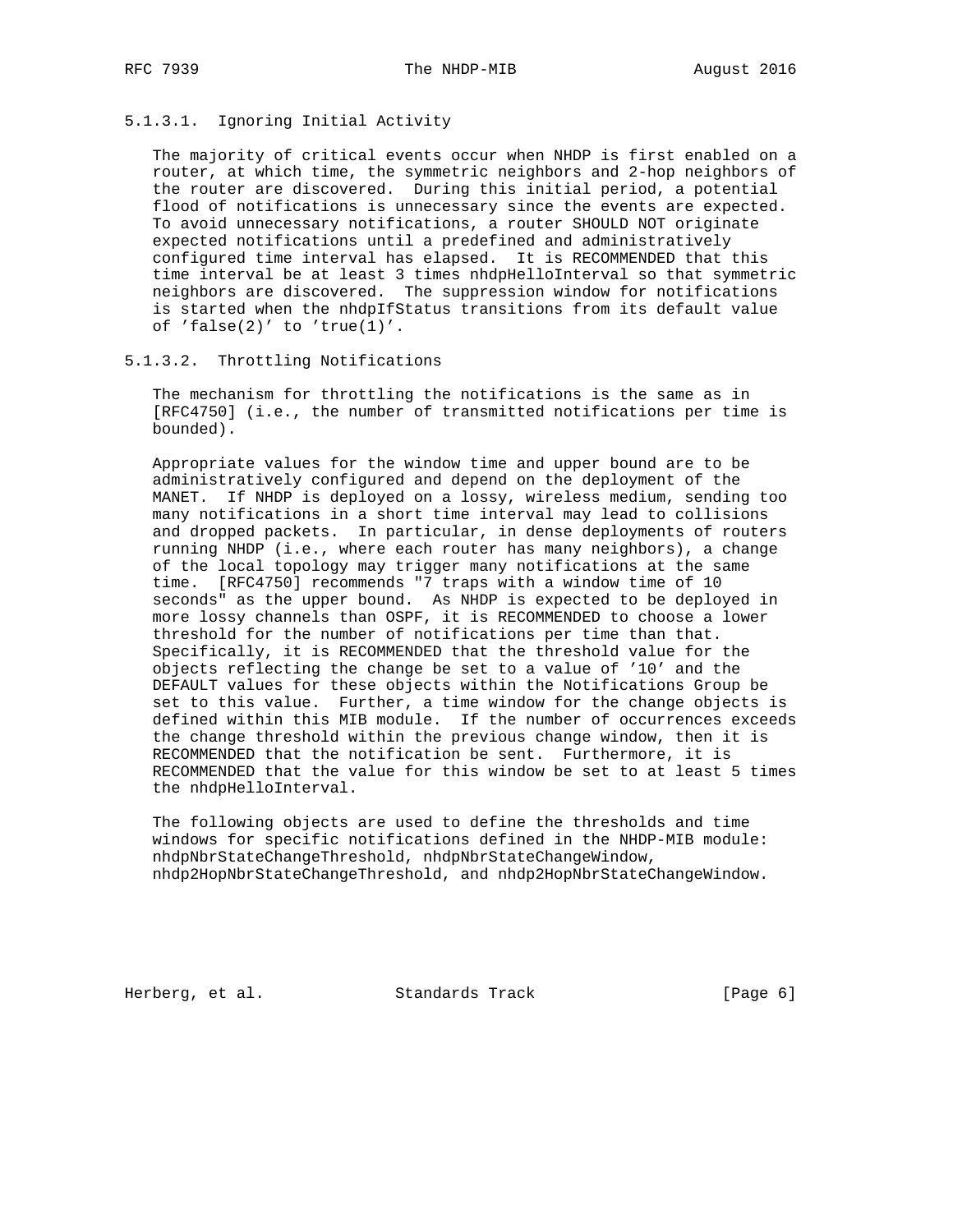## 5.1.3.3. One Notification per Event

 Similar to the mechanism in [RFC4750], only one notification is sent per event.

## 5.2. The Configuration Group

 The router running NHDP is configured with a set of controls. The authoritative list of configuration controls within the NHDP-MIB module are found within the MIB module itself. Generally, an attempt was made in developing the NHDP-MIB module to support all configuration objects defined in [RFC6130]. For all of the configuration parameters, the same constraints and default values of these parameters as defined in [RFC6130] are followed. Refer to [RFC5148] for guidance on setting jitter-related parameters, e.g., nhdpMaxJitter.

## 5.3. The State Group

 The State Group reports current state information of a router running NHDP. The NHDP-MIB State Group tables were designed to contain the complete set of state information defined within the information bases specified in Sections 6, 7, and 8 of [RFC6130].

 Two constructs, i.e., TEXTUAL-CONVENTIONs, are defined to support the tables in the State Group. NHDP stores and indexes information through sets of (dynamically defined) addresses, i.e., address sets. Within SMIv2, it is not possible to index tables with variably defined address sets. Hence, these TEXTUAL-CONVENTIONs are defined to provide a local mapping between NHDP-managed address sets and SMIv2 table indexing. These constructs are the NeighborIfIndex and NeighborRouterIndex. These are locally (to the router) defined, unique identifiers of virtual neighbors and neighbor interfaces. Due to the nature of NHDP, the local router may have identified distinct address sets but is not able to associate these as a single interface. Hence, two or more NeighborIfIndexes pointing to multiple distinct address sets may, in fact, be related to a common neighbor interface. This ambiguity may also hold with respect to the assignment of the NeighborRouterIndex. The local MIB agent is responsible for managing, aggregating, and retiring the defined indexes and for updating MIB tables using these indexes as the local router learns more about its neighbors' topologies. These constructs are used to define indexes to the appropriate State Group tables and to correlate table entries to address sets, virtual neighbor interfaces, and virtual neighbors within the MANET.

Herberg, et al. Standards Track [Page 7]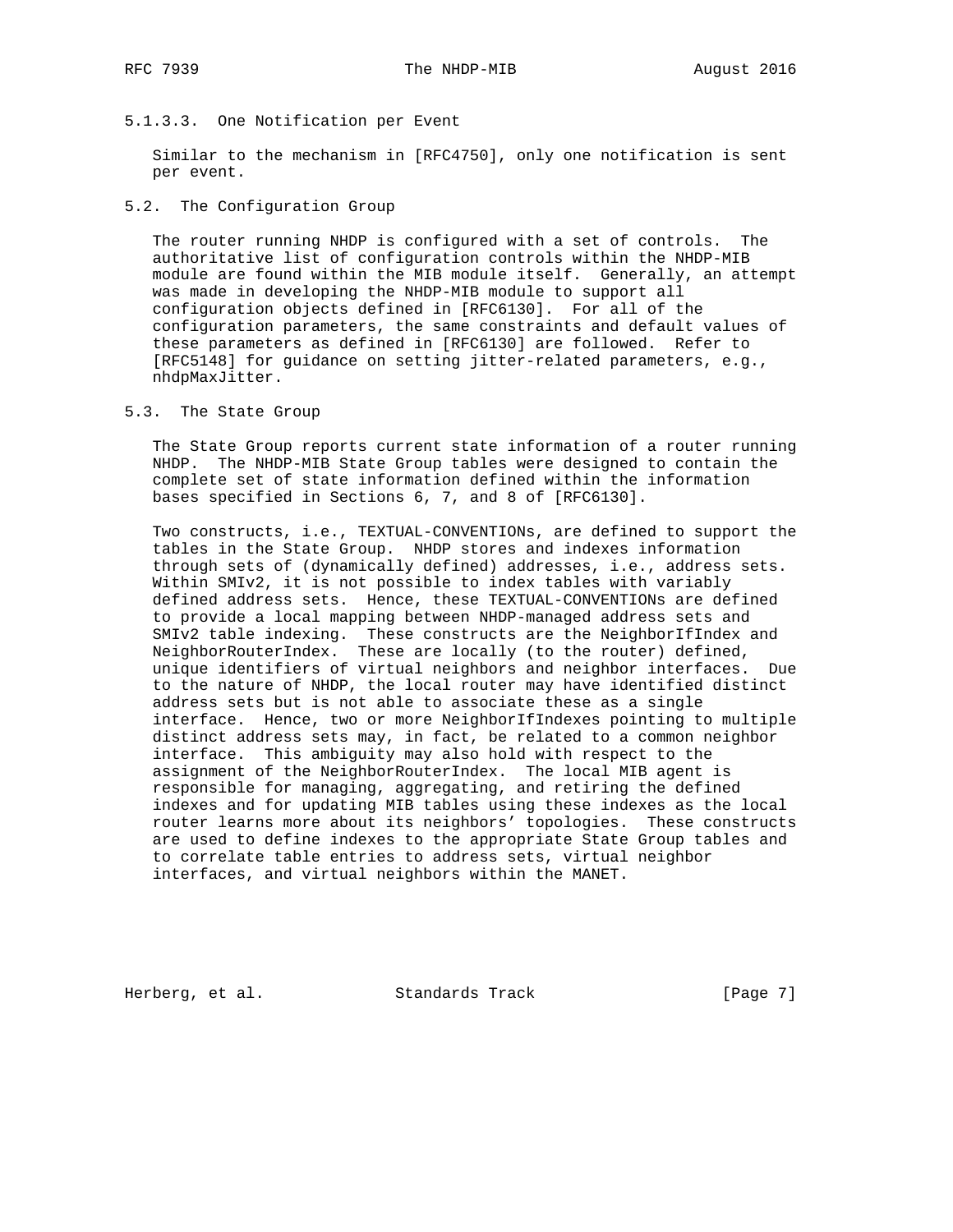5.4. The Performance Group

 The Performance Group reports values relevant to system performance. Unstable neighbors or 2-hop neighbors and frequent changes of sets can have a negative influence on the performance of NHDP. This MIB module defines several objects that can be polled in order to, e.g., calculate histories or monitor frequencies of changes. This may help an observer determining unusual topology changes or other changes that affect stability and reliability of the MANET.

5.5. Tables and Indexing

 The NHDP-MIB module contains a number of tables that record data related to:

- o the local router,
- o a local MANET interface on the router,
- o other routers that are one hop removed from the local router,
- o interfaces on other routers that are one hop removed from the local router, and
- o other routers that are two hops removed from the local router.

 The NHDP-MIB module's tables are indexed via the following constructs:

- o nhdpIfIndex the IfIndex of the local router on which NHDP is configured.
- o nhdpDiscIfIndex a locally managed index representing a known interface on a neighboring router.
- o nhdpDiscRouterIndex a locally managed index representing an ID of a known neighboring router.

These tables and their indexing are:

- o nhdpInterfaceTable describes the configuration of the interfaces of this router. This table has INDEX  $\{nhdpIfIndex\}$ .
- o nhdpLibLocalIfSetTable records all network addresses that are defined as local interface network addresses on this router. This table has INDEX { nhdpLibLocalIfSetIndex }.

Herberg, et al. Standards Track [Page 8]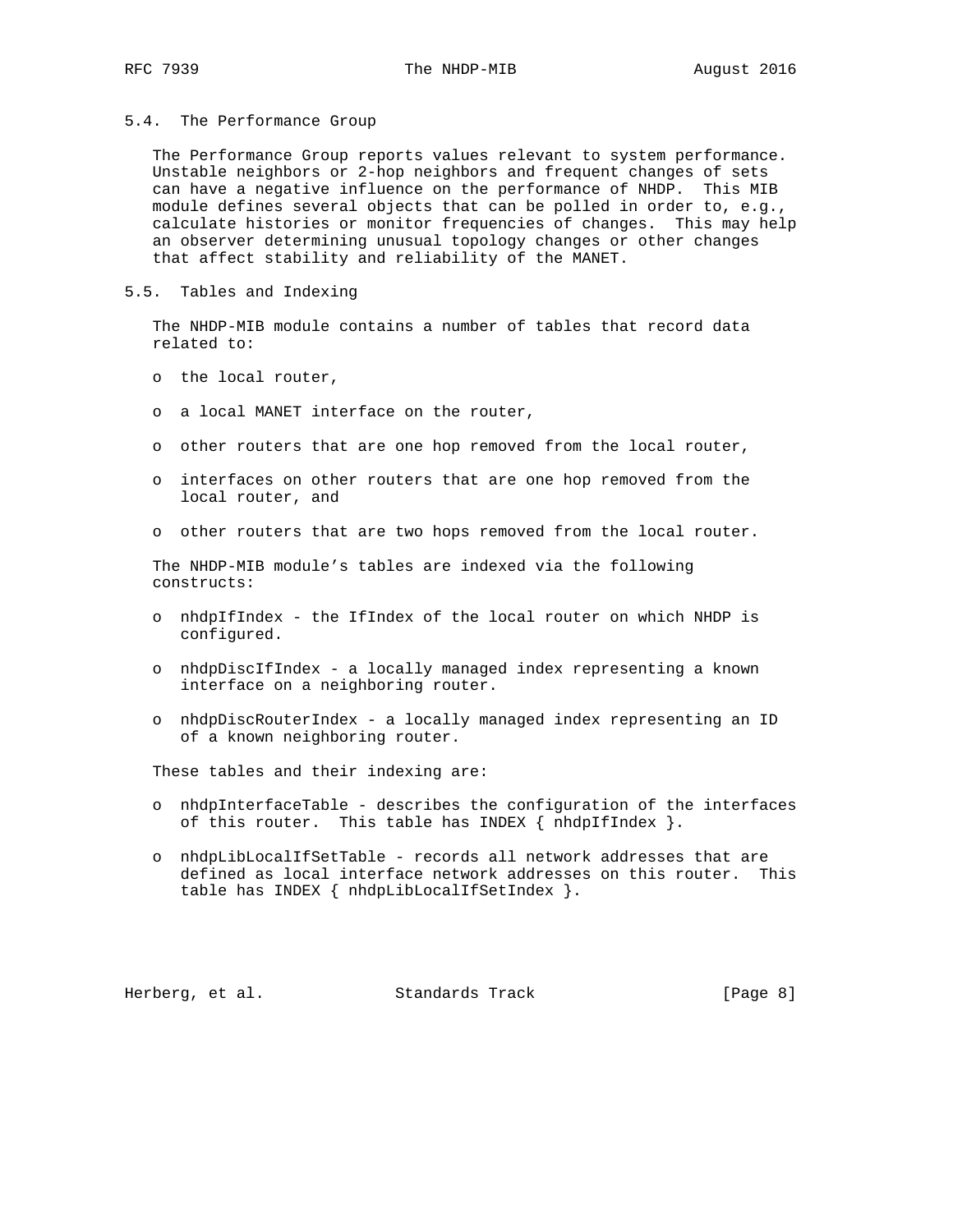- o nhdpLibRemovedIfAddrSetTable records network addresses that were recently used as local interface network addresses on this router but have been removed. This table has INDEX { nhdpLibRemovedIfAddrSetIndex }.
- o nhdpInterfaceStateTable records state information related to specific interfaces of this router. This table has INDEX { nhdpIfIndex }.
- o nhdpDiscIfSetTable includes the nhdpDiscRouterIndex of the discovered router, the nhdpDiscIfIndex of the discovered interface, and the current set of addresses associated with this neighbor interface. This table has INDEX { nhdpDiscIfSetIndex }.
- o nhdpIibLinkSetTable for each local interface, records all links belonging to other routers that are, or recently were, 1-hop neighbors to this router. This table has INDEX { nhdpIfIndex, nhdpDiscIfIndex }.
- o nhdpIib2HopSetTable for each local interface, records network addresses (one at a time) of symmetric 2-hop neighbors and the symmetric links to symmetric 1-hop neighbors of this router through which these symmetric 2-hop neighbors can be reached. This table has INDEX { nhdpIfIndex, nhdpDiscIfIndex, nhdpIib2HopSetIpAddressType, nhdpIib2HopSetIpAddress }.
- o nhdpNibNeighborSetTable records all network addresses of each 1-hop neighbor to this router. This table has INDEX { nhdpDiscRouterIndex }.
- o nhdpNibLostNeighborSetTable records network addresses of other routers that were recently symmetric 1-hop neighbors to this router but are now advertised as lost. This table has INDEX { nhdpDiscRouterIndex }.
- o nhdpInterfacePerfTable records performance objects that are measured for each local NHDP interface on this router. This table has INDEX { nhdpIfIndex }.
- o nhdpDiscIfSetPerfTable records performance objects that are measured for each discovered interface of a neighbor of this router. This table has INDEX { nhdpDiscIfIndex }.
- o nhdpDiscNeighborSetPerfTable records performance objects that are measured for discovered neighbors of this router. This table has INDEX { nhdpDiscRouterIndex }.

Herberg, et al. Standards Track [Page 9]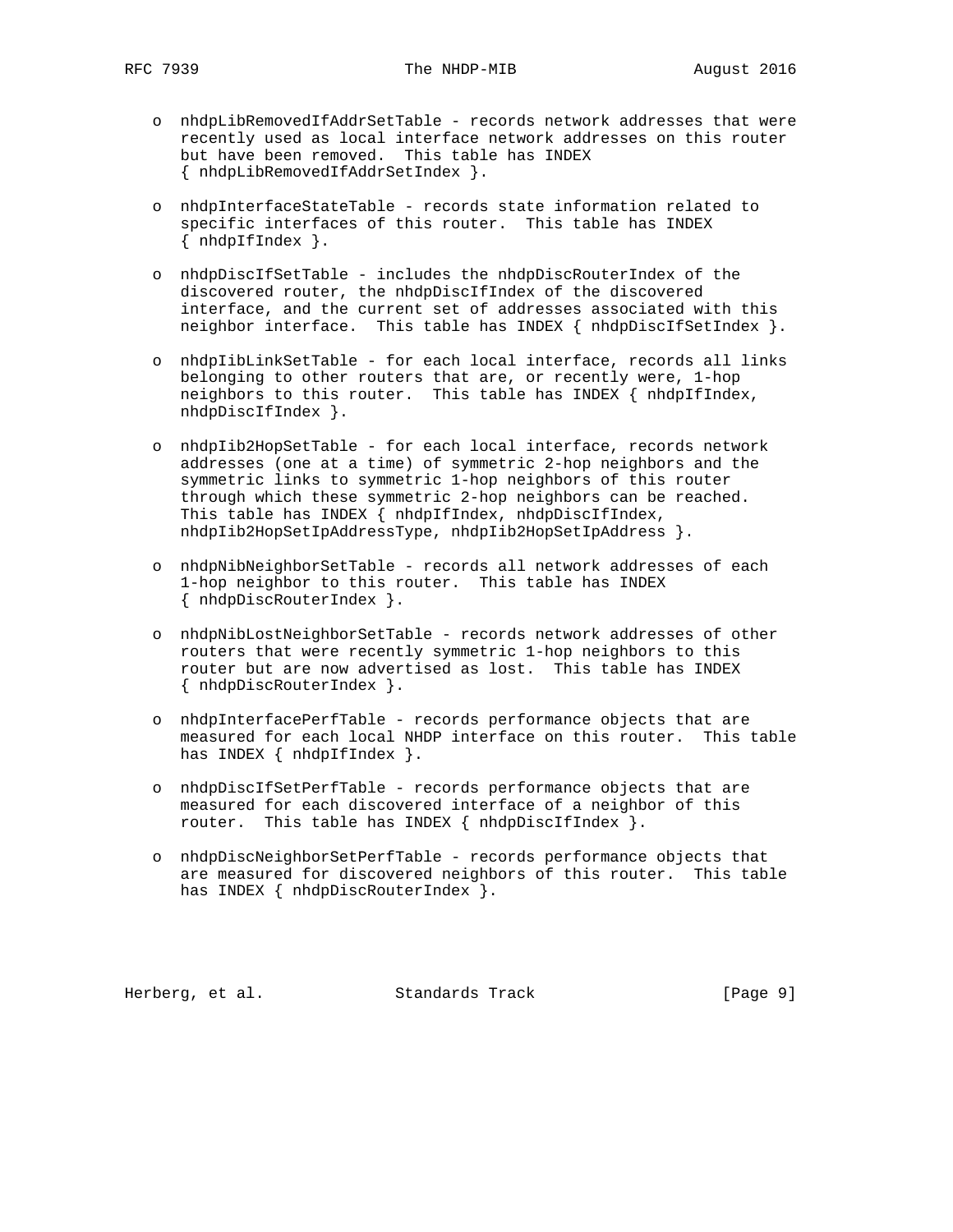- o nhdpIib2HopSetPerfTable records performance objects that are measured for discovered 2-hop neighbors of this router. This table has INDEX { nhdpDiscRouterIndex }.
- 6. Relationship to Other MIB Modules

 This section specifies the relationship of the MIB module contained in this document to other standards, particularly to standards containing other MIB modules. MIB modules and specific definitions imported from MIB modules that SHOULD be implemented in conjunction with the MIB module contained within this document are identified in this section.

6.1. Relationship to the SNMPv2-MIB

 The System Group in the SNMPv2-MIB module [RFC3418] is defined as being mandatory for all systems, and the objects apply to the entity as a whole. The System Group provides identification of the management entity and certain other system-wide data. The NHDP-MIB module does not duplicate those objects.

6.2. Relationship to Routing Protocol MIB Modules Relying on the NHDP- MIB Module

 [RFC6130] allows routing protocols to rely on the neighborhood information that is discovered by means of HELLO message exchange. In order to allow for troubleshooting, fault isolation, and management of such routing protocols through a routing protocol MIB module, it may be desired to align the State Group tables of the NHDP-MIB module and the routing protocol MIB module. This is accomplished through the definition of two TEXTUAL-CONVENTIONs in the NHDP-MIB module: the NeighborIfIndex and the NeighborRouterIndex. These object types are used to develop indexes into common NHDP-MIB module and routing protocol State Group tables. These objects are locally significant but should be locally common to the NHDP-MIB module and the routing protocol MIB module implemented on a common networked router. This will allow for improved cross-referencing of information across the two MIB modules.

6.3. Relationship to the If-MIB

 The nhdpInterfaceTable in this MIB module describes the configuration of the interfaces of this router that are intended to use MANET control protocols. As such, this table 'sparse augments' the ifTable [RFC2863] specifically when NHDP is to be configured to operate over this interface. The interface is identified by the ifIndex from the Interfaces Group defined in the Interfaces Group MIB module [RFC2863].

Herberg, et al. Standards Track [Page 10]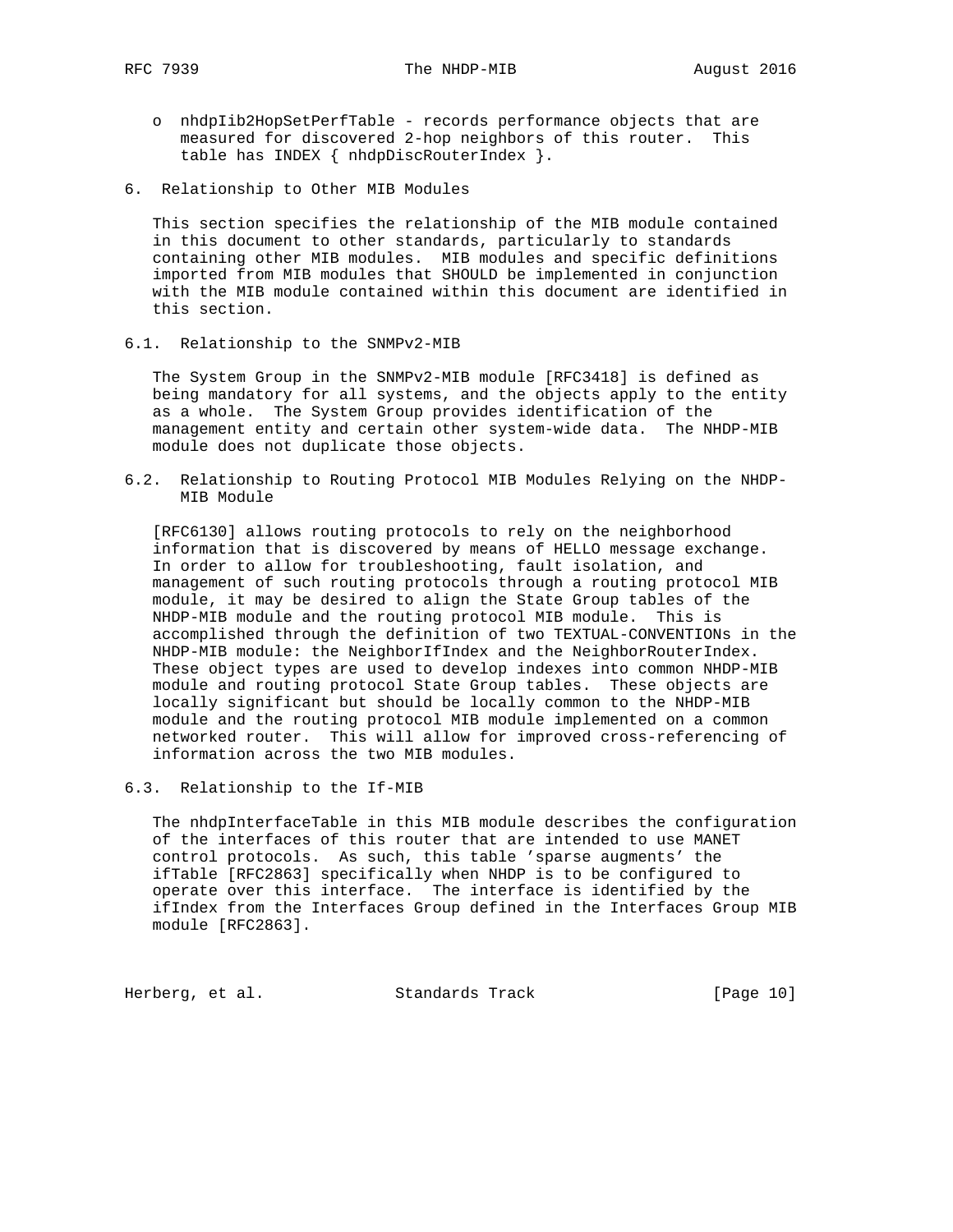A conceptual row in the nhdpInterfaceTable exists if and only if either the row has been administratively created or there is an interface on the managed device that supports and runs NHDP. This implies that for each entry in the nhdpInterfaceTable, there is a corresponding entry in the Interface Table where nhdpIfIndex and ifIndex are equal. If that corresponding entry in the Interface Table is deleted, then the entry in nhdpInterfaceTable is automatically deleted, NHDP is disabled on this interface, and all configuration and state information related to this interface is to be removed from memory.

6.4. MIB Modules Required for IMPORTS

 The following NHDP-MIB module IMPORTS objects from SNMPv2-SMI [RFC2578], SNMPv2-TC [RFC2579], SNMPv2-CONF [RFC2580], IF-MIB [RFC2863], SNMP-FRAMEWORK-MIB [RFC3411], INET-ADDRESS-MIB [RFC4001], and FLOAT-TC-MIB [RFC6340].

### 7. Definitions

This section contains the MIB module defined by the specification.

NHDP-MIB DEFINITIONS ::= BEGIN

-- This MIB module defines objects for the management of

-- NHDP (RFC 6130) - Mobile Ad Hoc Network (MANET)

-- Neighborhood Discovery Protocol (NHDP),

-- Clausen, T., Dearlove, C., and J. Dean, January 2011.

IMPORTS

 MODULE-IDENTITY, OBJECT-TYPE, NOTIFICATION-TYPE, Counter32, Counter64, Integer32, Unsigned32, mib-2, TimeTicks FROM SNMPv2-SMI -- RFC 2578

 TEXTUAL-CONVENTION, TruthValue, TimeStamp, RowStatus FROM SNMPv2-TC -- RFC 2579

 MODULE-COMPLIANCE, OBJECT-GROUP, NOTIFICATION-GROUP FROM SNMPv2-CONF -- STD 58

 SnmpAdminString FROM SNMP-FRAMEWORK-MIB -- RFC 3411

Herberg, et al. Standards Track [Page 11]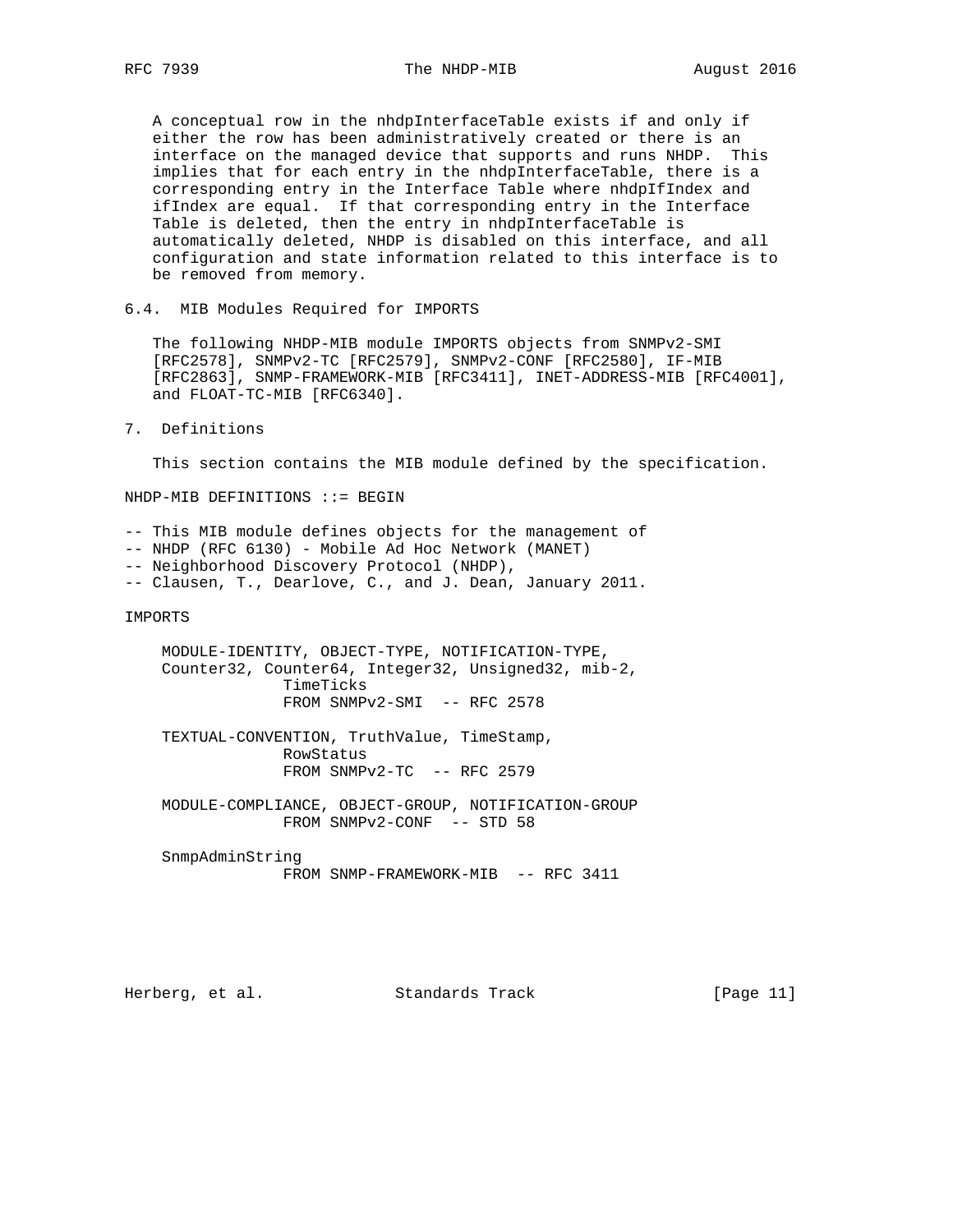InetAddressType, InetAddress, InetAddressPrefixLength FROM INET-ADDRESS-MIB -- RFC 4001 InterfaceIndex FROM IF-MIB -- RFC 2863 Float32TC FROM FLOAT-TC-MIB -- RFC 6340 ; nhdpMIB MODULE-IDENTITY LAST-UPDATED "201607120000Z" -- 12 July 2016 ORGANIZATION "IETF MANET Working Group" CONTACT-INFO "WG Email: manet@ietf.org WG web page: https://datatracker.ietf.org/wg/manet Editors: Ulrich Herberg United States of America ulrich@herberg.name http://www.herberg.name/ Robert G. Cole US Army CERDEC Space and Terrestrial Communications 6010 Frankford Street Aberdeen Proving Ground, Maryland 21005 United States of America +1 443 395-8744 robert.g.cole@us.army.mil http://www.cs.jhu.edu/˜rgcole/ Ian D Chakeres Delvin Ellicott City, Maryland 21042 United States of America ian.chakeres@gmail.com http://www.ianchak.com/ Thomas Heide Clausen Ecole Polytechnique LIX 91128 Palaiseau Cedex France Email: T.Clausen@computer.org URI: http://www.thomasclausen.org/"

Herberg, et al. Standards Track [Page 12]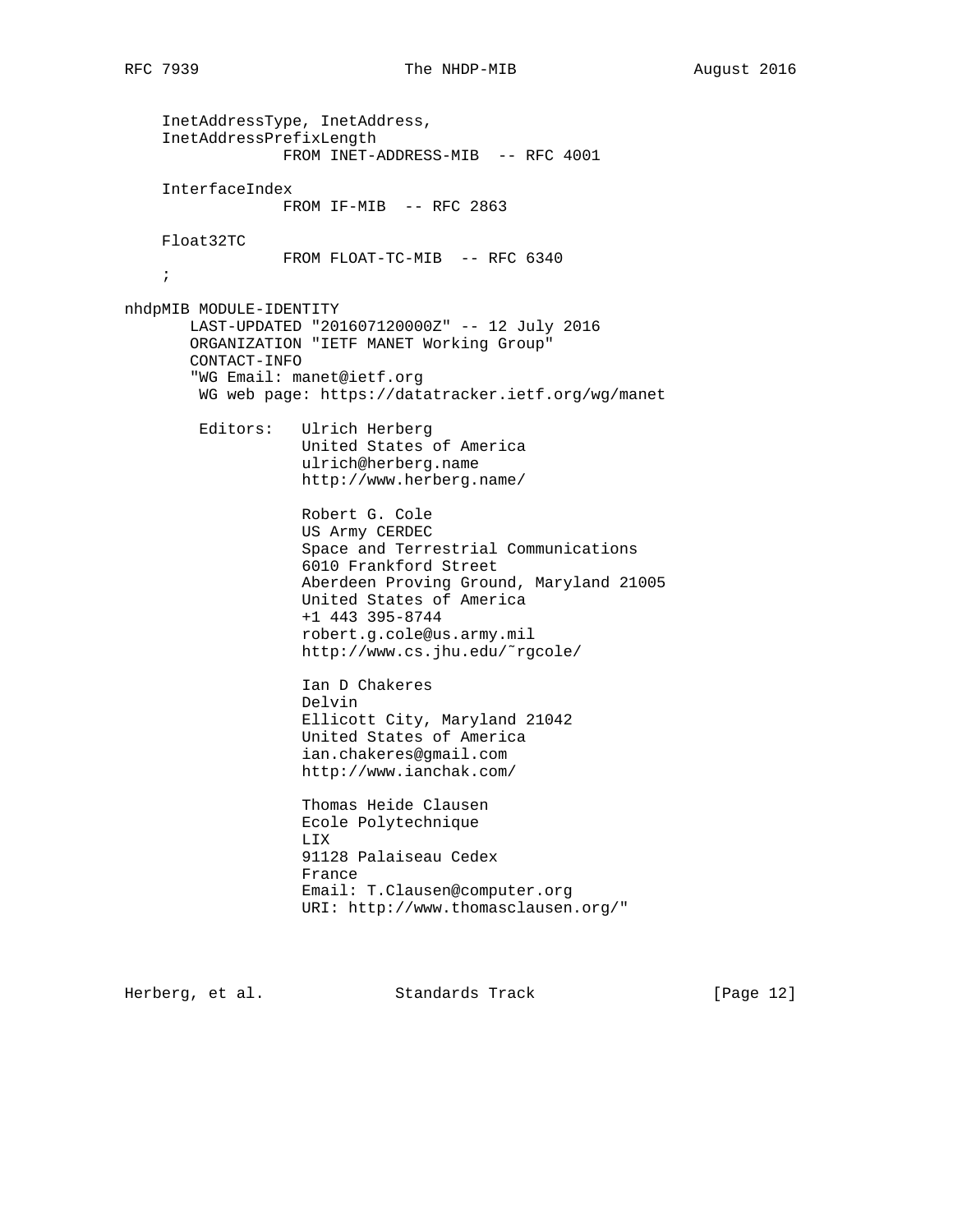--

--

--

```
 DESCRIPTION
            "This NHDP-MIB module is applicable to routers
             implementing the Mobile Ad Hoc Network (MANET)
             Neighborhood Discovery Protocol (NHDP)
             defined in RFC 6130.
             Copyright (c) 2016 IETF Trust and the persons identified
             as authors of the code. All rights reserved.
             Redistribution and use in source and binary forms, with
             or without modification, is permitted pursuant to, and
             subject to the license terms contained in, the Simplified
             BSD License set forth in Section 4.c of the IETF Trust's
             Legal Provisions Relating to IETF Documents
             (http://trustee.ietf.org/license-info)."
        -- revision
        REVISION "201607120000Z" -- 12 July 2016
        DESCRIPTION
             "Updated version of this MIB module,
              including updates made to NHDP by
              RFC 7466, published as RFC 7939."
        REVISION "201210221000Z" -- 22 October 2012
        DESCRIPTION
             "Initial version of this MIB module,
              published as RFC 6779."
       ::= { mib-2 213 }
-- Top-Level Components of this MIB Module
-nhdpNotifications OBJECT IDENTIFIER ::= { nhdpMIB 0 }
nhdpObjects OBJECT IDENTIFIER ::= \{nhdpMIB 1\}nhdpConformance OBJECT IDENTIFIER ::= { nhdpMIB 2 }
-- TEXTUAL-CONVENTIONs
    -- Two new TEXTUAL-CONVENTIONs have been defined in
    -- this MIB module for indexing into the following
    -- tables and indexing into other tables in other MIB modules.
    -- This was necessary because NHDP manages and
    -- indexes based upon dynamic address tuples, i.e.,
    -- address sets, while SMI requires statically
    -- defined indexes for accessing its table rows.
    -- The NeighborIfIndex defines a unique (to the local router)
    -- index referencing a discovered virtual interface on another
    -- neighbor within the MANET. The NeighborRouterIndex defines a
```
Herberg, et al. Standards Track [Page 13]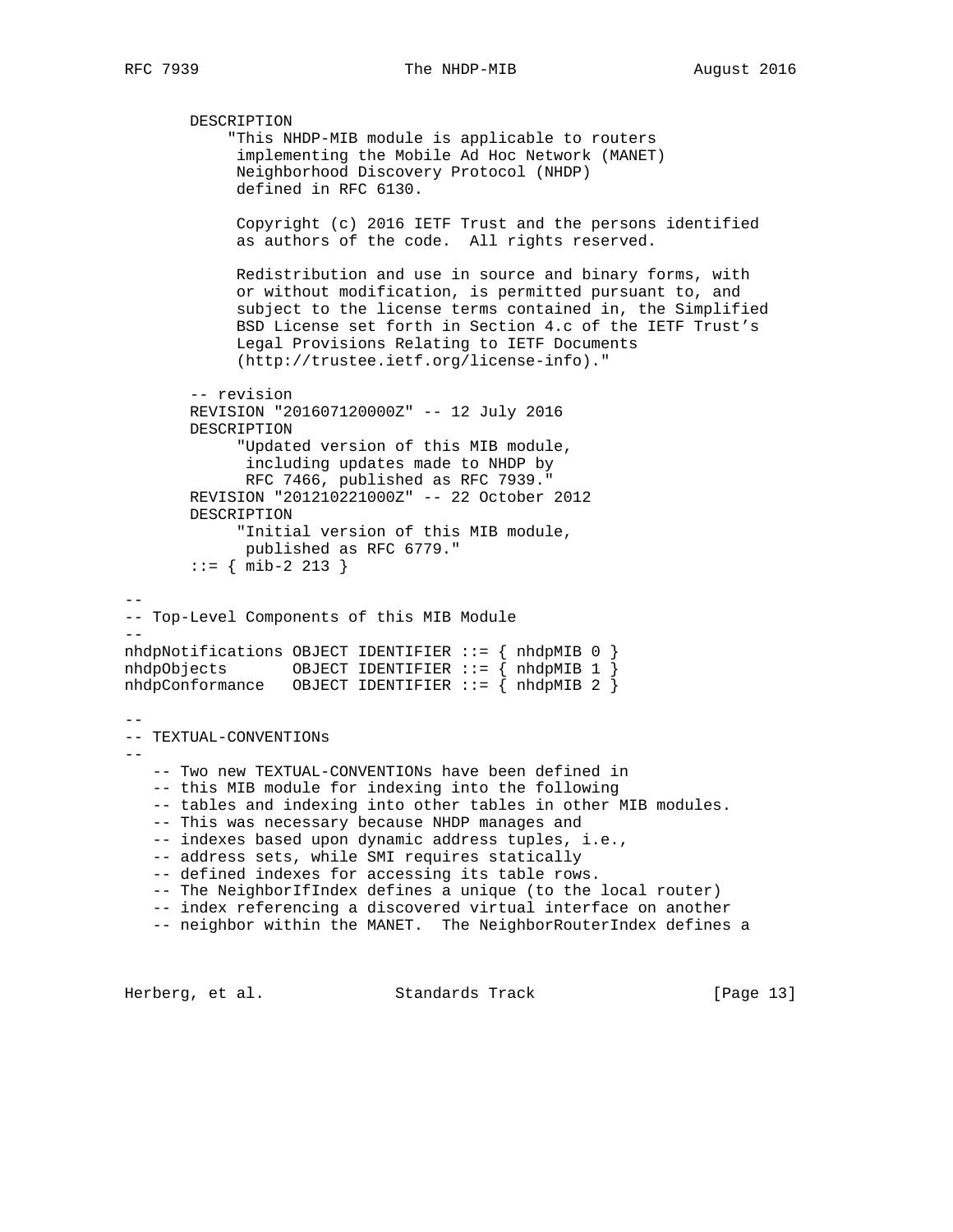-- unique (to the local router) index referencing a discovered -- virtual neighbor within the MANET.  $-$  -- Due to the nature of NHDP, -- different indexes may be related to common neighbor -- interfaces or common neighbor routers, but the information -- obtained through NHDP has not allowed the local router -- to relate these virtual objects (i.e., interfaces or routers) -- at this point in time. As more topology information -- is gathered by the local router, it may associate -- virtual interfaces or routers and collapse these -- indexes appropriately. -- Multiple addresses can be associated with a -- given NeighborIfIndex. Each NeighborIfIndex is -- associated with a NeighborRouterIndex. Throughout -- the nhdpStateObjGroup, the -- NeighborIfIndex and the NeighborRouterIndex are used -- to define the set of IP Addresses related to a virtual -- neighbor interface or virtual neighbor under discussion. NeighborIfIndex ::= TEXTUAL-CONVENTION DISPLAY-HINT "d" STATUS current DESCRIPTION "An arbitrary, locally unique identifier associated with a virtual interface of a discovered NHDP neighbor. Due to the nature of NHDP, the local router may not know if two distinct addresses belong to the same interface of a neighbor or to two different interfaces. As the local router gains more knowledge of its neighbors, its local view may change, and this table will be updated to reflect the local router's current understanding, associating address sets to neighbor interfaces. The local router identifies a virtual neighbor interface through the receipt of address lists advertised through an NHDP HELLO message. All objects of type NeighborIfIndex are assigned by the agent out of a common number space. The value for each discovered virtual neighbor interface may not remain constant from one re-initialization of the entity's network management agent to the next re-initialization. If the local router gains information associating two virtual interfaces on a neighbor as a common interface,

Herberg, et al. Standards Track [Page 14]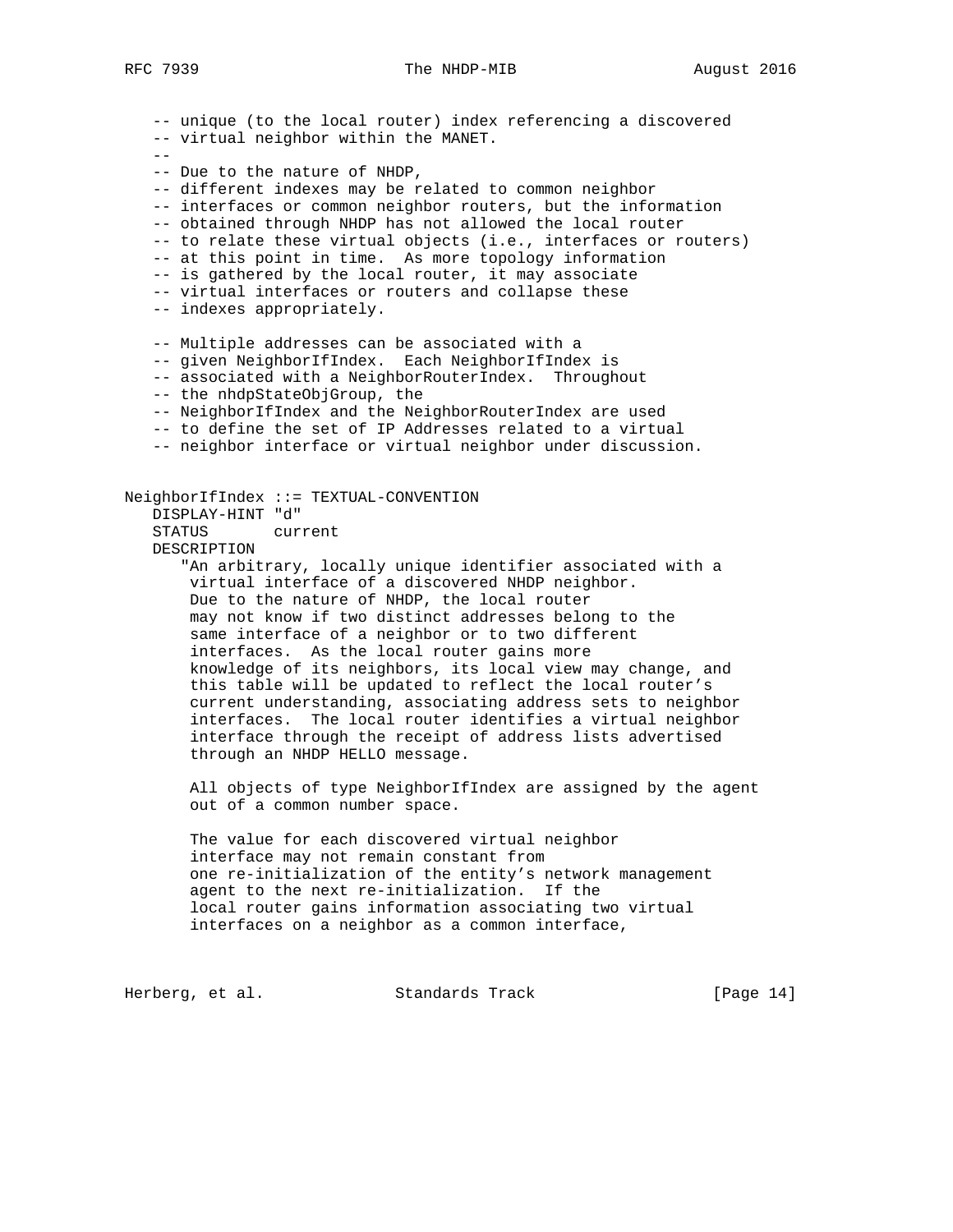then the agent MUST aggregate the two address sets to a single index chosen from the set of aggregated indexes, and it MUST update all tables in this MIB module that are indexed by indexes of type NeighborIfIndex. It MAY then reuse freed index values following the next agent restart. The specific value is meaningful only within a given SNMP entity." SYNTAX Unsigned32 (1..2147483647) NeighborRouterIndex ::= TEXTUAL-CONVENTION DISPLAY-HINT "d" STATUS current DESCRIPTION "An arbitrary, locally unique identifier associated with a virtual discovered neighbor (one or two hop). Due to the nature of NHDP, the local router may identify multiple virtual neighbors that, in fact, are one and the same. Neighbors that are two hops away with more than one advertised address will exhibit this behavior. As the local router's knowledge of its neighbors' topology increases, the local router will be able to associate multiple virtual neighbor indexes into a single virtual neighbor index chosen from the set of aggregated indexes; it MUST update all tables in this MIB module indexed by these indexes, and it MAY reuse the freed indexes following the next agent re-initialization. All objects of type NeighborRouterIndex are assigned by the agent out of a common number space. The NeighborRouterIndex defines a discovered NHDP peer virtual neighbor of the local router. The value for each discovered virtual neighbor index MUST remain constant at least from one re-initialization of the entity's network management agent to the next re-initialization, except if an application is deleted and re-created. The specific value is meaningful only within a given SNMP

 entity. A NeighborRouterIndex value MUST NOT be reused until the next agent restart." SYNTAX Unsigned32 (1..2147483647)

Herberg, et al. Standards Track [Page 15]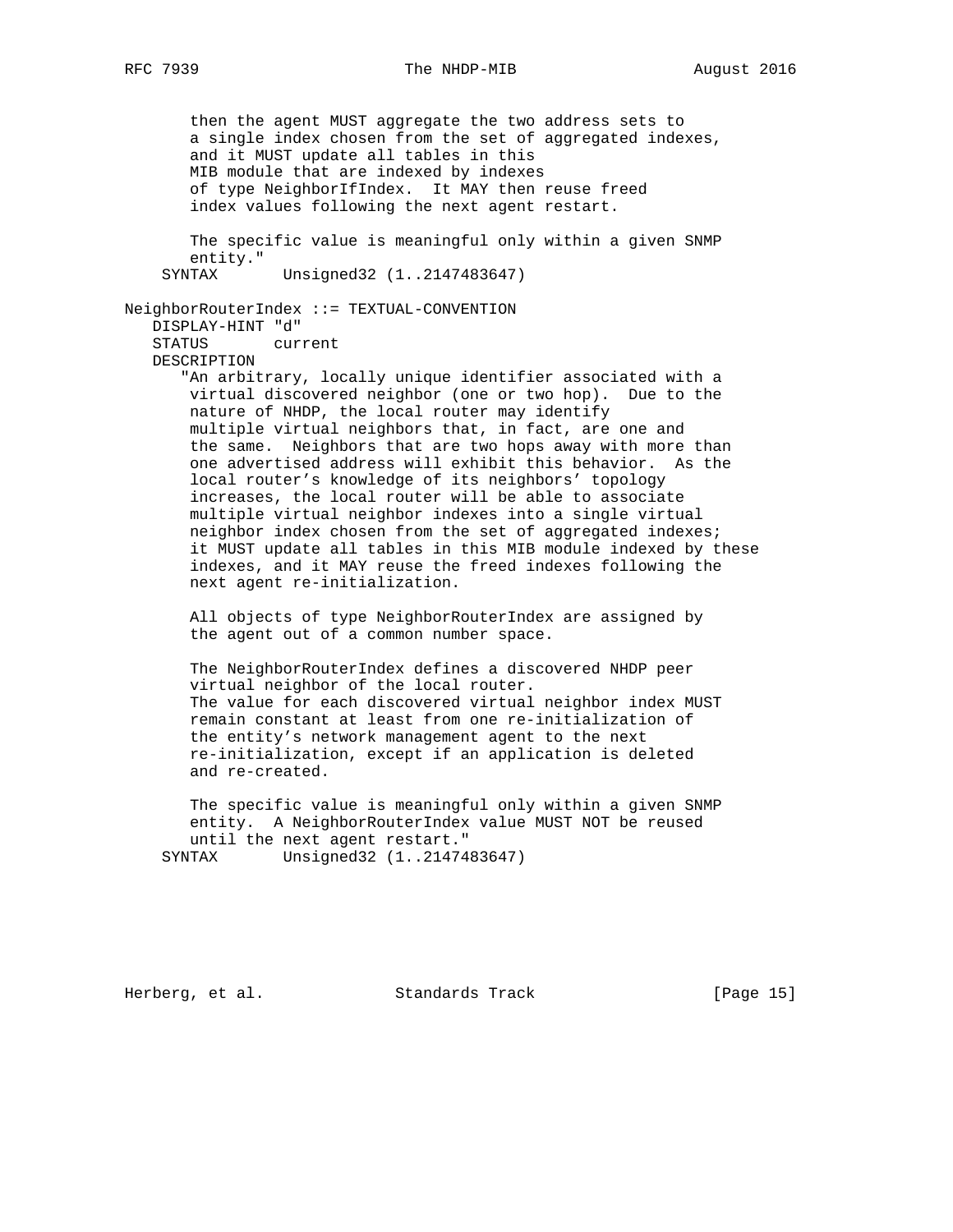-- -- nhdpObjects -- -- 1) Configuration Objects Group -- 2) State Objects Group -- 3) Performance Objects Group -- -- nhdpConfigurationObjGrp -- -- Contains the NHDP objects that configure specific options -- that determine the overall performance and operation of -- NHDP. nhdpConfigurationObjGrp OBJECT IDENTIFIER ::= { nhdpObjects 1 } nhdpInterfaceTable OBJECT-TYPE SYNTAX SEQUENCE OF NhdpInterfaceEntry MAX-ACCESS not-accessible STATUS current DESCRIPTION "The nhdpInterfaceTable describes the configuration of the interfaces of this router that are intended to use MANET control protocols. As such, this table 'sparse augments' the ifTable specifically when NHDP is to be configured to operate over this interface. The interface is identified by the ifIndex from the Interfaces Group defined in the Interfaces Group MIB module. A conceptual row in this table exists if and only if the row has been administratively created or there is an interface on the managed device that supports and runs NHDP. A row can be administratively created by setting rowStatus to 'createAndGo' or 'createAndWait'. During the row creation, objects having associated DEFVAL clauses are automatically defined by the agent if not explicitly administratively defined. For each entry in the nhdpInterfaceTable, there is a corresponding entry in the Interface Table where nhdpIfIndex and ifIndex are equal. If that corresponding entry in the Interface Table is deleted, then the entry in the nhdpInterfaceTable is automatically deleted,

Herberg, et al. Standards Track [Page 16]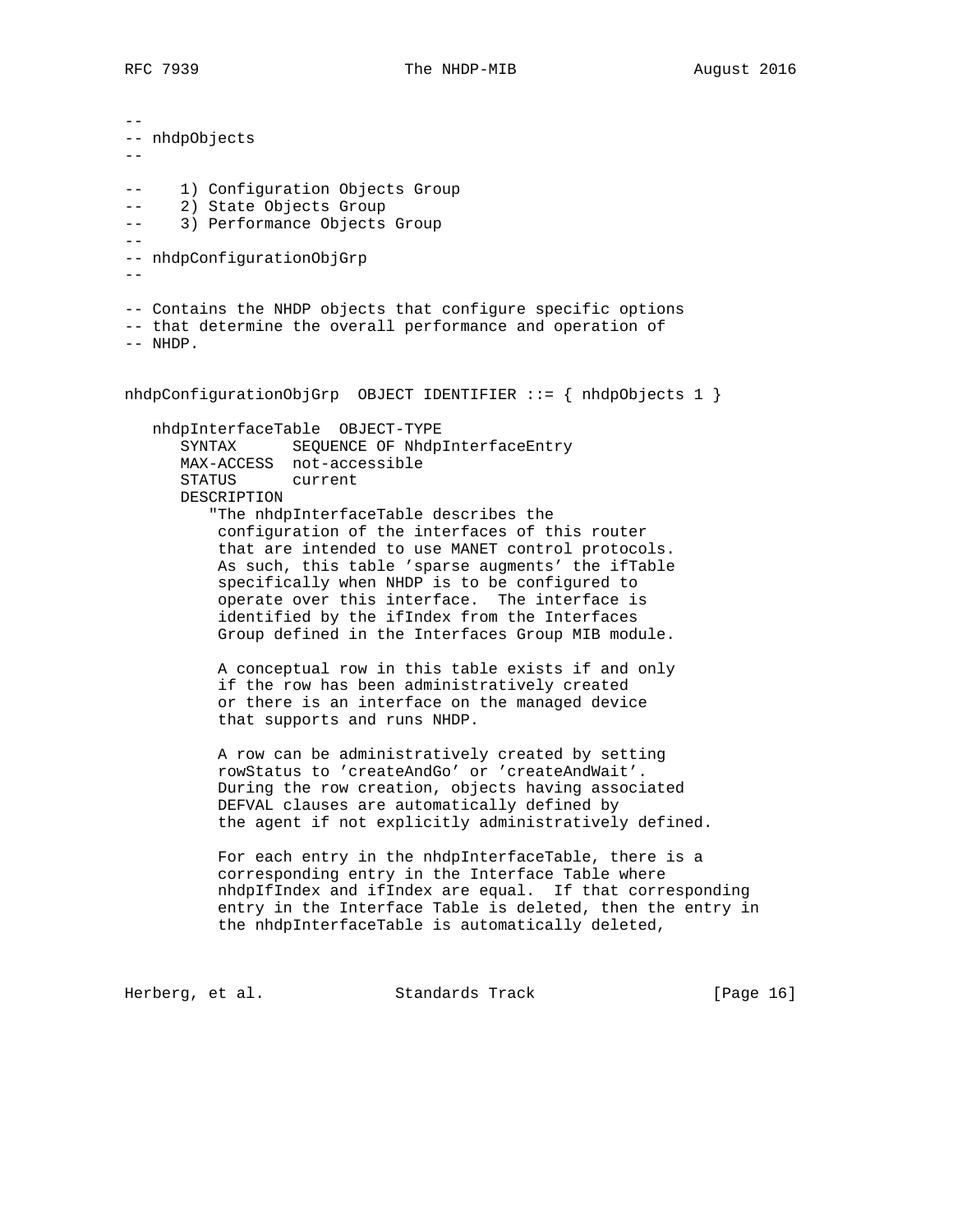```
 NHDP is disabled on this interface, and all configuration
        and state information related to this interface is to be
        removed from memory."
    REFERENCE
       "RFC 2863 - The Interfaces Group MIB, McCloghrie,
        K., and F. Kastenholtz, June 2000"
 ::= { nhdpConfigurationObjGrp 1 }
 nhdpInterfaceEntry OBJECT-TYPE
   SYNTAX NhdpInterfaceEntry
    MAX-ACCESS not-accessible
    STATUS current
    DESCRIPTION
       "The nhdpInterfaceEntry describes one NHDP
        local interface configuration as indexed by
        its ifIndex as defined in the Standard MIB II
        Interface Table (RFC 2863).
        The objects in this table are persistent, and when
        written, the device SHOULD save the change to
        nonvolatile storage. For further information
        on the storage behavior for these objects, refer
        to the description for the nhdpIfRowStatus
        object."
    INDEX { nhdpIfIndex }
 ::= { nhdpInterfaceTable 1 }
 NhdpInterfaceEntry ::=
    SEQUENCE {
       nhdpIfIndex
          InterfaceIndex,
       nhdpIfName
         SnmpAdminString,
       nhdpIfStatus
          TruthValue,
       nhdpHelloInterval
         Unsigned32,
       nhdpHelloMinInterval
         Unsigned32,
       nhdpRefreshInterval
         Unsigned32,
       nhdpLHoldTime
         Unsigned32,
       nhdpHHoldTime
          Unsigned32,
       nhdpHystAcceptQuality
          Float32TC,
```
Herberg, et al. Standards Track [Page 17]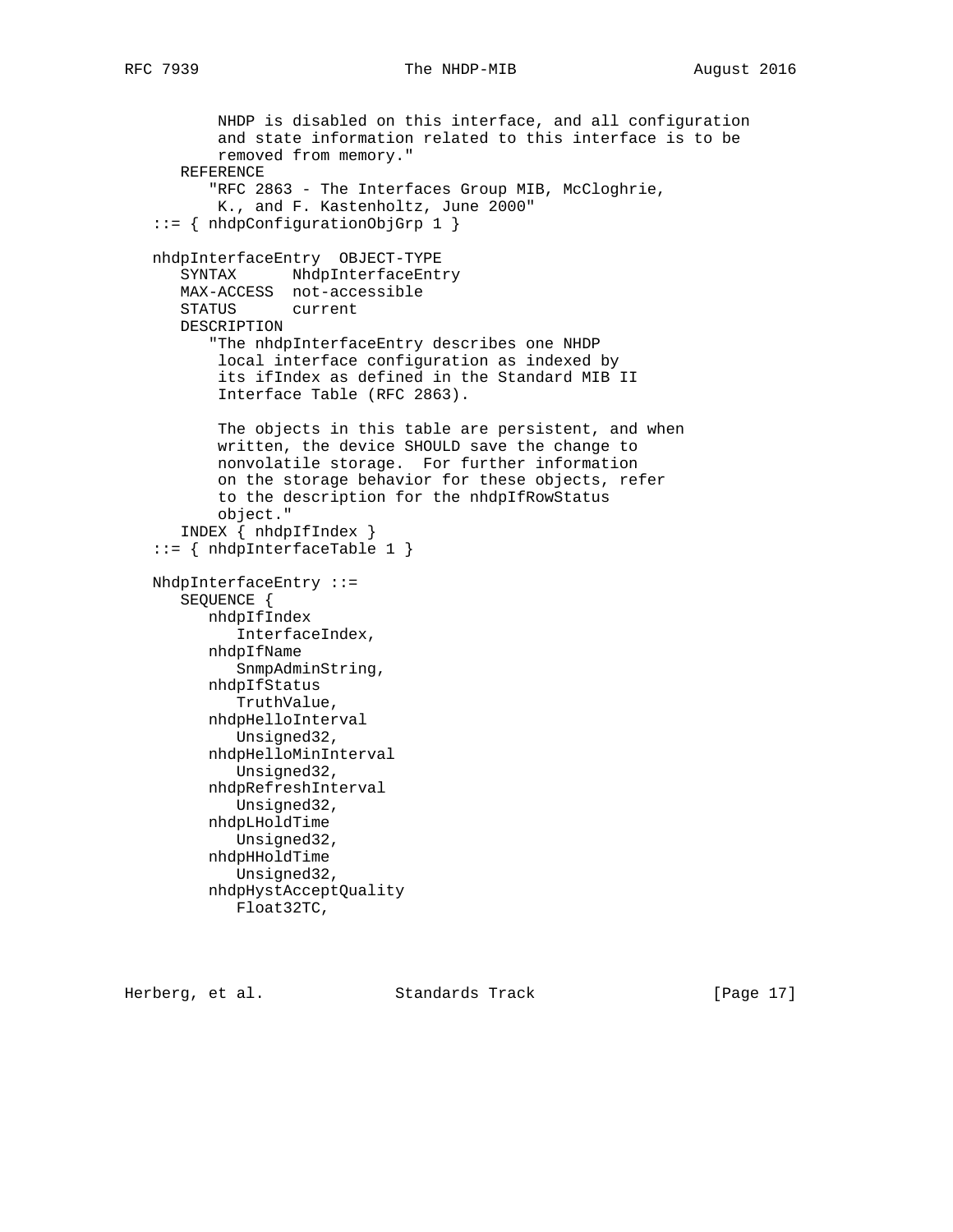```
 nhdpHystRejectQuality
         Float32TC,
       nhdpInitialQuality
          Float32TC,
      nhdpInitialPending
          TruthValue,
      nhdpHpMaxJitter
         Unsigned32,
      nhdpHtMaxJitter
         Unsigned32,
      nhdpIfRowStatus
         RowStatus
    }
 nhdpIfIndex OBJECT-TYPE
    SYNTAX InterfaceIndex
    MAX-ACCESS not-accessible
    STATUS current
   DESCRIPTION
       "This value MUST correspond to an ifIndex referring
       to a valid entry in the Interfaces Table."
    REFERENCE
       "RFC 2863 - The Interfaces Group MIB, McCloghrie, K.,
       and F. Kastenholtz, June 2000"
 ::= { nhdpInterfaceEntry 1 }
 nhdpIfName OBJECT-TYPE
    SYNTAX SnmpAdminString
   MAX-ACCESS read-only
    STATUS current
    DESCRIPTION
       "The textual name of the interface. The value of this
       object SHOULD be the name of the interface as assigned by
        the local device. This can be a text-name, such as 'le0'
        or a simple port number, such as '1',
        depending on the interface-naming syntax of the device.
        If there is no local name or this object is otherwise not
        applicable, then this object contains a zero-length string."
 ::= { nhdpInterfaceEntry 2 }
 nhdpIfStatus OBJECT-TYPE
    SYNTAX TruthValue
   MAX-ACCESS read-create
   STATUS current
```
Herberg, et al. Standards Track [Page 18]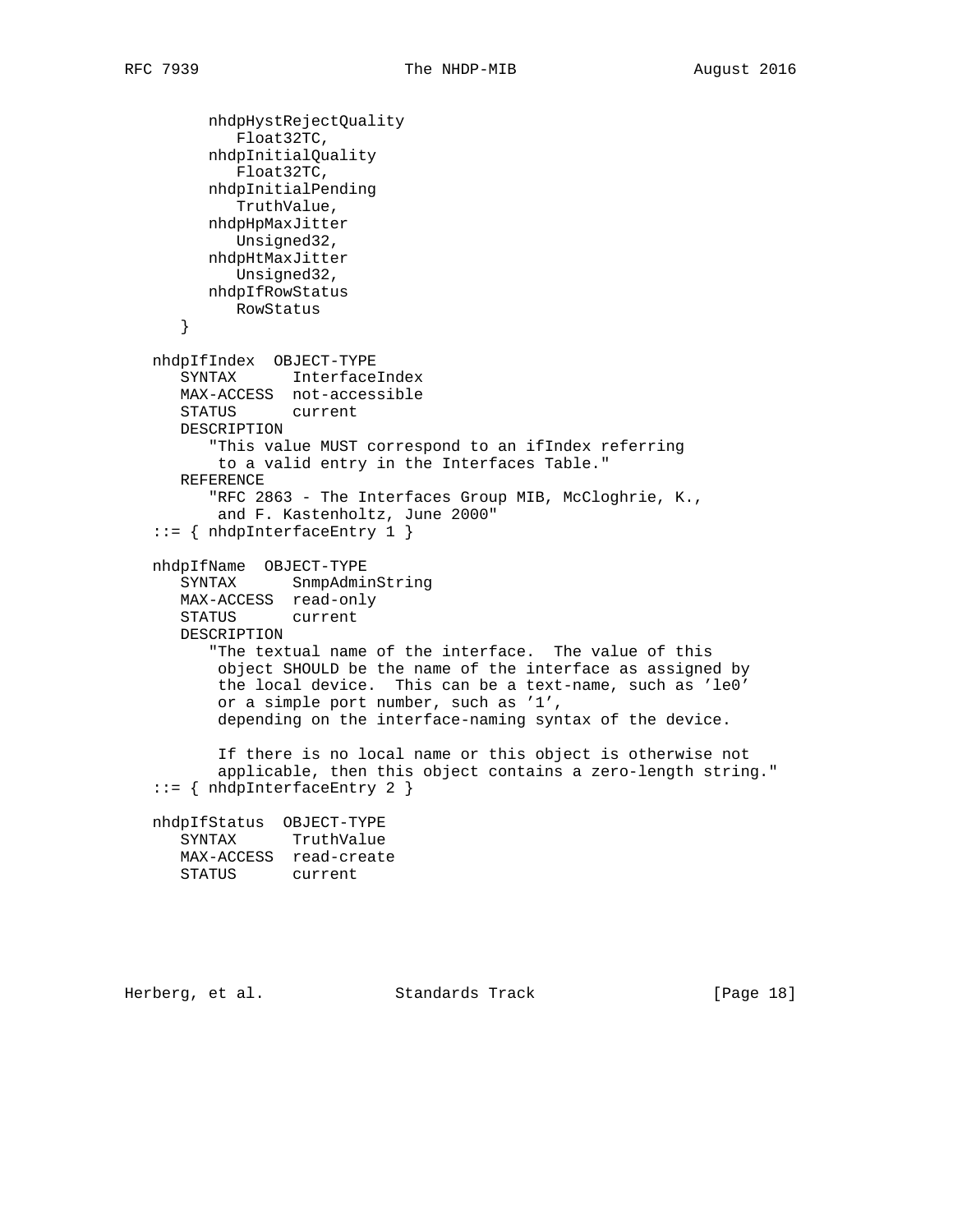```
 DESCRIPTION
          "nhdpIfStatus indicates whether this interface is
          currently running NHDP. A value of 'true(1)' indicates
          that NHDP is running on this interface.
          A value of 'false(2)' indicates that NHDP is not
          currently running on this interface. This corresponds
          to the I_manet parameter in the Local Interface Set
          of NHDP."
      DEFVAL { false }
   ::= { nhdpInterfaceEntry 3 }
--- Interface Parameters - Message Intervals
 --
   nhdpHelloInterval OBJECT-TYPE
      SYNTAX Unsigned32
      UNITS "milliseconds"
      MAX-ACCESS read-create
      STATUS current
      DESCRIPTION
          "nhdpHelloInterval corresponds to
          HELLO_INTERVAL of NHDP and represents the
          maximum time between the transmission of two
          successive HELLO messages on this MANET interface.
          Guidance for setting this object may be found
          in Section 5 of the NHDP specification (RFC 6130),
          which indicates that:
             o nhdpHelloInterval > 0
             o nhdpHelloInterval >= nhdpHelloMinInterval"
      REFERENCE
          "Section 5 on Protocol Parameters and
          Constraints of RFC 6130 - Mobile Ad Hoc
          Network (MANET) Neighborhood Discovery
          Protocol (NHDP), Clausen, T., Dearlove,
          C., and J. Dean, April 2011"
      DEFVAL { 2000 }
   ::= { nhdpInterfaceEntry 4 }
   nhdpHelloMinInterval OBJECT-TYPE
      SYNTAX Unsigned32
      UNITS "milliseconds"
      MAX-ACCESS read-create
      STATUS current
```
Herberg, et al. Standards Track [Page 19]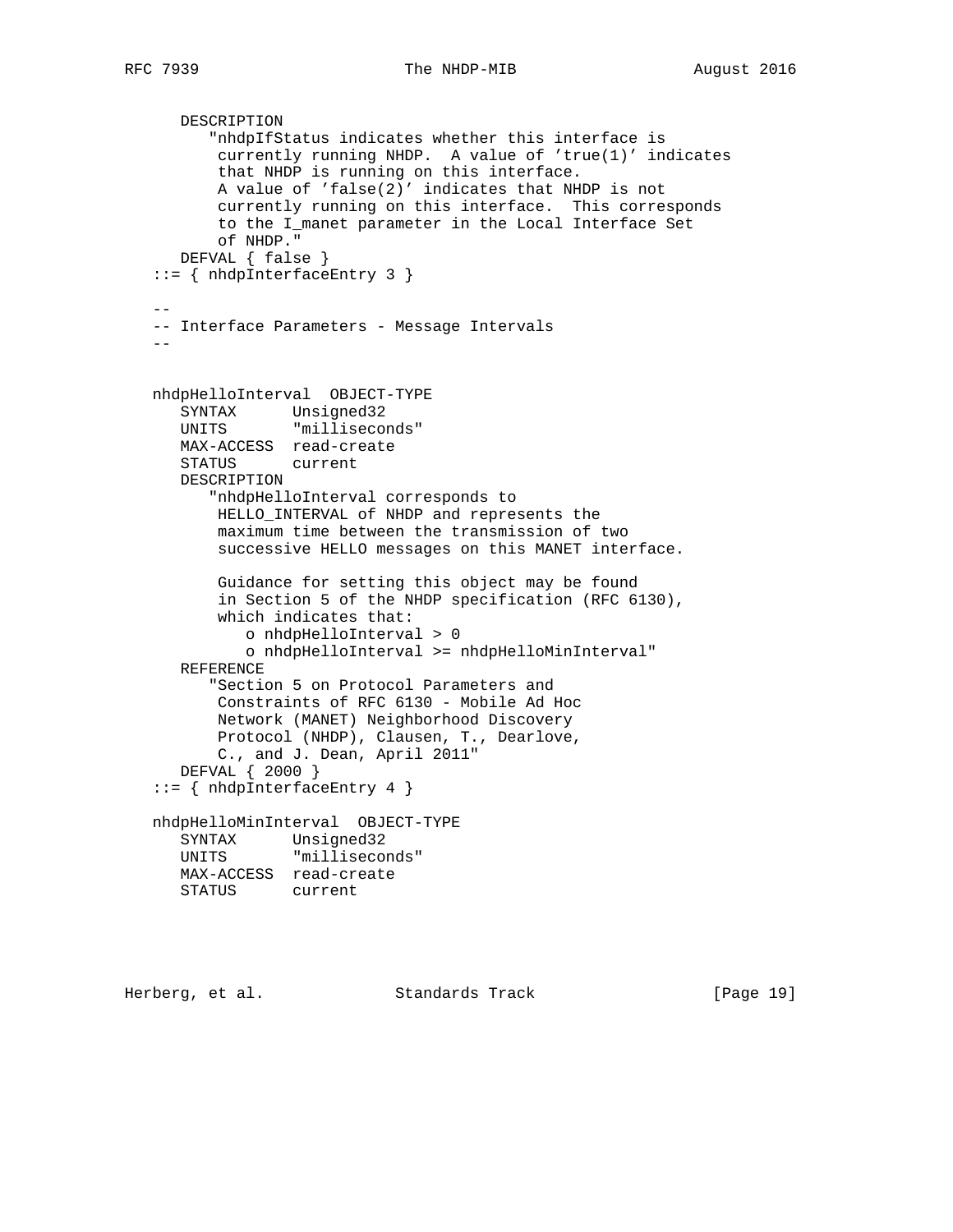```
 DESCRIPTION
          "nhdpHelloMinInterval corresponds to
          HELLO_MIN_INTERVAL of NHDP and represents
          the minimum interval between transmission
          of two successive HELLO messages on this
          MANET interface.
          Guidance for setting this object may be found
          in Section 5 of the NHDP specification (RFC 6130),
          which indicates that:
             o nhdpHelloMinInterval <= nhdpHelloInterval"
      REFERENCE
          "Section 5 on Protocol Parameters and
          Constraints of RFC 6130 - Mobile Ad Hoc Network
           (MANET) Neighborhood Discovery Protocol (NHDP),
          Clausen, T., Dearlove, C., and J. Dean, April 2011"
      DEFVAL { 500 }
   ::= { nhdpInterfaceEntry 5 }
   nhdpRefreshInterval OBJECT-TYPE
      SYNTAX Unsigned32
      UNITS "milliseconds"
      MAX-ACCESS read-create
      STATUS current
      DESCRIPTION
          "nhdpRefreshInterval corresponds to
          REFRESH_INTERVAL of NHDP and represents the
          maximum interval between advertisements of
          each 1-hop neighbor network address and its
          status. Each advertisement is in a HELLO
          message on this MANET interface.
          Guidance for setting this object may be found
          in Section 5 of the NHDP specification (RFC 6130),
          which indicates that:
             o nhdpRefreshInterval >= nhdpHelloInterval"
      REFERENCE
          "Section 5 on Protocol Parameters and
          Constraints of RFC 6130 - Mobile Ad Hoc Network
           (MANET) Neighborhood Discovery Protocol (NHDP),
          Clausen, T., Dearlove, C., and J. Dean, April 2011"
      DEFVAL { 2000 }
   ::= { nhdpInterfaceEntry 6 }
- -- Interface Parameters - Information Validity times
  -
```
Herberg, et al. Standards Track [Page 20]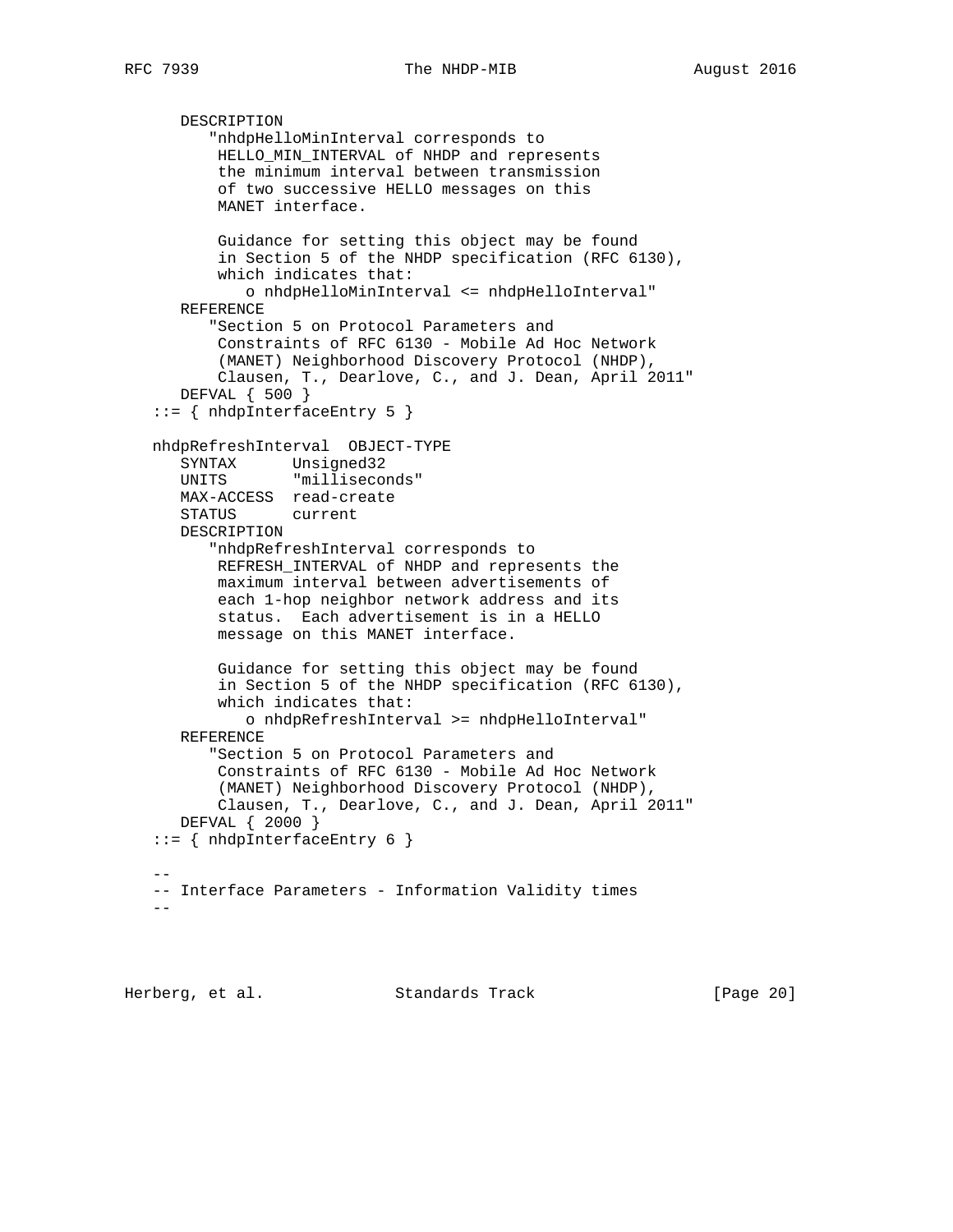nhdpLHoldTime OBJECT-TYPE SYNTAX Unsigned32 UNITS "milliseconds" MAX-ACCESS read-create STATUS current DESCRIPTION "nhdpLHoldTime corresponds to L\_HOLD\_TIME of NHDP and represents the period of advertisement, on this MANET interface, of former 1-hop neighbor network addresses as lost in HELLO messages, allowing recipients of these HELLO messages to accelerate removal of this information from their Link Sets. Guidance for setting this object may be found in Section 5 of the NHDP specification (RFC 6130), which indicates that it should be assigned a value significantly greater than the refresh interval held by nhdpRefreshInterval." REFERENCE "Section 5 on Protocol Parameters and Constraints of RFC 6130 - Mobile Ad Hoc Network (MANET) Neighborhood Discovery Protocol (NHDP), Clausen, T., Dearlove, C., and J. Dean, April 2011" DEFVAL { 6000 } ::= { nhdpInterfaceEntry 7 } nhdpHHoldTime OBJECT-TYPE SYNTAX Unsigned32 UNITS "milliseconds" MAX-ACCESS read-create STATUS current DESCRIPTION "nhdpHHoldTime corresponds to H\_HOLD\_TIME of NHDP and is used as the value in the VALIDITY\_TIME Message TLV included in all HELLO messages on this MANET interface. It is then used by each router receiving such a HELLO message to indicate the validity of the information taken from that HELLO message and recorded in the receiving router's Information Bases. Guidance for setting this object may be found in Section 5 of the NHDP specification (RFC 6130), which indicates that it should be assigned a value significantly greater than the refresh interval held by nhdpRefreshInterval and must be representable as described in RFC 5497."

Herberg, et al. Standards Track [Page 21]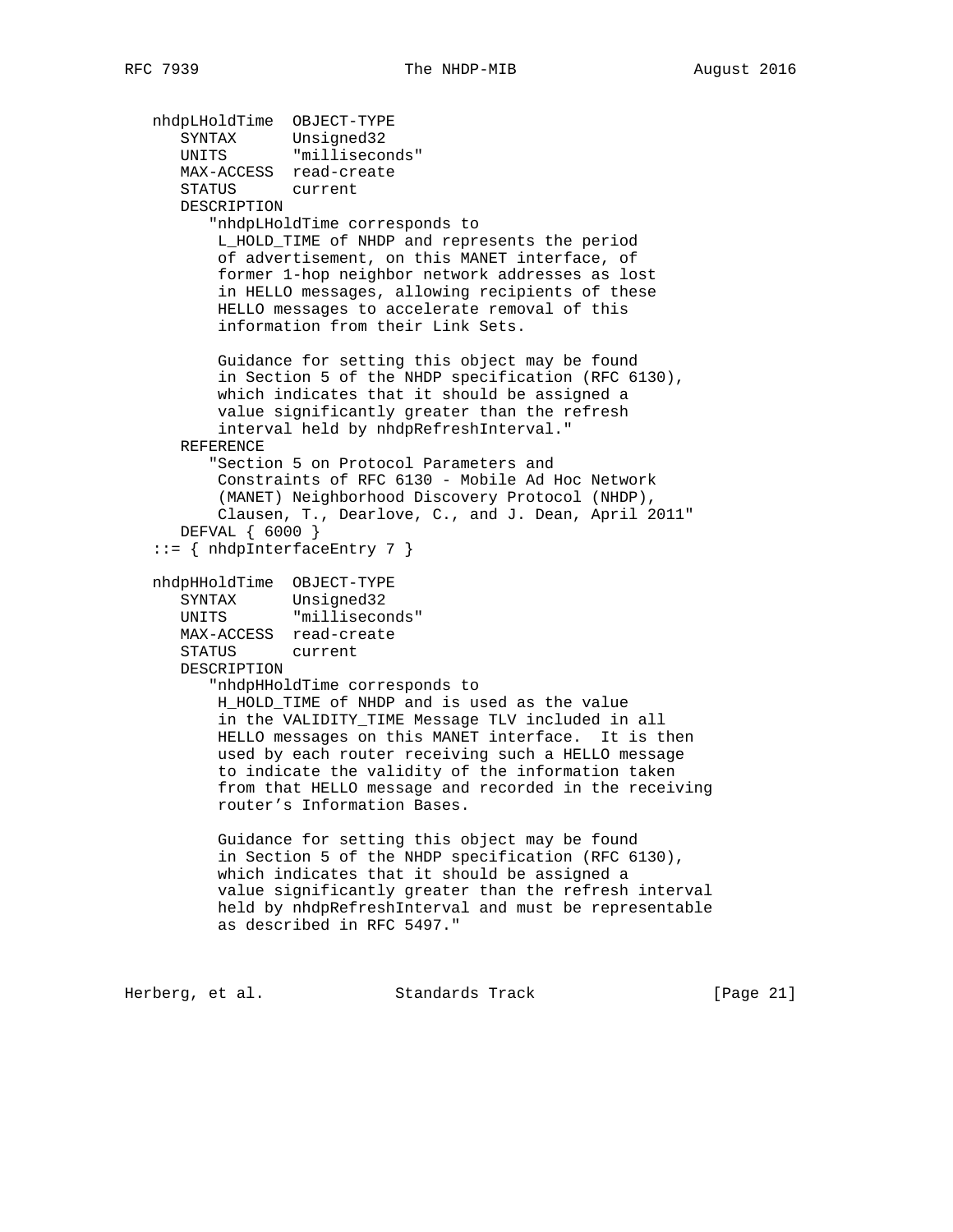```
 REFERENCE
          "RFC 5497 - Representing Multi-Value Time in Mobile Ad
          Hoc Networks (MANETs), Clausen, T., and C. Dearlove,
          March 2009.
           Section 5 on Protocol Parameters and
           Constraints of RFC 6130 - Mobile Ad Hoc Network
           (MANET) Neighborhood Discovery Protocol (NHDP),
           Clausen, T., Dearlove, C., and J. Dean, April 2011"
       DEFVAL { 6000 }
    ::= { nhdpInterfaceEntry 8 }
 --
    -- Interface Parameters - Link Quality
- nhdpHystAcceptQuality OBJECT-TYPE
       SYNTAX Float32TC
      MAX-ACCESS read-create
      STATUS current
       DESCRIPTION
          "nhdpHystAcceptQuality corresponds to
          HYST_ACCEPT of NHDP and represents the link
          quality threshold at or above which a link becomes
          usable, if it was not already so.
           Guidance for setting this object may be found
           in Section 5 of the NHDP specification (RFC 6130),
           which indicates that:
              o 0 <= nhdpHystRejectQuality
                  <= nhdpHystAcceptQuality <= 1.0
           The default value for this object is 1.0. According to
           RFC 6340:
              Since these textual conventions are defined in terms
              of the OCTET STRING type, the SMI's mechanisms for
              formally setting range constraints are not available.
              MIB designers using these textual conventions will need
              to use DESCRIPTION clauses to spell out any applicable
              range constraints beyond those implied by the underlying
              IEEE types.
           Therefore, this object does not have a DEFVAL clause."
       REFERENCE
          "Section 5 on Protocol Parameters and
          Constraints of RFC 6130 - Mobile Ad Hoc Network
           (MANET) Neighborhood Discovery Protocol (NHDP),
           Clausen, T., Dearlove, C., and J. Dean, April 2011"
-- DEFVAL \{ 1.0 \} see DESCRIPTION
```
Herberg, et al. Standards Track [Page 22]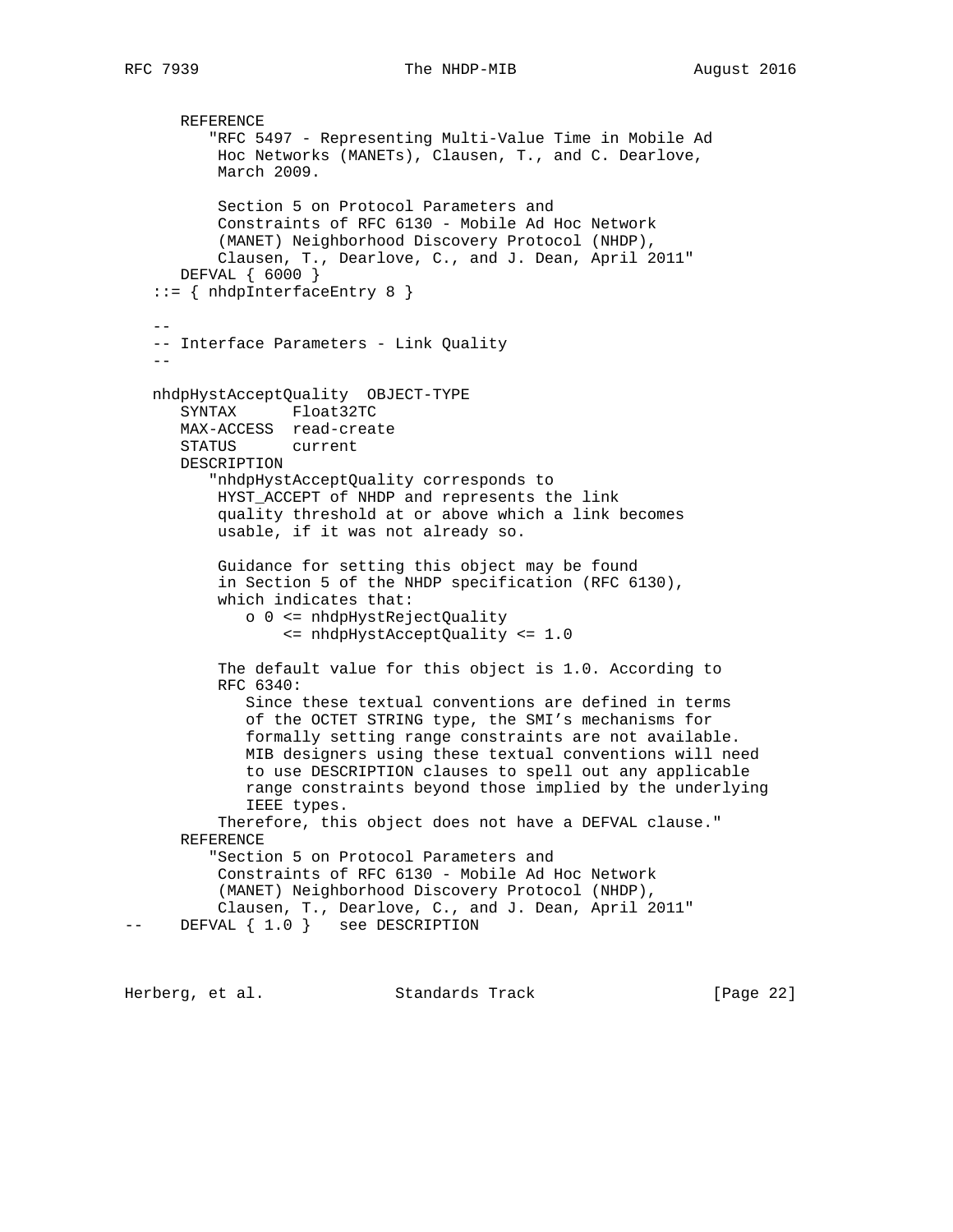::= { nhdpInterfaceEntry 9 } nhdpHystRejectQuality OBJECT-TYPE SYNTAX Float32TC MAX-ACCESS read-create STATUS current DESCRIPTION "nhdpHystRejectQuality corresponds to HYST\_REJECT of NHDP and represents the link quality threshold below which a link becomes unusable, if it was not already so. Guidance for setting this object may be found in Section 5 of the NHDP specification (RFC 6130), which indicates that: o 0 <= nhdpHystRejectQuality <= nhdpHystAcceptQuality <= 1.0 The default value for this object is 0.0. According to RFC 6340: Since these textual conventions are defined in terms of the OCTET STRING type, the SMI's mechanisms for formally setting range constraints are not available. MIB designers using these textual conventions will need to use DESCRIPTION clauses to spell out any applicable range constraints beyond those implied by the underlying IEEE types. Therefore, this object does not have a DEFVAL clause." REFERENCE "Section 5 on Protocol Parameters and Constraints of RFC 6130 - Mobile Ad Hoc Network (MANET) Neighborhood Discovery Protocol (NHDP), Clausen, T., Dearlove, C., and J. Dean, April 2011" DEFVAL {  $0.0$  } see DESCRIPTION ::= { nhdpInterfaceEntry 10 } nhdpInitialQuality OBJECT-TYPE SYNTAX Float32TC MAX-ACCESS read-create STATUS current DESCRIPTION "nhdpInitialQuality corresponds to INITIAL\_QUALITY of NHDP and represents the initial quality of a newly identified link. Guidance for setting this object may be found in Section 5 of the NHDP specification (RFC 6130), Herberg, et al. Standards Track [Page 23]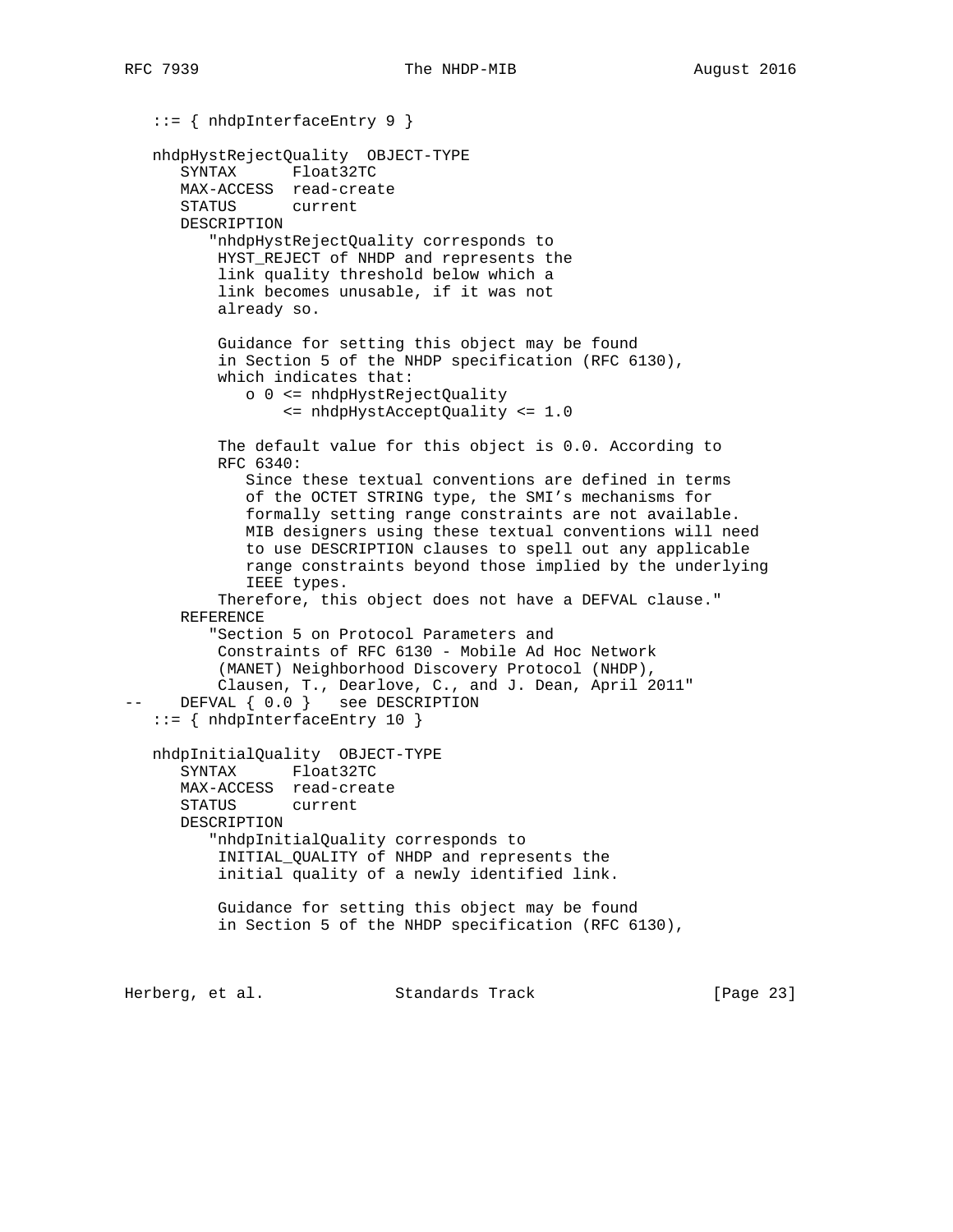```
RFC 7939 The NHDP-MIB 2016
```
 which indicates that: o 0 <= nhdpInitialQuality <= 1.0 The default value for this object is 1.0. According to RFC 6340: Since these textual conventions are defined in terms of the OCTET STRING type, the SMI's mechanisms for formally setting range constraints are not available. MIB designers using these textual conventions will need to use DESCRIPTION clauses to spell out any applicable range constraints beyond those implied by the underlying IEEE types. Therefore, this object does not have a DEFVAL clause." REFERENCE "Section 5 on Protocol Parameters and Constraints of RFC 6130 - Mobile Ad Hoc Network (MANET) Neighborhood Discovery Protocol (NHDP), Clausen, T., Dearlove, C., and J. Dean, April 2011" -- DEFVAL  $\{ 1.0 \}$  see DESCRIPTION ::= { nhdpInterfaceEntry 11 } nhdpInitialPending OBJECT-TYPE SYNTAX TruthValue MAX-ACCESS read-create STATUS current DESCRIPTION "nhdpInitialPending corresponds to INITIAL\_PENDING of NHDP. If the value of this object is 'true(1)', then a newly identified link is considered pending and is not usable until the link quality has reached or exceeded the nhdpHystAcceptQuality threshold. Guidance for setting this object may be found in Section 5 of the NHDP specification (RFC 6130), which indicates that: o If nhdpInitialQuality >= nhdpHystAcceptQuality, then nhdpInitialPending  $:=$  false(2). o If nhdpInitialQuality < nhdpHystRejectQuality, then nhdpInitialPending  $:=$  true(1)." REFERENCE "Section 5 on Protocol Parameters and Constraints of RFC 6130 - Mobile Ad Hoc Network (MANET) Neighborhood Discovery Protocol (NHDP), Clausen, T., Dearlove, C., and J. Dean, April 2011" DEFVAL { false } ::= { nhdpInterfaceEntry 12 }

Herberg, et al. Standards Track [Page 24]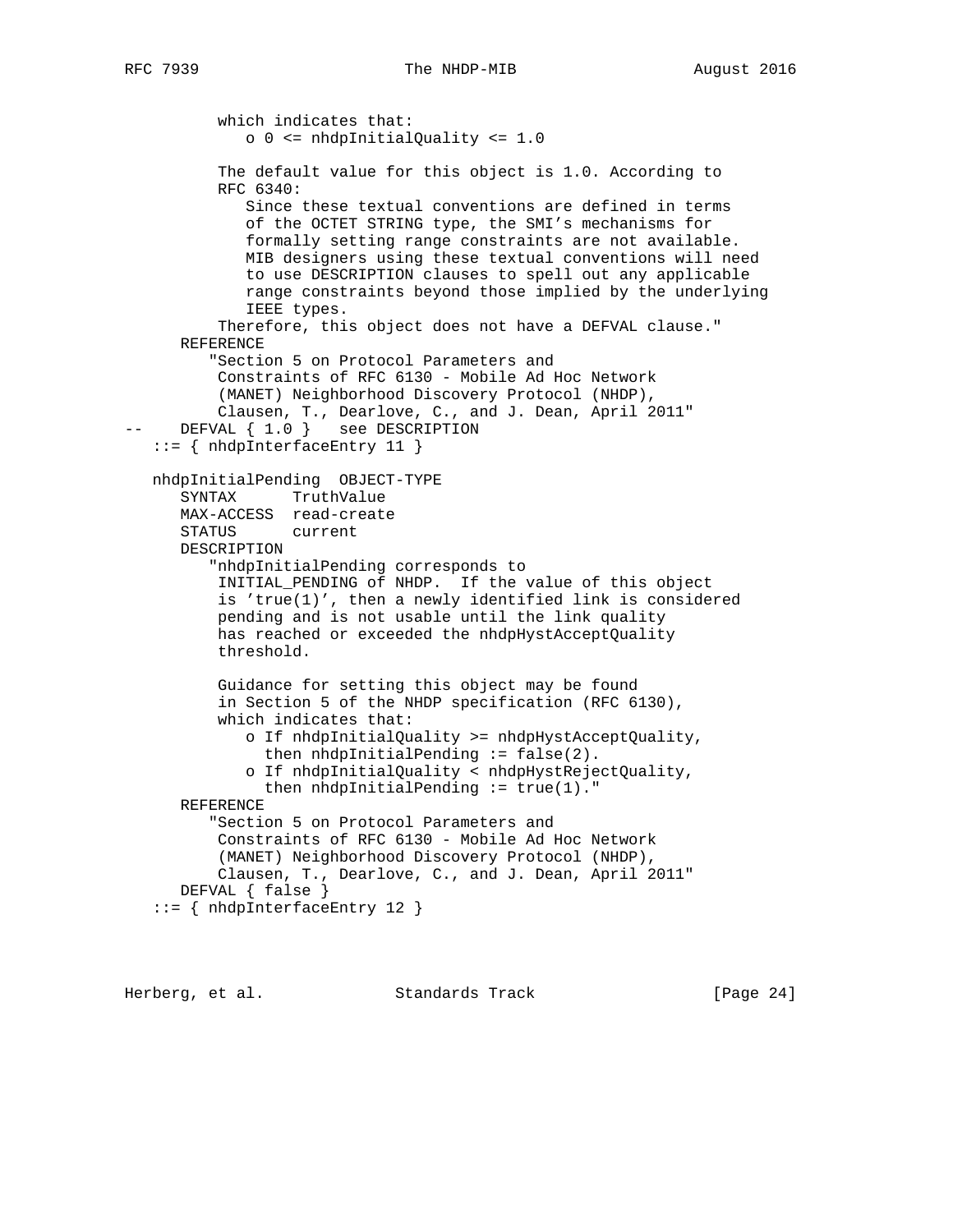```
 --
   -- Interface Parameters - Jitter
- nhdpHpMaxJitter OBJECT-TYPE
 SYNTAX Unsigned32
 UNITS "milliseconds"
      MAX-ACCESS read-create
      STATUS current
      DESCRIPTION
         "nhdpHpMaxJitter corresponds to
          HP_MAXJITTER of NHDP and represents the
          value of MAXJITTER used in RFC 5148 for
          periodically generated HELLO messages on
          this MANET interface.
          Guidance for setting this object may be found
          in Section 5 of RFC 5148, which indicates that:
             o nhdpHpMaxJitter <= nhdpHelloInterval / 2
             o nhdpHpMaxJitter should not be greater
               than nhdpHelloInterval / 4
             o If nhdpMinHelloInterval > 0, then
               nhdpHpMaxJitter <= nhdpHelloMinInterval; and
               nhdpHpMaxJitter should not be greater than
               nhdpHelloMinInterval / 2"
      REFERENCE
         "Section 5 of RFC 5148 - Jitter Considerations in
          Mobile Ad Hoc Networks (MANETs),
          Clausen, T., Dearlove, C., and B. Adamson, February 2008"
      DEFVAL { 500 }
   ::= { nhdpInterfaceEntry 13 }
   nhdpHtMaxJitter OBJECT-TYPE
 SYNTAX Unsigned32
 UNITS "milliseconds"
      MAX-ACCESS read-create
      STATUS current
      DESCRIPTION
         "nhdpHtMaxJitter corresponds to
         HT MAXJITTER of NHDP and represents the
          value of MAXJITTER used in RFC 5148 for
          externally triggered HELLO messages on this
          MANET interface.
          Guidance for setting this object may be found
          in Section 5 of RFC 5148, which indicates that:
             o nhdpHtMaxJitter <= nhdpHelloInterval / 2
```
Herberg, et al. Standards Track [Page 25]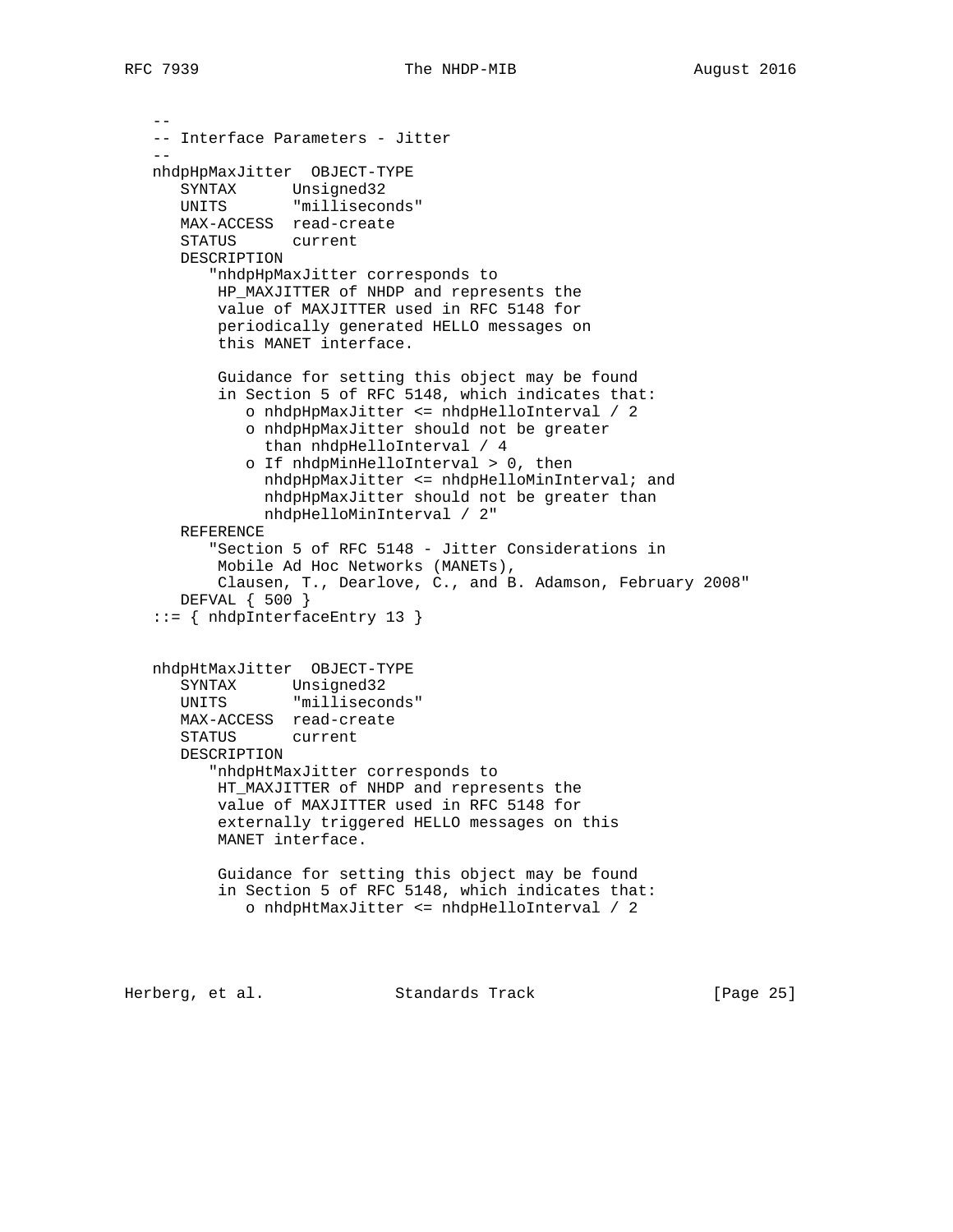```
 o nhdpHtMaxJitter should not be greater
             than nhdpHelloInterval / 4
           o If nhdpMinHelloInterval > 0, then
             nhdpHtMaxJitter <= nhdpHelloMinInterval; and
             nhdpHtMaxJitter should not be greater than
             nhdpHelloMinInterval / 2"
   REFERENCE
       "Section 5 of RFC 5148 - Jitter Considerations in
       Mobile Ad Hoc Networks (MANETs),
        Clausen, T., Dearlove, C., and B. Adamson, February 2008"
   DEFVAL { 500 }
 ::= { nhdpInterfaceEntry 14 }
 nhdpIfRowStatus OBJECT-TYPE
    SYNTAX RowStatus
   MAX-ACCESS read-create
   STATUS current
   DESCRIPTION
       "This object permits management of the table
       by facilitating actions such as row creation,
        construction, and destruction. The value of
        this object has no effect on whether other
        objects in this conceptual row can be
        modified.
       An entry may not exist in the 'active(1)' state unless all
        objects in the entry have a defined appropriate value. For
        objects with DEFVAL clauses, the management station
        does not need to specify the value of this object in order
       for the row to transit to the 'active(1)' state; the default
        value for this object is used. For objects that do not
       have DEFVAL clauses, the value of this object prior
       to this row transitioning to the 'active(1)' state MUST be
        administratively specified.
       When this object transitions to 'active(1)', all objects
        in this row SHOULD be written to nonvolatile (stable)
        storage. Read-create objects in this row MAY be modified.
       When an object in a row with nhdpIfRowStatus of 'active(1)'
        is changed, then the updated value MUST be reflected in NHDP,
        and this new object value MUST be written to nonvolatile
        storage.
       If the value of this object is not equal to 'active(1)',
        all associated entries in the nhdpLibLocalIfSetTable,
        nhdpInterfaceStateTable, nhdpIibLinkSetTable, and
```
Herberg, et al. Standards Track [Page 26]

nhdpInterfacePerfTable MUST be deleted."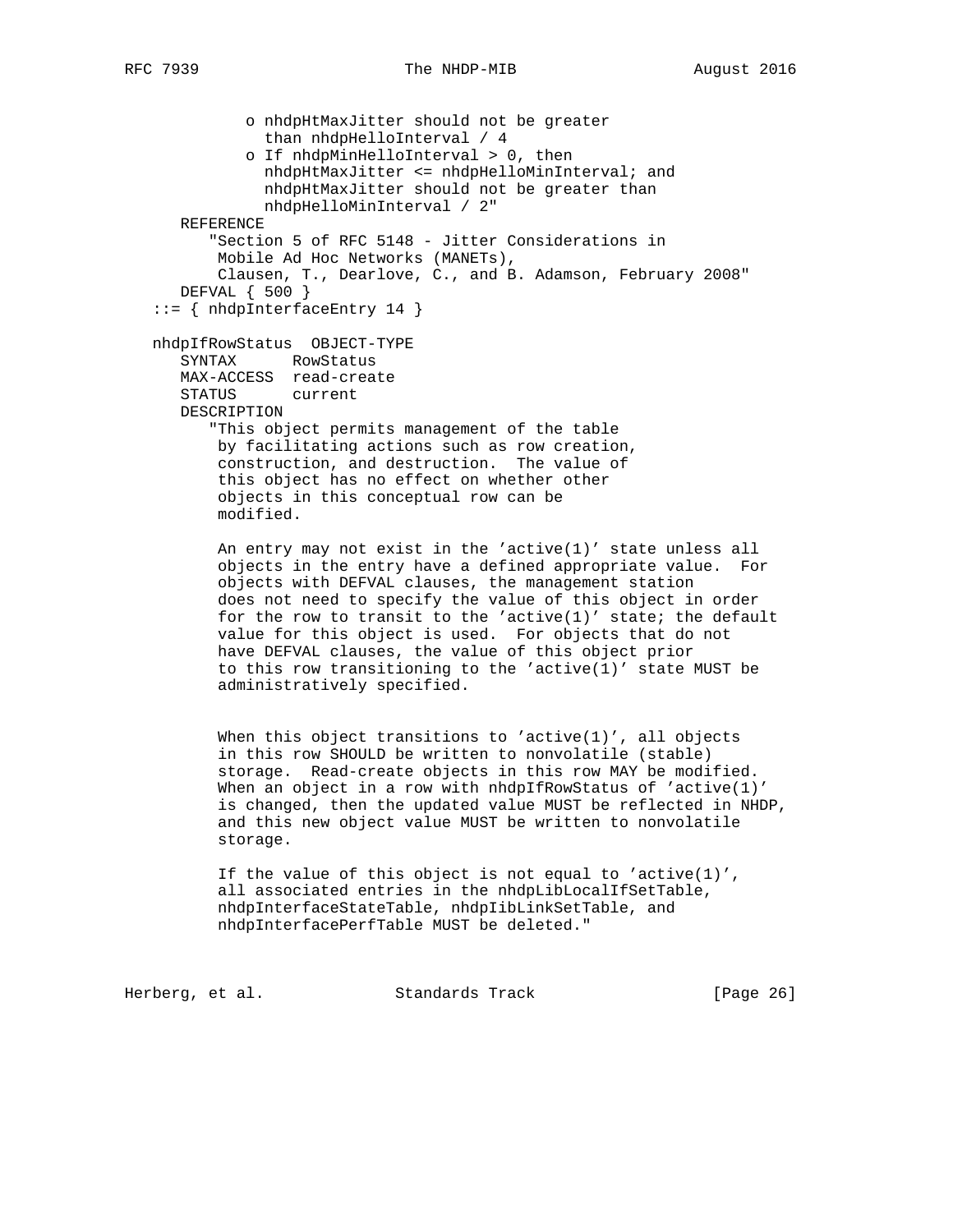```
 REFERENCE
         "RFC 6130 - Mobile Ad Hoc Network (MANET) Neighborhood
          Discovery Protocol (NHDP), Clausen, T., Dearlove,
          C., and J. Dean, April 2011"
      DEFVAL { active }
   ::= { nhdpInterfaceEntry 15 }
--- Router Parameters - Information Validity Time
 --
   nhdpNHoldTime OBJECT-TYPE
 SYNTAX Unsigned32
 UNITS "milliseconds"
      MAX-ACCESS read-write
      STATUS current
      DESCRIPTION
         "nhdpNHoldTime corresponds to
          N_HOLD_TIME of NHDP and is used as the period
          during which former 1-hop neighbor network
          addresses are advertised as lost in HELLO
          messages, allowing recipients of these HELLO
          messages to accelerate removal of this information
          from their 2-Hop Sets.
          This object is persistent, and when written,
          the entity SHOULD save the change to
          nonvolatile storage."
      REFERENCE
         "Section 5 on Protocol Parameters and
          Constraints of RFC 6130 - Mobile Ad Hoc Network
          (MANET) Neighborhood Discovery Protocol (NHDP),
          Clausen, T., Dearlove, C., and J. Dean, April 2011"
      DEFVAL { 6000 }
   ::= { nhdpConfigurationObjGrp 2 }
   nhdpIHoldTime OBJECT-TYPE
 SYNTAX Unsigned32
 UNITS "milliseconds"
      MAX-ACCESS read-write
      STATUS current
      DESCRIPTION
         "nhdpIHoldTime corresponds to
          I_HOLD_TIME of NHDP and represents the period
          for which a recently used local interface network
          address is recorded.
```
Herberg, et al. Standards Track [Page 27]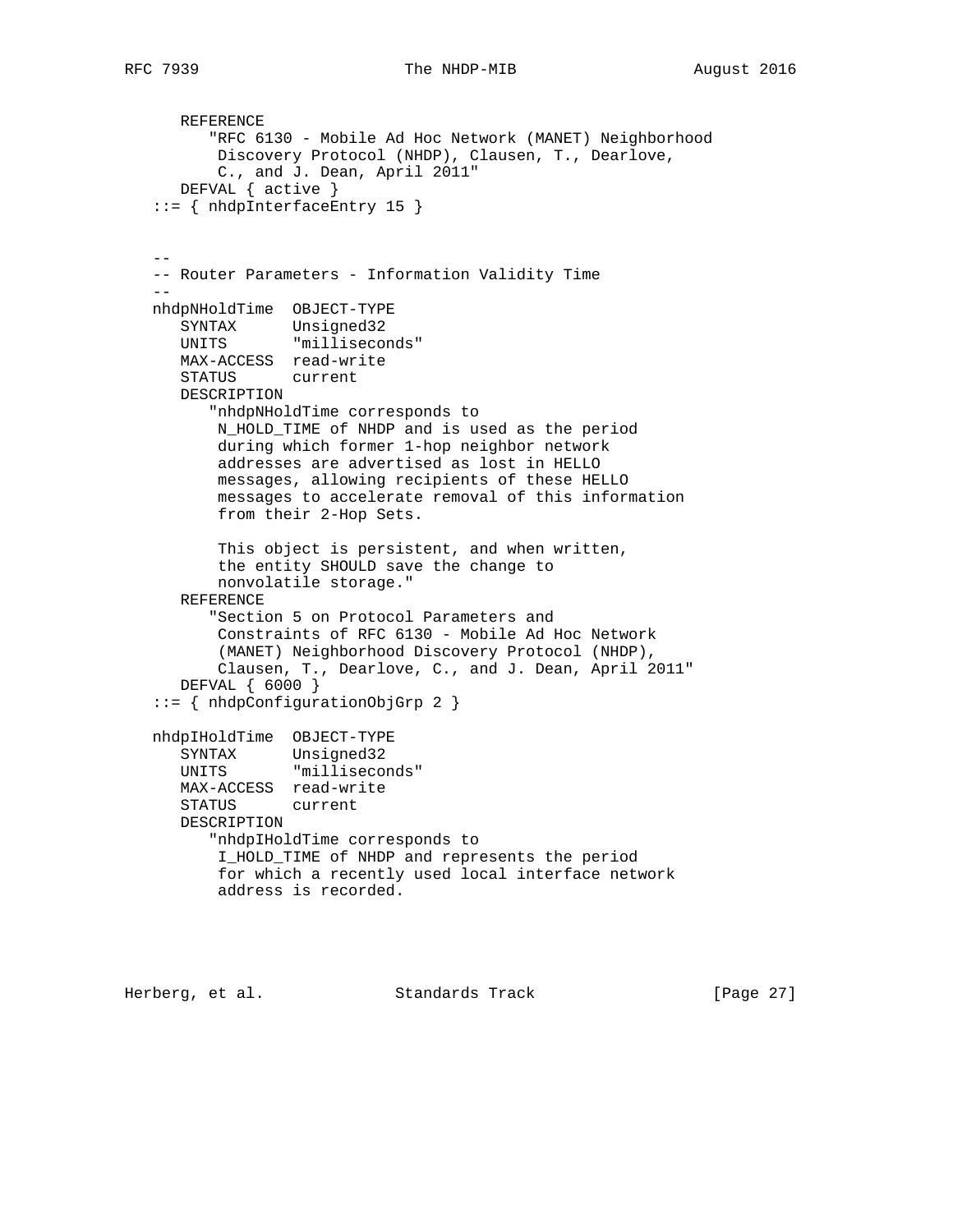This object is persistent, and when written, the entity SHOULD save the change to nonvolatile storage." REFERENCE "Section 5 on Protocol Parameters and Constraints of RFC 6130 - Mobile Ad Hoc Network (MANET) Neighborhood Discovery Protocol (NHDP), Clausen, T., Dearlove, C., and J. Dean, April 2011" DEFVAL { 6000 } ::= { nhdpConfigurationObjGrp 3 } -- A router's Local Information Base (LIB) -- -- Local Interface Set Table - nhdpLibLocalIfSetTable OBJECT-TYPE SYNTAX SEQUENCE OF NhdpLibLocalIfSetEntry MAX-ACCESS not-accessible STATUS current DESCRIPTION "A router's Local Interface Set records all network addresses that are defined as local MANET interface network addresses. As such, this table 'sparse augments' the nhdpInterfaceTable when network addresses are being defined for the interfaces existing within the nhdpInterfaceTable. The local interface is defined by the nhdpIfIndex. The Local Interface Set consists of Local Interface Address Tuples per MANET interface and their prefix lengths (in order to determine the network addresses related to the interface). A conceptual row in this table exists if and only if one has been administratively created. This can be done by setting rowStatus to 'createAndGo' or 'createAndWait'. Further guidance on the addition or removal of local addresses and network addresses is found in Section 9 of RFC 6130." REFERENCE "RFC 6130 - Mobile Ad Hoc Network (MANET) Neighborhood Discovery Protocol (NHDP), Clausen, T., Dearlove, C., and J. Dean, April 2011" ::= { nhdpConfigurationObjGrp 4 }

Herberg, et al. Standards Track [Page 28]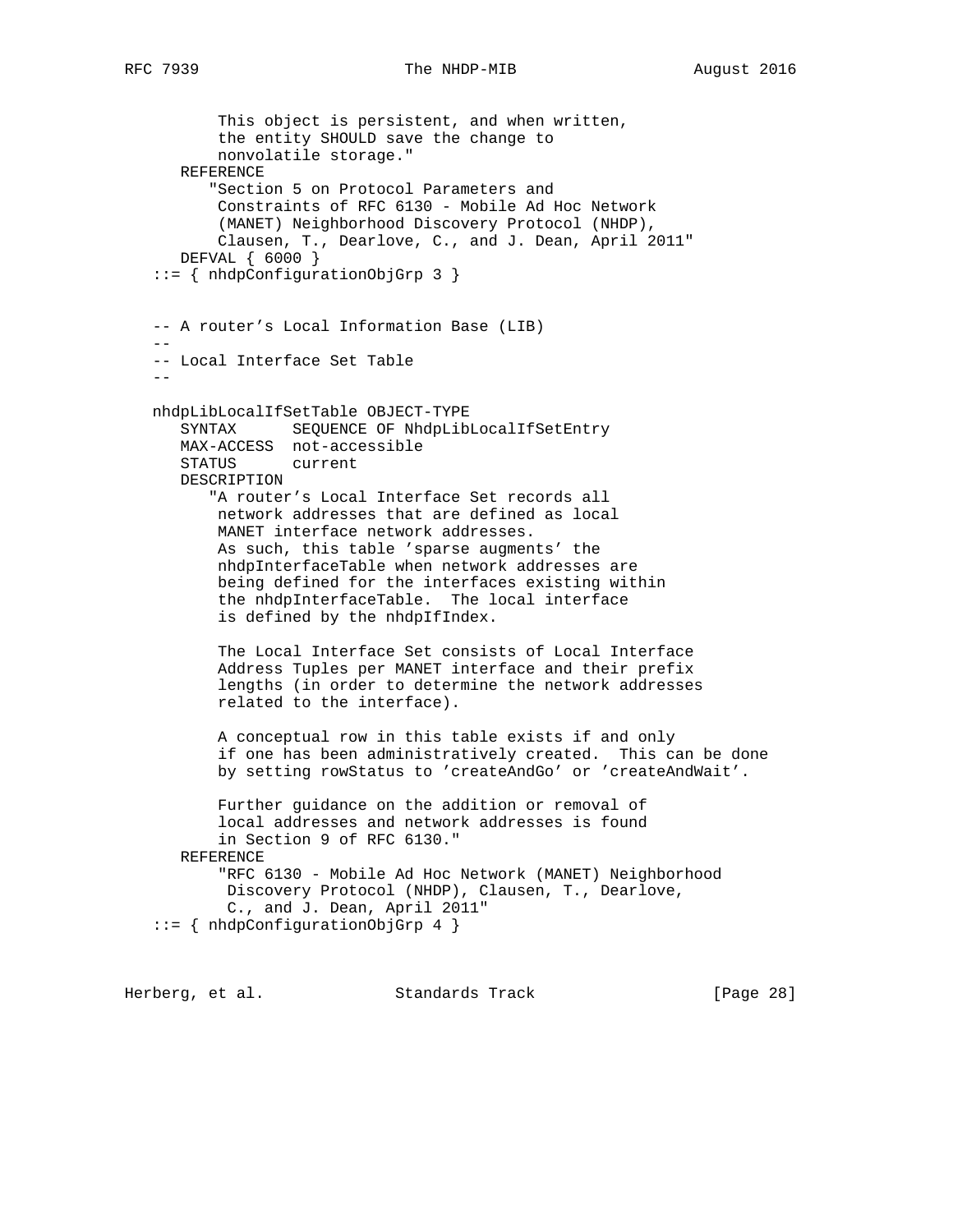```
 nhdpLibLocalIfSetEntry OBJECT-TYPE
 SYNTAX NhdpLibLocalIfSetEntry
 MAX-ACCESS not-accessible
      STATUS current
      DESCRIPTION
          "A router's Local Interface Set consists
          of Local Interface Tuples for each network
          interface.
          The objects in this table are persistent, and when
          written, the device SHOULD save the change to
          nonvolatile storage. For further information
          on the storage behavior for these objects, refer
          to the description for the nhdpLibLocalIfSetRowStatus
          object."
      REFERENCE
          "RFC 6130 - Mobile Ad Hoc Network (MANET) Neighborhood
          Discovery Protocol (NHDP), Clausen, T., Dearlove,
          C., and J. Dean, April 2011"
      INDEX { nhdpLibLocalIfSetIndex }
   ::= { nhdpLibLocalIfSetTable 1 }
   NhdpLibLocalIfSetEntry ::=
      SEQUENCE {
         nhdpLibLocalIfSetIndex
           Integer32,
         nhdpLibLocalIfSetIfIndex
            InterfaceIndex,
         nhdpLibLocalIfSetIpAddrType
            InetAddressType,
         nhdpLibLocalIfSetIpAddr
            InetAddress,
         nhdpLibLocalIfSetIpAddrPrefixLen
            InetAddressPrefixLength,
         nhdpLibLocalIfSetRowStatus
           RowStatus
      }
   nhdpLibLocalIfSetIndex OBJECT-TYPE
      SYNTAX Integer32 (0..65535)
      MAX-ACCESS not-accessible
      STATUS current
      DESCRIPTION
          "The index for this table. Necessary
          because multiple addresses may be associated
          with a given nhdpIfIndex."
```
Herberg, et al. Standards Track [Page 29]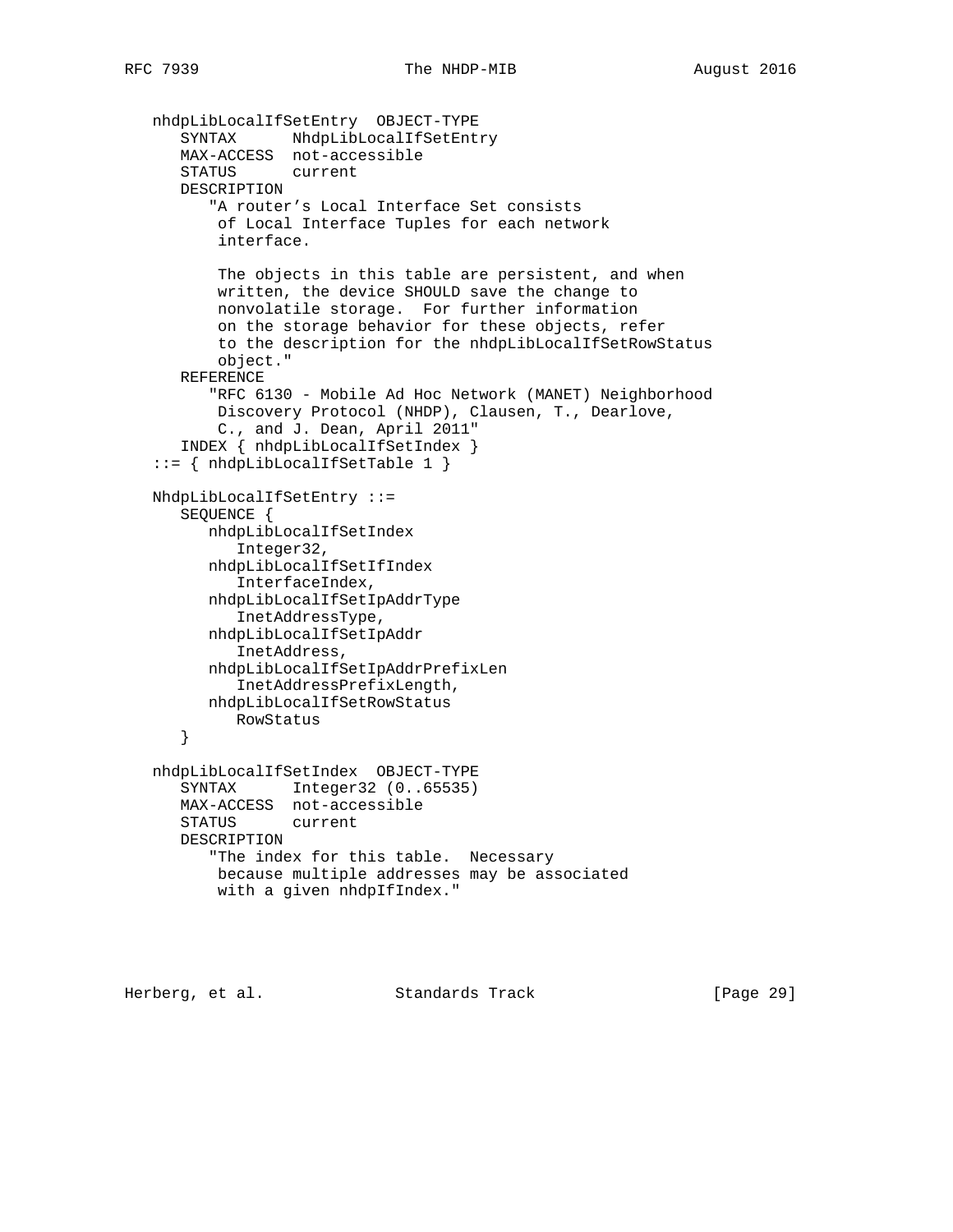```
 REFERENCE
       "RFC 6130 - Mobile Ad Hoc Network (MANET) Neighborhood
       Discovery Protocol (NHDP), Clausen, T., Dearlove,
        C., and J. Dean, April 2011"
 ::= { nhdpLibLocalIfSetEntry 1 }
 nhdpLibLocalIfSetIfIndex OBJECT-TYPE
   SYNTAX InterfaceIndex
   MAX-ACCESS read-only
    STATUS current
   DESCRIPTION
       "Specifies the local nhdpIfIndex for which this
       IP address was added."
    REFERENCE
       "RFC 6130 - Mobile Ad Hoc Network (MANET) Neighborhood
        Discovery Protocol (NHDP), Clausen, T., Dearlove,
       C., and J. Dean, April 2011"
 ::= { nhdpLibLocalIfSetEntry 2 }
 nhdpLibLocalIfSetIpAddrType OBJECT-TYPE
   SYNTAX InetAddressType
   MAX-ACCESS read-create
   STATUS current
   DESCRIPTION
       "The type of the nhdpLibLocalIfSetIpAddr
        in the InetAddress MIB (RFC 4001).
        Only the values 'ipv4(1)' and
        'ipv6(2)' are supported."
    REFERENCE
       "RFC 6130 - Mobile Ad Hoc Network (MANET) Neighborhood
       Discovery Protocol (NHDP), Clausen, T., Dearlove,
        C., and J. Dean, April 2011"
 ::= { nhdpLibLocalIfSetEntry 3 }
 nhdpLibLocalIfSetIpAddr OBJECT-TYPE
   SYNTAX InetAddress (SIZE(4|16))
   MAX-ACCESS read-create
    STATUS current
    DESCRIPTION
       "nhdpLibLocalIfSetIpAddr is an
        address of an interface of
        this router.
        This object is interpreted according to
        the setting of nhdpLibLocalIfSetIpAddrType."
```
Herberg, et al. Standards Track [Page 30]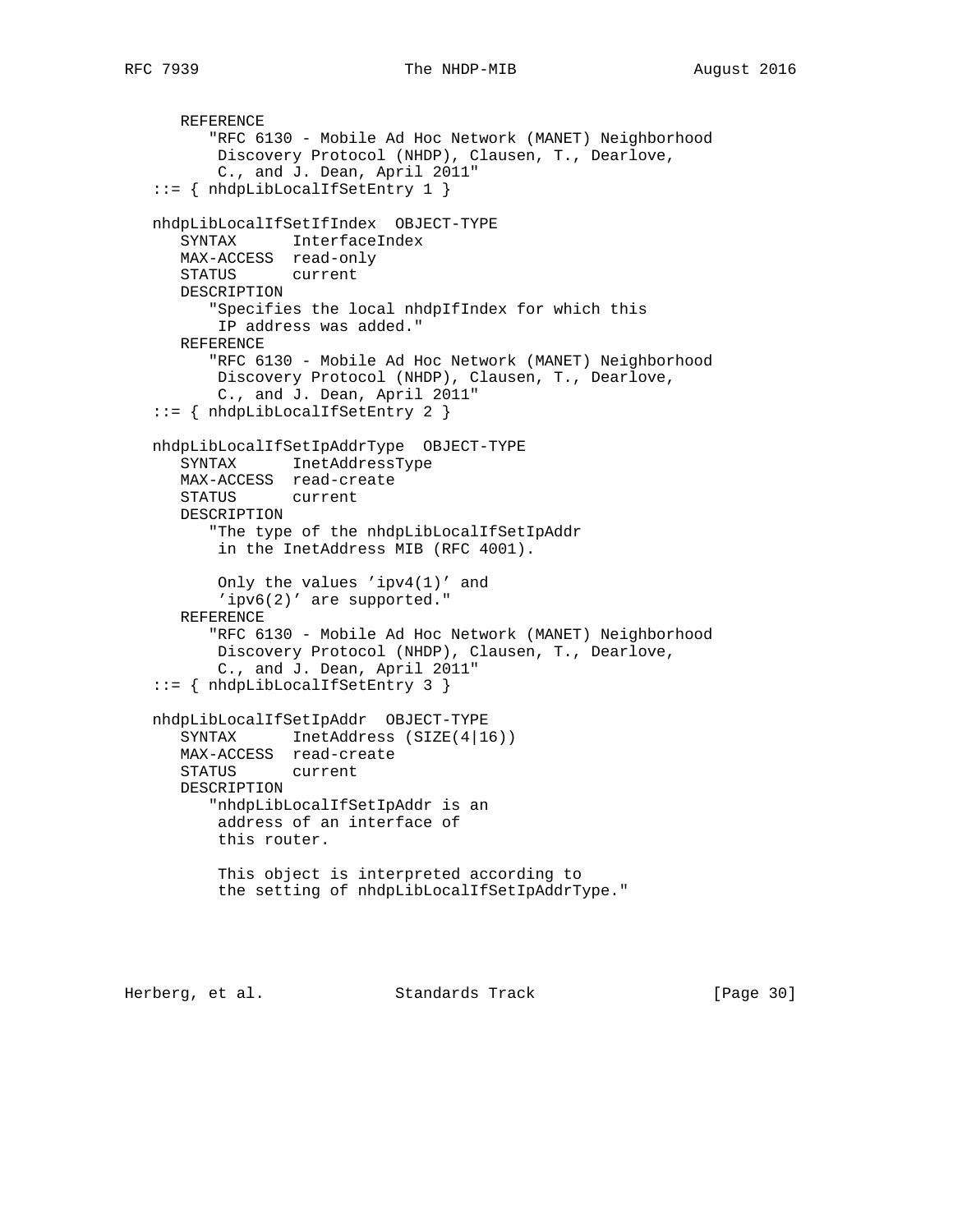```
 REFERENCE
          "RFC 6130 - Mobile Ad Hoc Network (MANET) Neighborhood
          Discovery Protocol (NHDP), Clausen, T., Dearlove,
         C., and J. Dean, April 2011"
   ::= { nhdpLibLocalIfSetEntry 4 }
   nhdpLibLocalIfSetIpAddrPrefixLen OBJECT-TYPE
      SYNTAX InetAddressPrefixLength
      MAX-ACCESS read-create
      STATUS current
      DESCRIPTION
          "Indicates the number of leading one bits that
          form the mask. The mask is logically ANDed
          to the nhdpLibLocalIfSetIpAddr to determine
          the address prefix. A row match is true
          if the address used as an index falls within
          the network address range defined by the
          address prefix."
      REFERENCE
         "RFC 6130 - Mobile Ad Hoc Network (MANET) Neighborhood
          Discovery Protocol (NHDP), Clausen, T., Dearlove,
          C., and J. Dean, April 2011"
   ::= { nhdpLibLocalIfSetEntry 5 }
   nhdpLibLocalIfSetRowStatus OBJECT-TYPE
 SYNTAX RowStatus
 MAX-ACCESS read-create
      STATUS current
      DESCRIPTION
          "This object permits management of the table
          by facilitating actions such as row creation,
          construction, and destruction. The value of
          this object has no effect on whether other
          objects in this conceptual row can be
          modified.
          An entry may not exist in the 'active(1)' state unless all
          read-create objects in the entry have a defined
          appropriate value. As no objects in this table have
          DEFVAL clauses, the management station MUST specify
          the values of all read-create objects prior to this row
          transitioning to the 'active(1)' state.
         When this object transitions to 'active(1)', all objects
          in this row SHOULD be written to nonvolatile (stable)
          storage. Read-create objects in this row MAY be modified.
         When an object in a row with nhdpIfRowStatus of 'active(1)'
          is changed, then the updated value MUST be reflected in NHDP,
```
Herberg, et al. Standards Track [Page 31]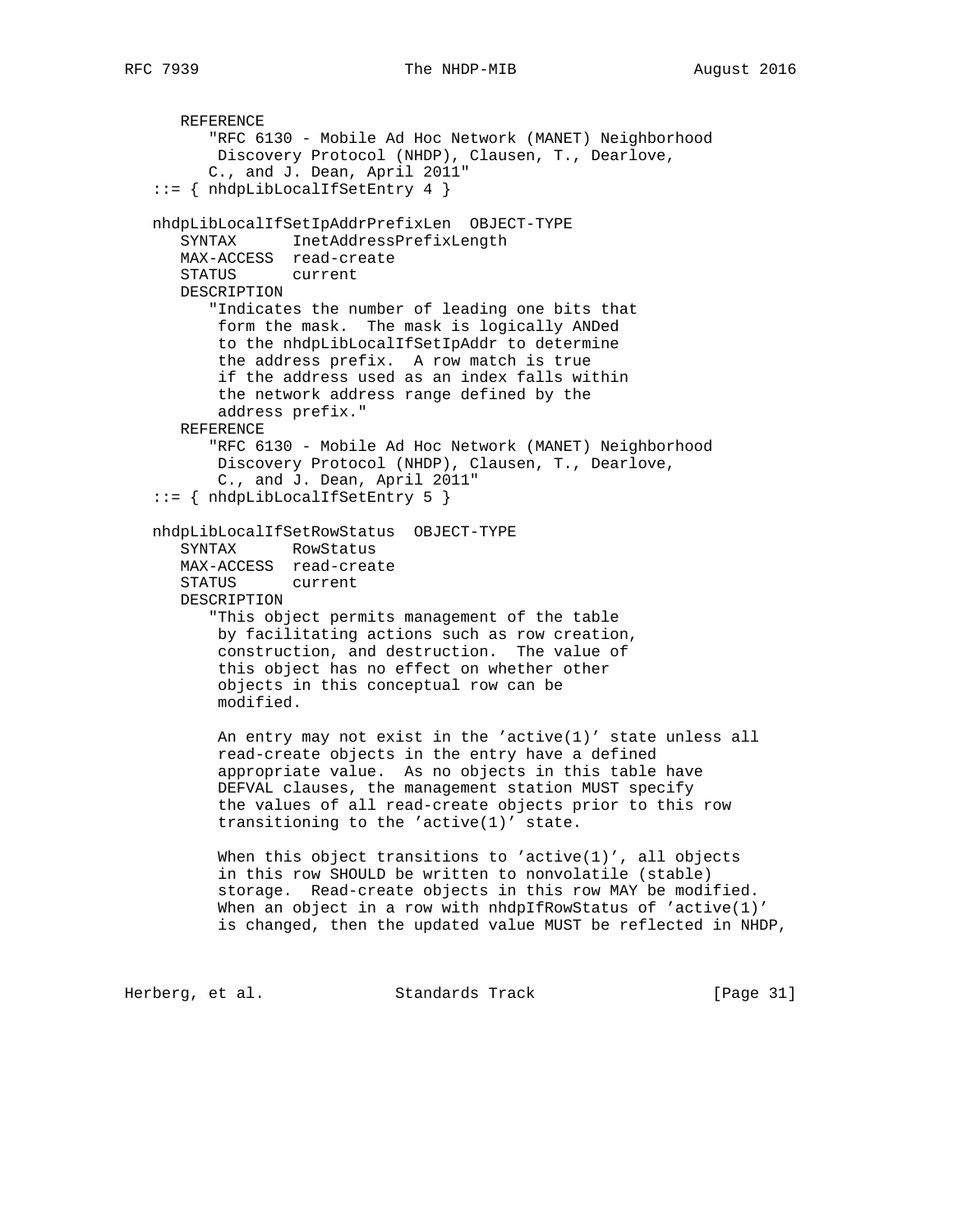## RFC 7939 The NHDP-MIB August 2016

```
 and this new object value MUST be written to nonvolatile
          storage."
      REFERENCE
          "RFC 6130 - Mobile Ad Hoc Network (MANET) Neighborhood
          Discovery Protocol (NHDP), Clausen, T., Dearlove,
          C., and J. Dean, April 2011"
      DEFVAL { notReady }
    ::= { nhdpLibLocalIfSetEntry 6 }
- -- Removed Interface Addr Set Table
 --
   nhdpLibRemovedIfAddrSetTable OBJECT-TYPE
      SYNTAX SEQUENCE OF NhdpLibRemovedIfAddrSetEntry
      MAX-ACCESS not-accessible
      STATUS current
      DESCRIPTION
         "A router's Removed Interface Address Set records
          network addresses that were recently used as local
          interface network addresses. If a router's interface
          network addresses are immutable, then the Removed
          Interface Address Set is always empty and may be omitted.
          It consists of Removed Interface Address Tuples, one
          per network address."
      REFERENCE
          "RFC 6130 - Mobile Ad Hoc Network (MANET) Neighborhood
          Discovery Protocol (NHDP), Clausen, T., Dearlove,
          C., and J. Dean, April 2011"
   ::= { nhdpConfigurationObjGrp 5 }
   nhdpLibRemovedIfAddrSetEntry OBJECT-TYPE
     SYNTAX NhdpLibRemovedIfAddrSetEntry
      MAX-ACCESS not-accessible
      STATUS current
      DESCRIPTION
          "A router's Removed Interface Address Set consists
          of Removed Interface Address Tuples, one per network
          address:
          (IR_local_iface_addr, IR_time)
          The association between these addresses and the
          router's Interface is found in RFC 4293 (ipAddressTable)"
```
Herberg, et al. Standards Track [Page 32]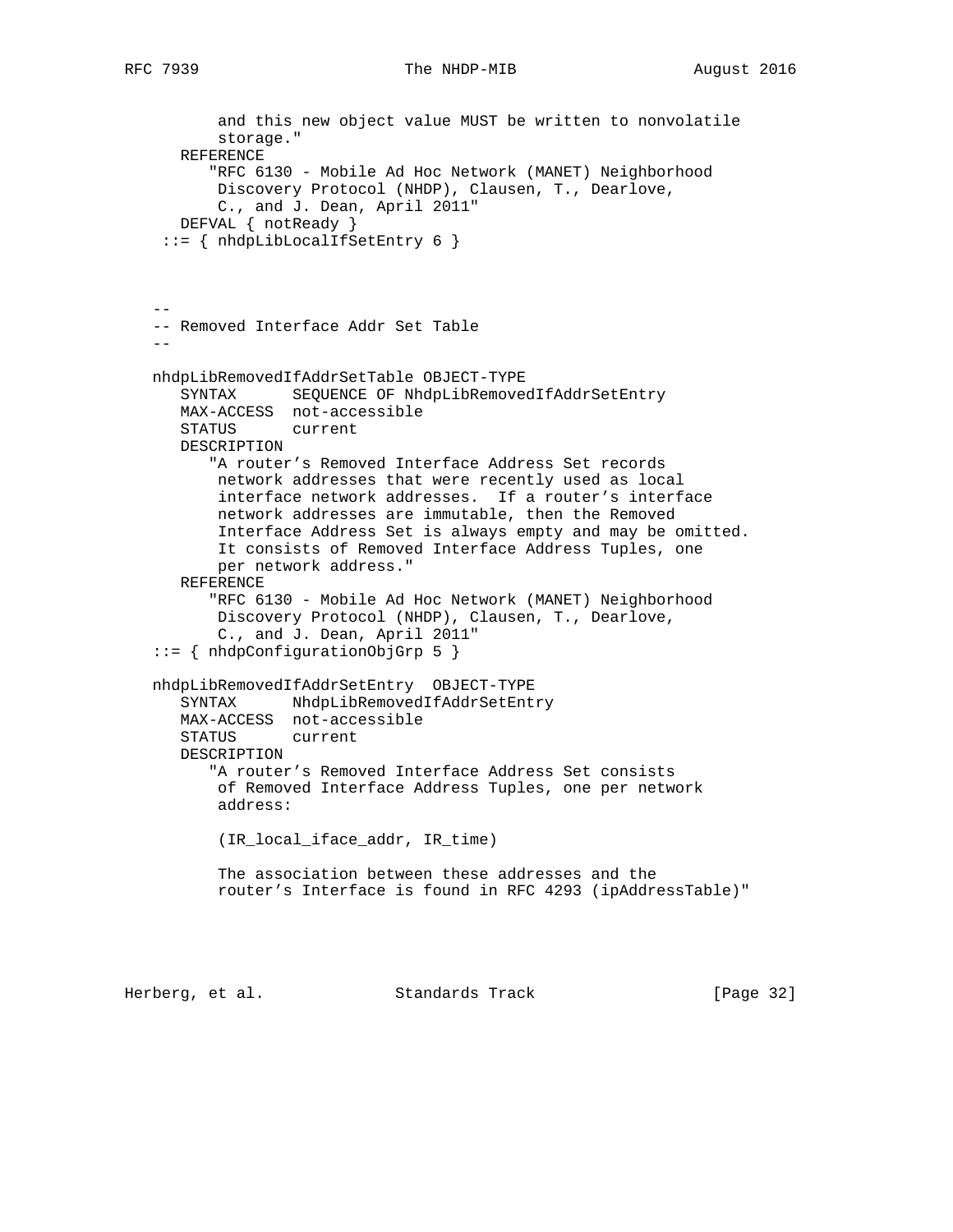```
 REFERENCE
       "RFC 4293 - Management Information Base for the Internet
        Protocol (IP), S. Routhier, Ed., April 2006.
        RFC 6130 - Mobile Ad Hoc Network (MANET) Neighborhood
        Discovery Protocol (NHDP), Clausen, T., Dearlove,
        C., and J. Dean, April 2011"
    INDEX { nhdpLibRemovedIfAddrSetIndex }
 ::= { nhdpLibRemovedIfAddrSetTable 1 }
 NhdpLibRemovedIfAddrSetEntry ::=
    SEQUENCE {
       nhdpLibRemovedIfAddrSetIndex
          Integer32,
       nhdpLibRemovedIfAddrSetIpAddrType
          InetAddressType,
       nhdpLibRemovedIfAddrSetIpAddr
          InetAddress,
       nhdpLibRemovedIfAddrSetIpAddrPrefixLen
          InetAddressPrefixLength,
       nhdpLibRemovedIfAddrSetIfIndex
          InterfaceIndex,
       nhdpLibRemovedIfAddrSetIRTime
          TimeStamp
    }
 nhdpLibRemovedIfAddrSetIndex OBJECT-TYPE
    SYNTAX Integer32 (0..65535)
    MAX-ACCESS not-accessible
    STATUS current
    DESCRIPTION
       "The index for this table. Necessary
        because multiple addresses may be associated
        with a given nhdpIfIndex."
    REFERENCE
       "RFC 6130 - Mobile Ad Hoc Network (MANET) Neighborhood
        Discovery Protocol (NHDP), Clausen, T., Dearlove,
        C., and J. Dean, April 2011"
 ::= { nhdpLibRemovedIfAddrSetEntry 1 }
 nhdpLibRemovedIfAddrSetIpAddrType OBJECT-TYPE
    SYNTAX InetAddressType
    MAX-ACCESS read-only
    STATUS current
    DESCRIPTION
       "The type of the nhdpLibRemovedIfAddrSetIpAddr
        in the InetAddress MIB (RFC 4001).
```
Herberg, et al. Standards Track [Page 33]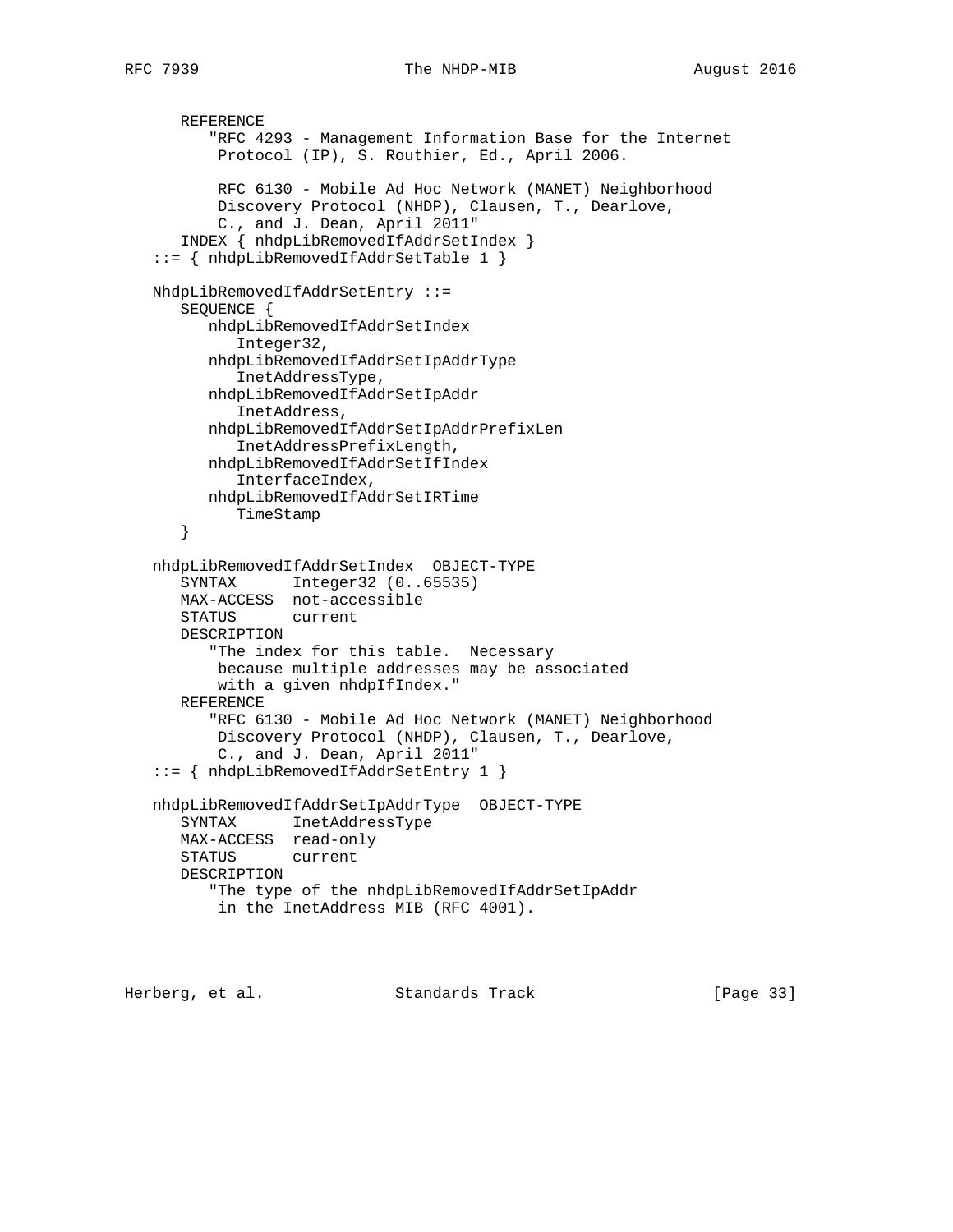```
 Only the values 'ipv4(1)' and
       'ipv6(2)' are supported."
    REFERENCE
       "RFC 6130 - Mobile Ad Hoc Network (MANET) Neighborhood
       Discovery Protocol (NHDP), Clausen, T., Dearlove,
        C., and J. Dean, April 2011"
 ::= { nhdpLibRemovedIfAddrSetEntry 2 }
 nhdpLibRemovedIfAddrSetIpAddr OBJECT-TYPE
   SYNTAX InetAddress (SIZE(4|16))
   MAX-ACCESS read-only
    STATUS current
    DESCRIPTION
       "nhdpLibRemovedIfAddrSetIpAddr is a
       recently used address of an interface of
        this router."
    REFERENCE
       "RFC 6130 - Mobile Ad Hoc Network (MANET) Neighborhood
       Discovery Protocol (NHDP), Clausen, T., Dearlove,
        C., and J. Dean, April 2011"
 ::= { nhdpLibRemovedIfAddrSetEntry 3 }
 nhdpLibRemovedIfAddrSetIpAddrPrefixLen OBJECT-TYPE
    SYNTAX InetAddressPrefixLength
   MAX-ACCESS read-only
    STATUS current
    DESCRIPTION
       "Indicates the number of leading one bits that
        form the mask. The mask is logically ANDed
       to the nhdpLibRemovedIfAddrSetIpAddr to determine
       the address prefix. A row match is true
        if the address used as an index falls within
        the network address range defined by the
       address prefix."
    REFERENCE
       "RFC 6130 - Mobile Ad Hoc Network (MANET) Neighborhood
        Discovery Protocol (NHDP), Clausen, T., Dearlove,
        C., and J. Dean, April 2011"
 ::= { nhdpLibRemovedIfAddrSetEntry 4 }
 nhdpLibRemovedIfAddrSetIfIndex OBJECT-TYPE
    SYNTAX InterfaceIndex
   MAX-ACCESS read-only
    STATUS current
    DESCRIPTION
       "Specifies the local IfIndex from which this
       IP address was recently removed."
```
Herberg, et al. Standards Track [Page 34]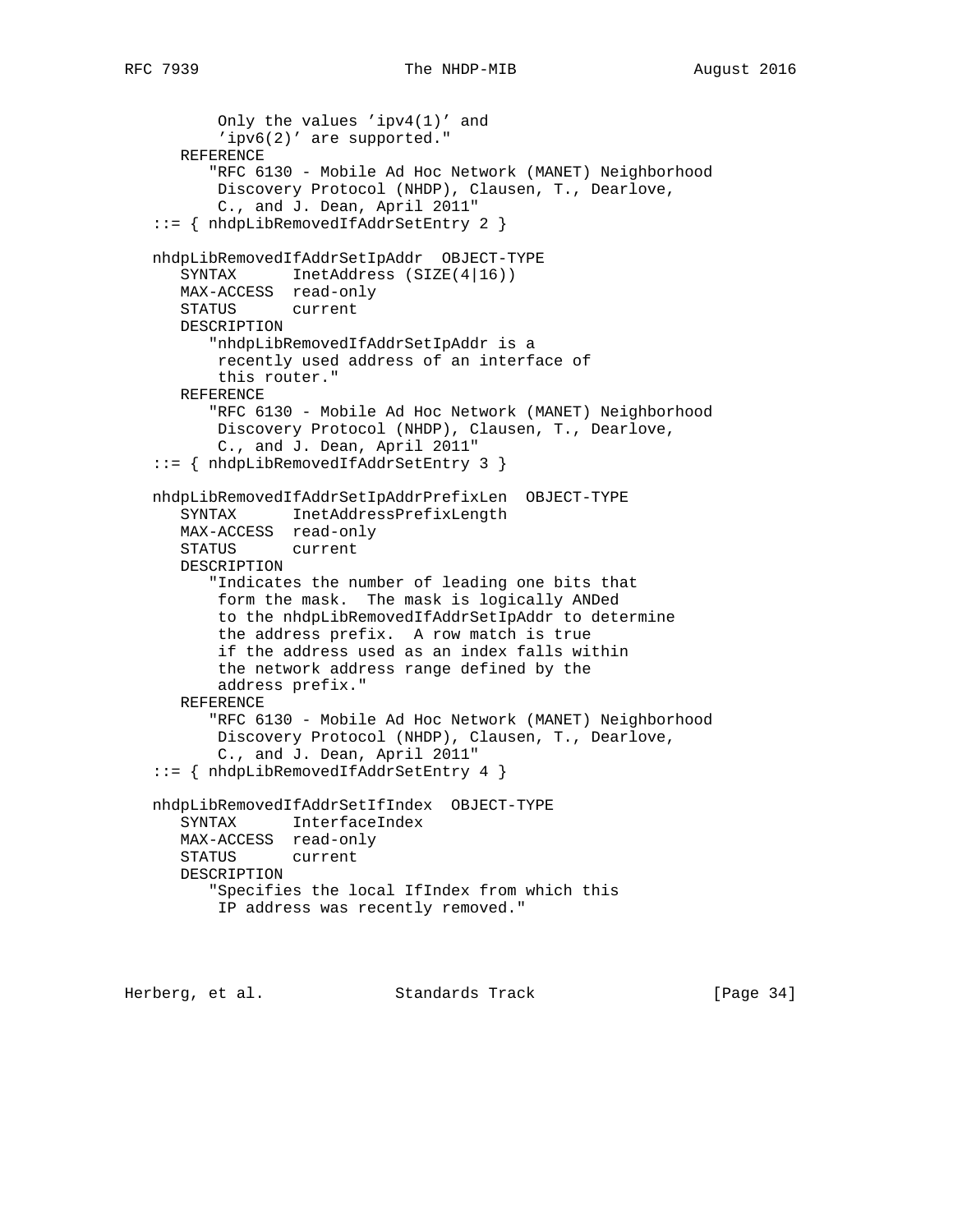REFERENCE "RFC 6130 - Mobile Ad Hoc Network (MANET) Neighborhood Discovery Protocol (NHDP), Clausen, T., Dearlove, C., and J. Dean, April 2011" ::= { nhdpLibRemovedIfAddrSetEntry 5 } nhdpLibRemovedIfAddrSetIRTime OBJECT-TYPE SYNTAX TimeStamp MAX-ACCESS read-only STATUS current DESCRIPTION "nhdpLibRemovedIfAddrSetIRTime specifies the value of sysUpTime when this entry should expire and be removed from the nhdpLibRemovedIfAddrSetTable." REFERENCE "RFC 6130 - Mobile Ad Hoc Network (MANET) Neighborhood Discovery Protocol (NHDP), Clausen, T., Dearlove, C., and J. Dean, April 2011" ::= { nhdpLibRemovedIfAddrSetEntry 6 } -- -- nhdpStateObjGrp -- -- Contains information describing the current state of the NHDP -- process on this router. nhdpStateObjGrp OBJECT IDENTIFIER ::= { nhdpObjects 2 } nhdpUpTime OBJECT-TYPE SYNTAX TimeStamp MAX-ACCESS read-only STATUS current DESCRIPTION "The value of sysUpTime at the time the current NHDP process was initialized." ::= { nhdpStateObjGrp 1 } nhdpInterfaceStateTable OBJECT-TYPE SYNTAX SEQUENCE OF NhdpInterfaceStateEntry MAX-ACCESS not-accessible STATUS current DESCRIPTION "nhdpInterfaceStateTable lists state information related to specific interfaces of this router. The value of nhdpIfIndex is an ifIndex from the Interfaces Group defined in the Interfaces Group MIB.

Herberg, et al. Standards Track [Page 35]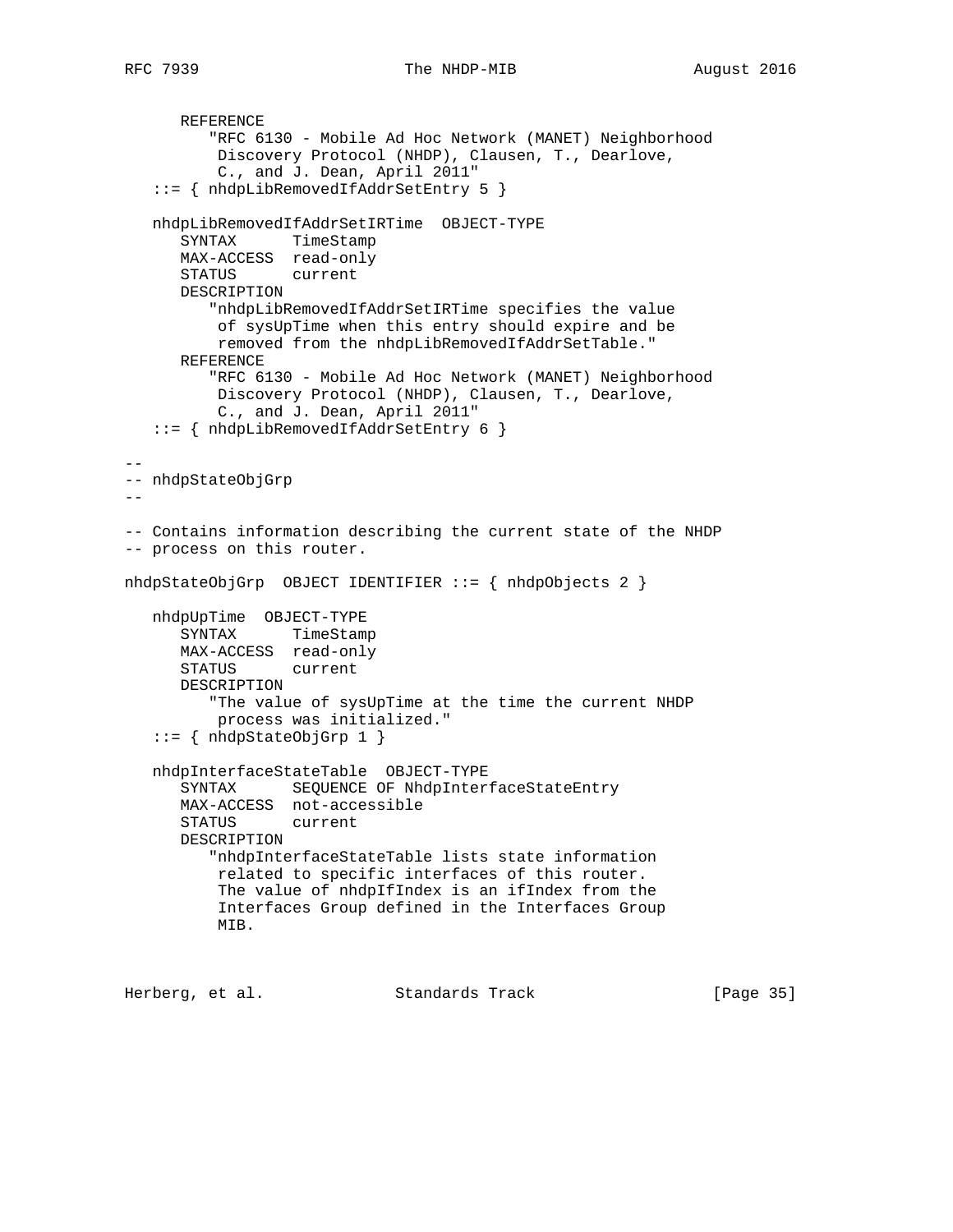```
 The objects in this table are persistent, and when
          written, the entity SHOULD save the change to
          nonvolatile storage."
      REFERENCE
          "RFC 2863 - The Interfaces Group MIB, McCloghrie,
          K., and F. Kastenholtz, June 2000"
    ::= { nhdpStateObjGrp 2 }
    nhdpInterfaceStateEntry OBJECT-TYPE
     SYNTAX NhdpInterfaceStateEntry
      MAX-ACCESS not-accessible
      STATUS current
      DESCRIPTION
          "nhdpInterfaceStateEntry describes one NHDP
          local interface state as indexed by
          its nhdpIfIndex."
      INDEX { nhdpIfIndex }
    ::= { nhdpInterfaceStateTable 1 }
   NhdpInterfaceStateEntry ::=
      SEQUENCE {
         nhdpIfStateUpTime
            TimeStamp
         }
    nhdpIfStateUpTime OBJECT-TYPE
 SYNTAX TimeStamp
 MAX-ACCESS read-only
      STATUS current
      DESCRIPTION
          "The value of the sysUpTime when
          NHDP was last initialized on this
          MANET interface."
    ::= { nhdpInterfaceStateEntry 1 }
 --
    -- This table allows for the mapping between discovered
    -- remote interfaces and routers and their addresses.
 --
   nhdpDiscIfSetTable OBJECT-TYPE
      SYNTAX SEQUENCE OF NhdpDiscIfSetEntry
      MAX-ACCESS not-accessible
      STATUS current
      DESCRIPTION
          "A router's set of discovered interfaces on
          neighboring routers."
Herberg, et al. Standards Track [Page 36]
```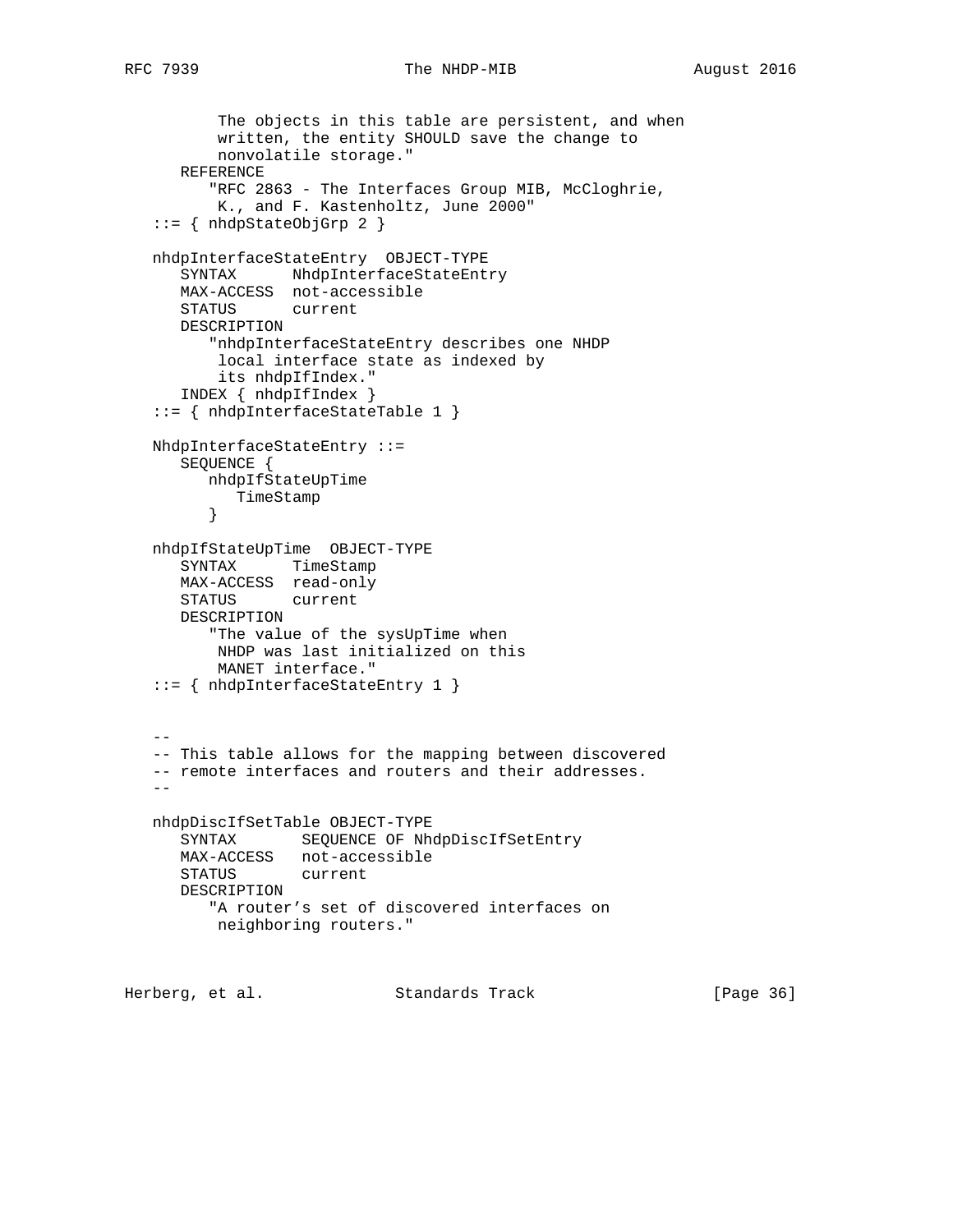```
 REFERENCE
          "RFC 6130 - Mobile Ad Hoc Network (MANET) Neighborhood
          Discovery Protocol (NHDP), Clausen, T., Dearlove,
          C., and J. Dean, April 2011"
    ::= { nhdpStateObjGrp 3 }
    nhdpDiscIfSetEntry OBJECT-TYPE
      SYNTAX NhdpDiscIfSetEntry
      MAX-ACCESS not-accessible
       STATUS current
      DESCRIPTION
          "The entries include the nhdpDiscRouterIndex of
          the discovered router, the nhdpDiscIfIndex
          of the discovered interface, and the
          current set of addresses associated
          with this neighbor interface. The
          nhdpDiscIfIndex uniquely identifies
          the remote interface address sets
          through this table. It does not need
          to be unique across the MANET but MUST
          be locally unique within this router."
       REFERENCE
          "RFC 6130 - Mobile Ad Hoc Network (MANET) Neighborhood
          Discovery Protocol (NHDP), Clausen, T., Dearlove,
          C., and J. Dean, April 2011"
       INDEX { nhdpDiscIfSetIndex }
    ::= { nhdpDiscIfSetTable 1 }
   NhdpDiscIfSetEntry ::=
      SEQUENCE {
         nhdpDiscIfSetIndex
            Integer32,
         nhdpDiscIfIndex
            NeighborIfIndex,
         nhdpDiscRouterIndex
           NeighborRouterIndex,
         nhdpDiscIfSetIpAddrType
            InetAddressType,
         nhdpDiscIfSetIpAddr
            InetAddress,
         nhdpDiscIfSetIpAddrPrefixLen
          InetAddressPrefixLength
       }
    nhdpDiscIfSetIndex OBJECT-TYPE
      SYNTAX Integer32 (0..65535)
      MAX-ACCESS not-accessible
      STATUS current
Herberg, et al. Standards Track [Page 37]
```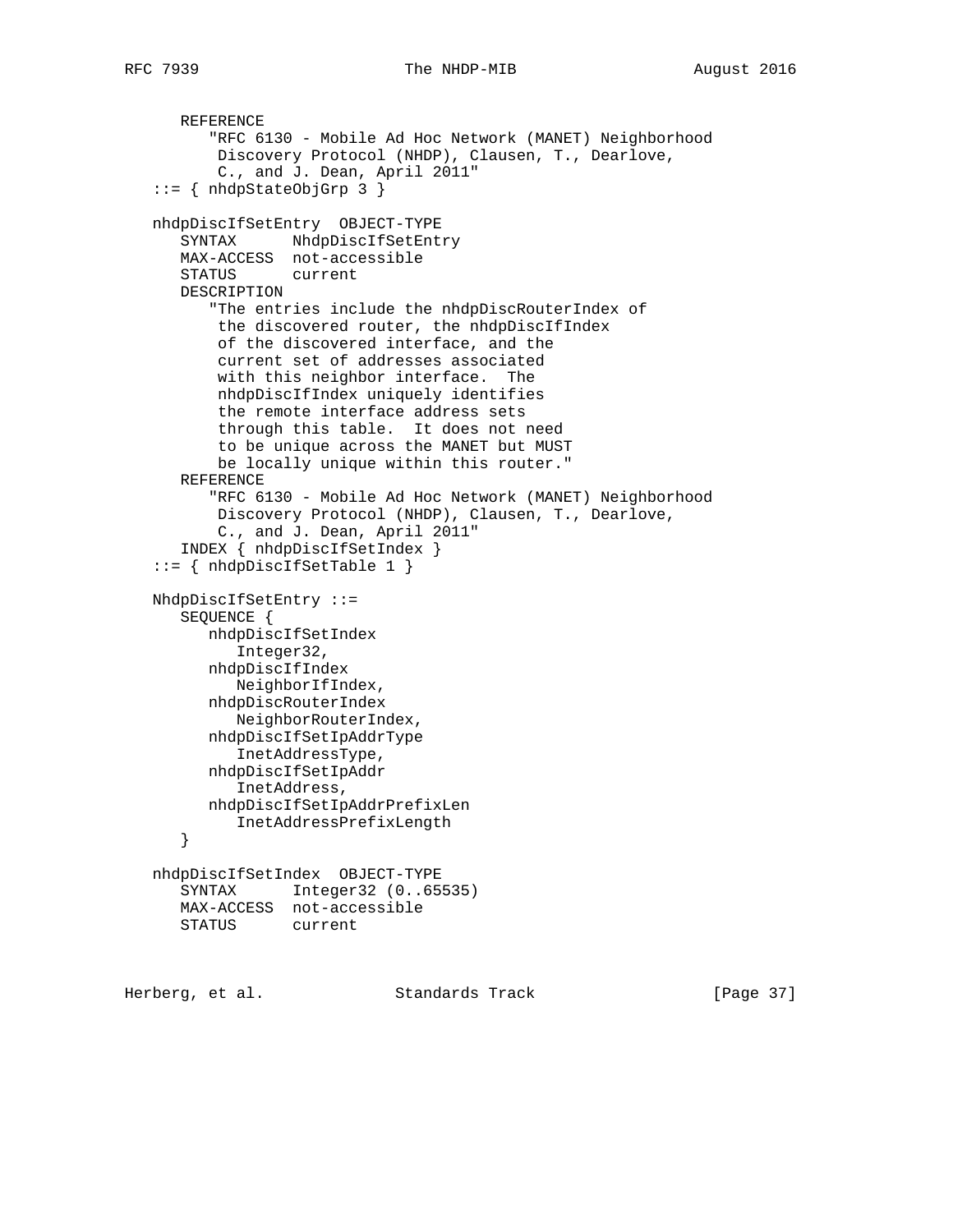```
 DESCRIPTION
          "The index for this table. Necessary
          because multiple addresses may be associated
          with a given nhdpDiscIfIndex."
      REFERENCE
          "RFC 6130 - Mobile Ad Hoc Network (MANET) Neighborhood
          Discovery Protocol (NHDP), Clausen, T., Dearlove,
          C., and J. Dean, April 2011"
   ::= { nhdpDiscIfSetEntry 1 }
   nhdpDiscIfIndex OBJECT-TYPE
      SYNTAX NeighborIfIndex
      MAX-ACCESS read-only
      STATUS current
      DESCRIPTION
          "The NHDP interface index (locally created)
          of a neighbor's interface. Used for cross-
          indexing into other NHDP tables and other
          MIB modules."
      REFERENCE
          "RFC 6130 - Mobile Ad Hoc Network (MANET) Neighborhood
          Discovery Protocol (NHDP), Clausen, T., Dearlove,
          C., and J. Dean, April 2011"
   ::= { nhdpDiscIfSetEntry 2 }
   nhdpDiscRouterIndex OBJECT-TYPE
 SYNTAX NeighborRouterIndex
 MAX-ACCESS read-only
      STATUS current
      DESCRIPTION
          "The NHDP neighbor index (locally created)
          of a neighboring router. Used for cross-
          indexing into other NHDP tables and other
          MIB modules."
      REFERENCE
          "RFC 6130 - Mobile Ad Hoc Network (MANET) Neighborhood
          Discovery Protocol (NHDP), Clausen, T., Dearlove,
          C., and J. Dean, April 2011"
   ::= { nhdpDiscIfSetEntry 3 }
   nhdpDiscIfSetIpAddrType OBJECT-TYPE
      SYNTAX InetAddressType
      MAX-ACCESS read-only
      STATUS current
      DESCRIPTION
         "The type of the nhdpDiscIfSetIpAddr
          in the InetAddress MIB (RFC 4001).
```
Herberg, et al. Standards Track [Page 38]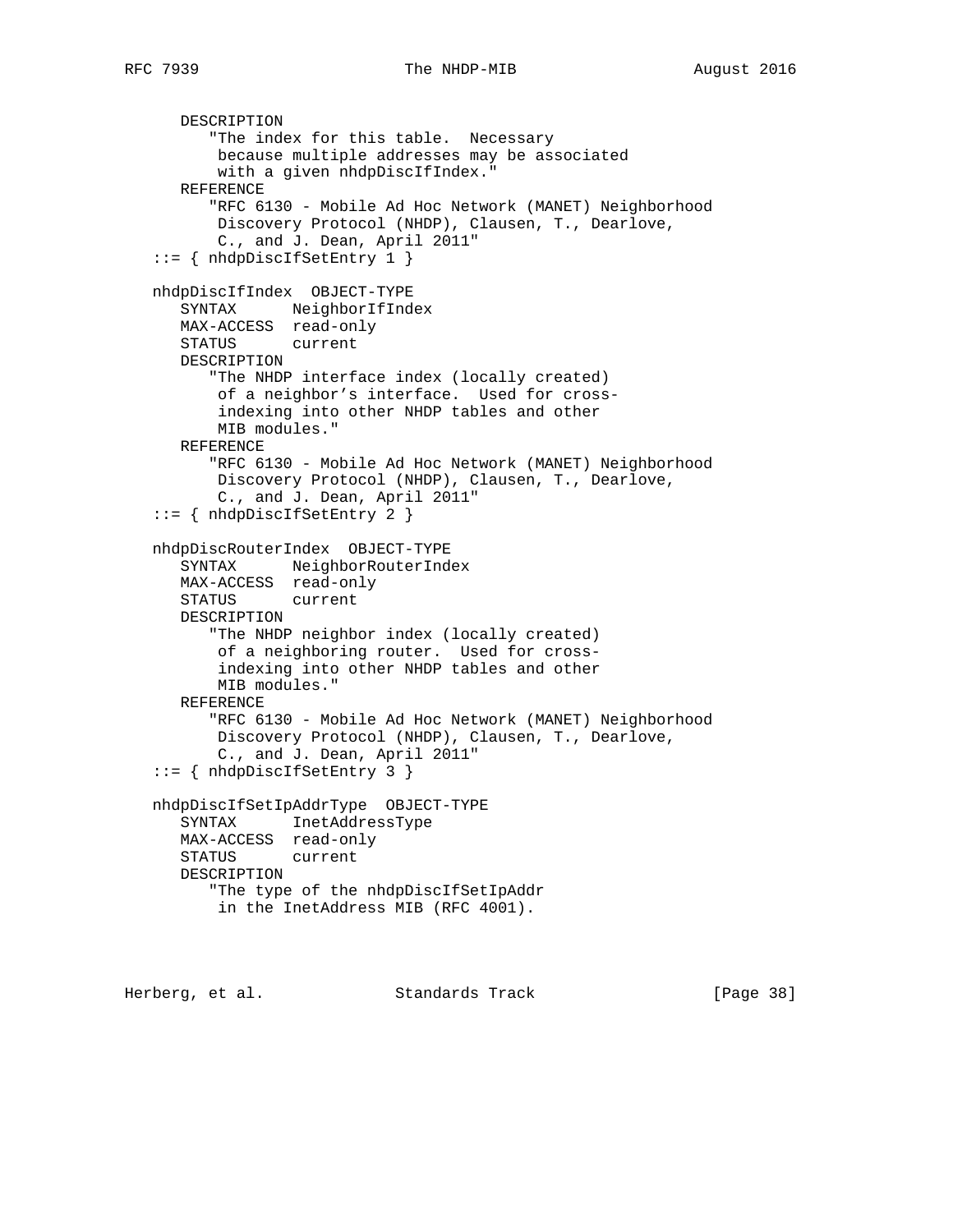```
 Only the values 'ipv4(1)' and
          'ipv6(2)' are supported."
      REFERENCE
          "RFC 6130 - Mobile Ad Hoc Network (MANET) Neighborhood
          Discovery Protocol (NHDP), Clausen, T., Dearlove,
          C., and J. Dean, April 2011"
   ::= { nhdpDiscIfSetEntry 4 }
   nhdpDiscIfSetIpAddr OBJECT-TYPE
     SYNTAX InetAddress (SIZE(4|16))
      MAX-ACCESS read-only
      STATUS current
      DESCRIPTION
          "The nhdpDiscIfSetIpAddr is a
          recently used address of a neighbor
          of this router."
      REFERENCE
          "RFC 6130 - Mobile Ad Hoc Network (MANET) Neighborhood
          Discovery Protocol (NHDP), Clausen, T., Dearlove,
          C., and J. Dean, April 2011"
   ::= { nhdpDiscIfSetEntry 5 }
   nhdpDiscIfSetIpAddrPrefixLen OBJECT-TYPE
      SYNTAX InetAddressPrefixLength
      MAX-ACCESS read-only
      STATUS current
      DESCRIPTION
          "Indicates the number of leading one bits that
          form the mask. The mask is logically ANDed
          to the nhdpDiscIfSetIpAddr to determine
          the address prefix. A row match is true
          if the address used as an index falls within
          the network address range defined by the
          address prefix."
      REFERENCE
          "RFC 6130 - Mobile Ad Hoc Network (MANET) Neighborhood
          Discovery Protocol (NHDP), Clausen, T., Dearlove,
          C., and J. Dean, April 2011"
   ::= { nhdpDiscIfSetEntry 6 }
   -- Interface Information Base (IIB)
 --
   -- Link Set
   --
```
Herberg, et al. Standards Track [Page 39]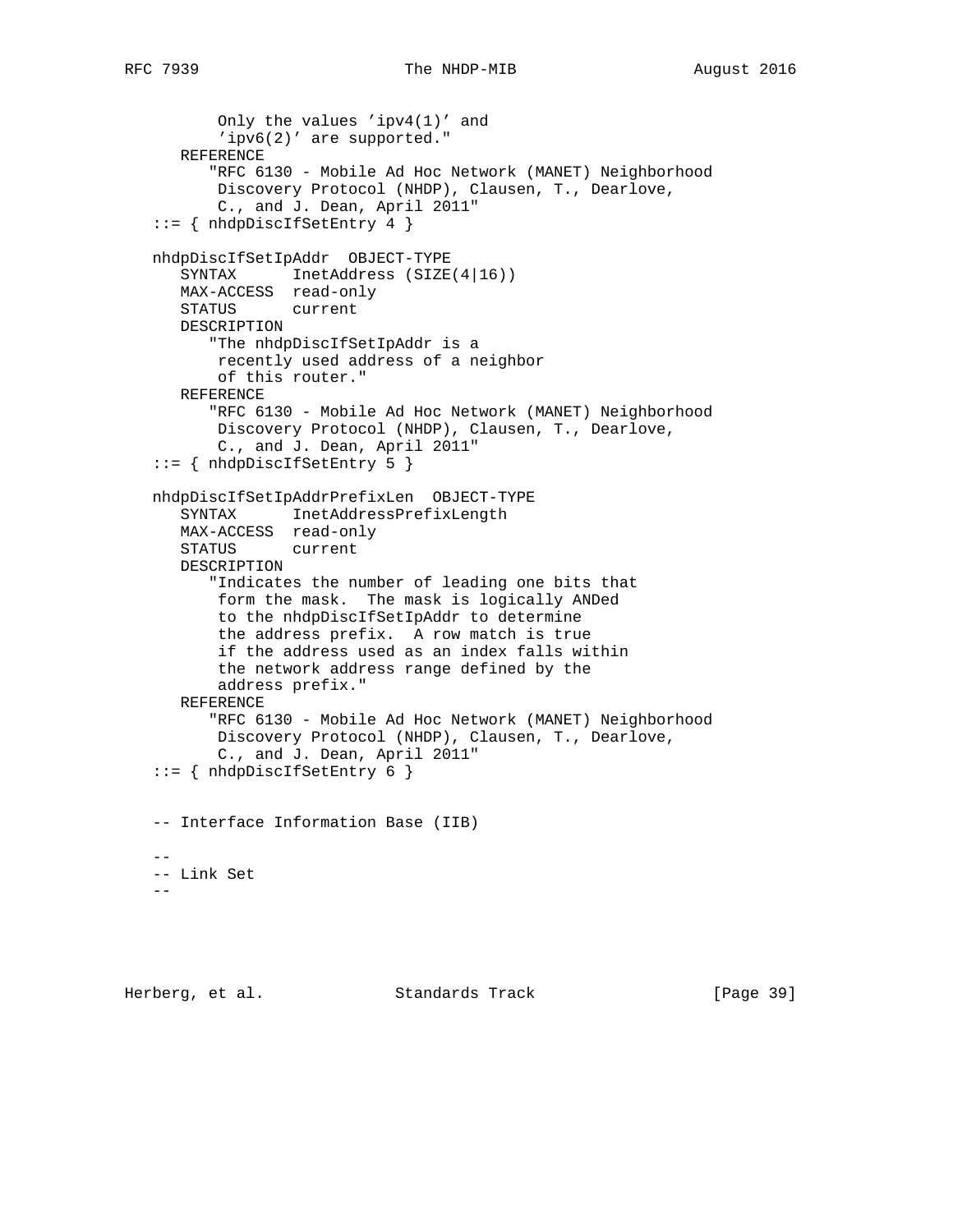```
 nhdpIibLinkSetTable OBJECT-TYPE
 SYNTAX SEQUENCE OF NhdpIibLinkSetEntry
 MAX-ACCESS not-accessible
      STATUS current
      DESCRIPTION
          "A Link Set of an interface records all links
          from other routers that are, or recently
          were, 1-hop neighbors."
      REFERENCE
          "RFC 6130 - Mobile Ad Hoc Network (MANET) Neighborhood
          Discovery Protocol (NHDP), Clausen, T., Dearlove,
          C., and J. Dean, April 2011"
  ::= { nhdpStateObjGrp 4 }
   nhdpIibLinkSetEntry OBJECT-TYPE
      SYNTAX NhdpIibLinkSetEntry
      MAX-ACCESS not-accessible
      STATUS current
      DESCRIPTION
         "A Link Set consists of Link Tuples, each
          representing a single link indexed by the
          local and remote interface pair:
          (L_neighbor_iface_addr_list, L_HEARD_time,
           L_SYM_time, L_quality, L_pending,
           L_lost, L_time).
          The local interface is indexed via the
          nhdpIfIndex. The 1-hop interface is
          indexed via the nhdpDiscIfIndex. There
          SHOULD be an entry in this table for each
          local interface and associated 1-hop
          neighbor reachable on this local interface.
          Note that L_quality is not included in the
          entries below, because updates may be
          required too frequently."
      REFERENCE
          "RFC 6130 - Mobile Ad Hoc Network (MANET) Neighborhood
          Discovery Protocol (NHDP), Clausen, T., Dearlove,
          C., and J. Dean, April 2011"
      INDEX { nhdpIfIndex,
              nhdpDiscIfIndex }
    ::= { nhdpIibLinkSetTable 1 }
```
Herberg, et al. Standards Track [Page 40]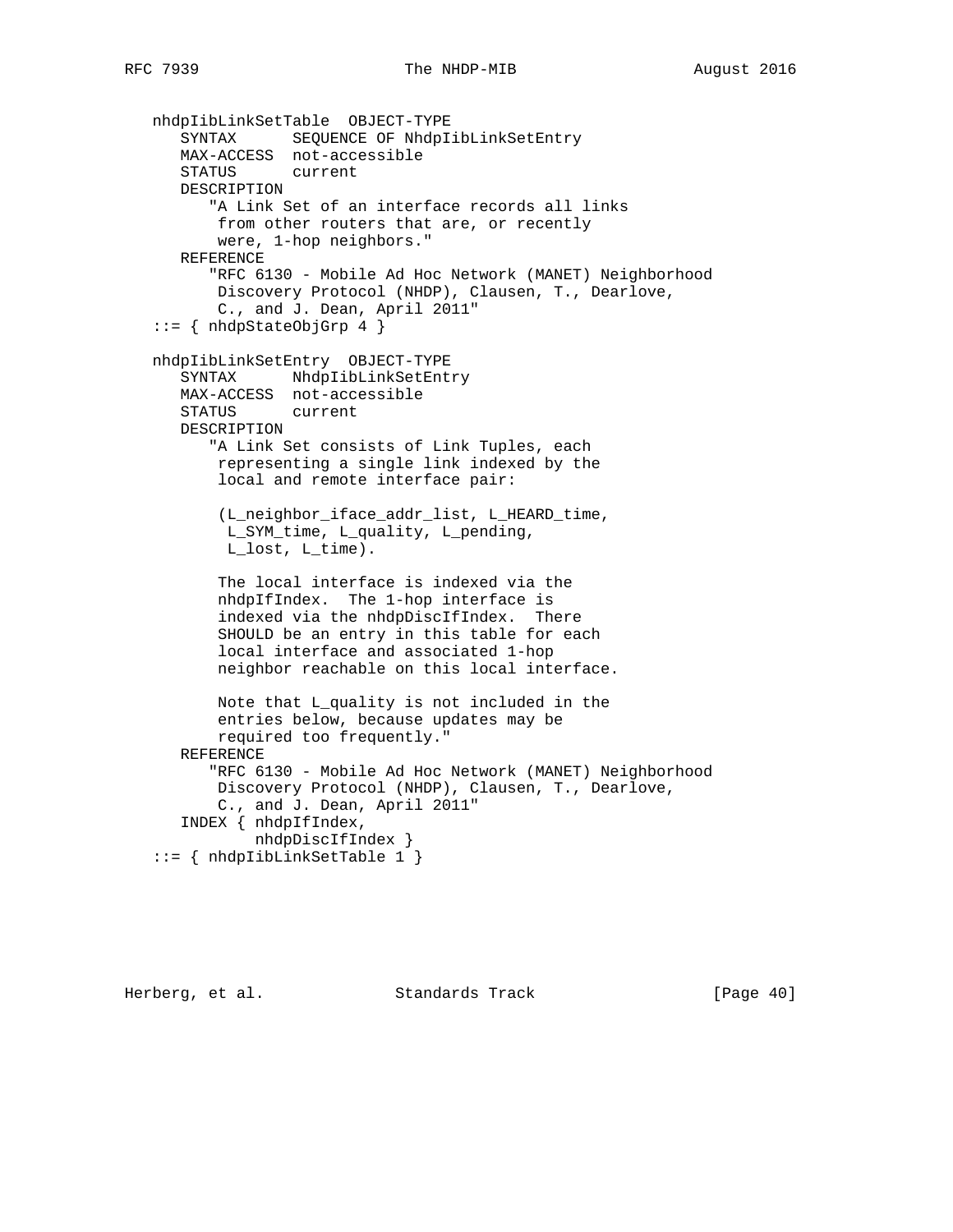```
 NhdpIibLinkSetEntry ::=
    SEQUENCE {
       nhdpIibLinkSetLHeardTime
          TimeStamp,
       nhdpIibLinkSetLSymTime
          TimeStamp,
       nhdpIibLinkSetLPending
         TruthValue,
       nhdpIibLinkSetLLost
         TruthValue,
       nhdpIibLinkSetLTime
          TimeStamp
    }
 nhdpIibLinkSetLHeardTime OBJECT-TYPE
    SYNTAX TimeStamp
   MAX-ACCESS read-only
    STATUS current
   DESCRIPTION
       "nhdpIibLinkSetLHeardTime corresponds
       to L_HEARD_time of NHDP and represents the
       time up to which the MANET interface of the
        1-hop neighbor would be considered heard if
       not considering link quality."
    REFERENCE
       "RFC 6130 - Mobile Ad Hoc Network (MANET) Neighborhood
        Discovery Protocol (NHDP), Clausen, T., Dearlove,
        C., and J. Dean, April 2011"
 ::= { nhdpIibLinkSetEntry 1 }
 nhdpIibLinkSetLSymTime OBJECT-TYPE
   SYNTAX TimeStamp
   MAX-ACCESS read-only
    STATUS current
    DESCRIPTION
       "nhdpIibLinkSetLSymTime corresponds
        to L_SYM_time of NHDP and represents the time
        up to which the link to the 1-hop neighbor
        would be considered symmetric if not considering
        link quality."
    REFERENCE
       "RFC 6130 - Mobile Ad Hoc Network (MANET) Neighborhood
       Discovery Protocol (NHDP), Clausen, T., Dearlove,
        C., and J. Dean, April 2011"
 ::= { nhdpIibLinkSetEntry 2 }
```
Herberg, et al. Standards Track [Page 41]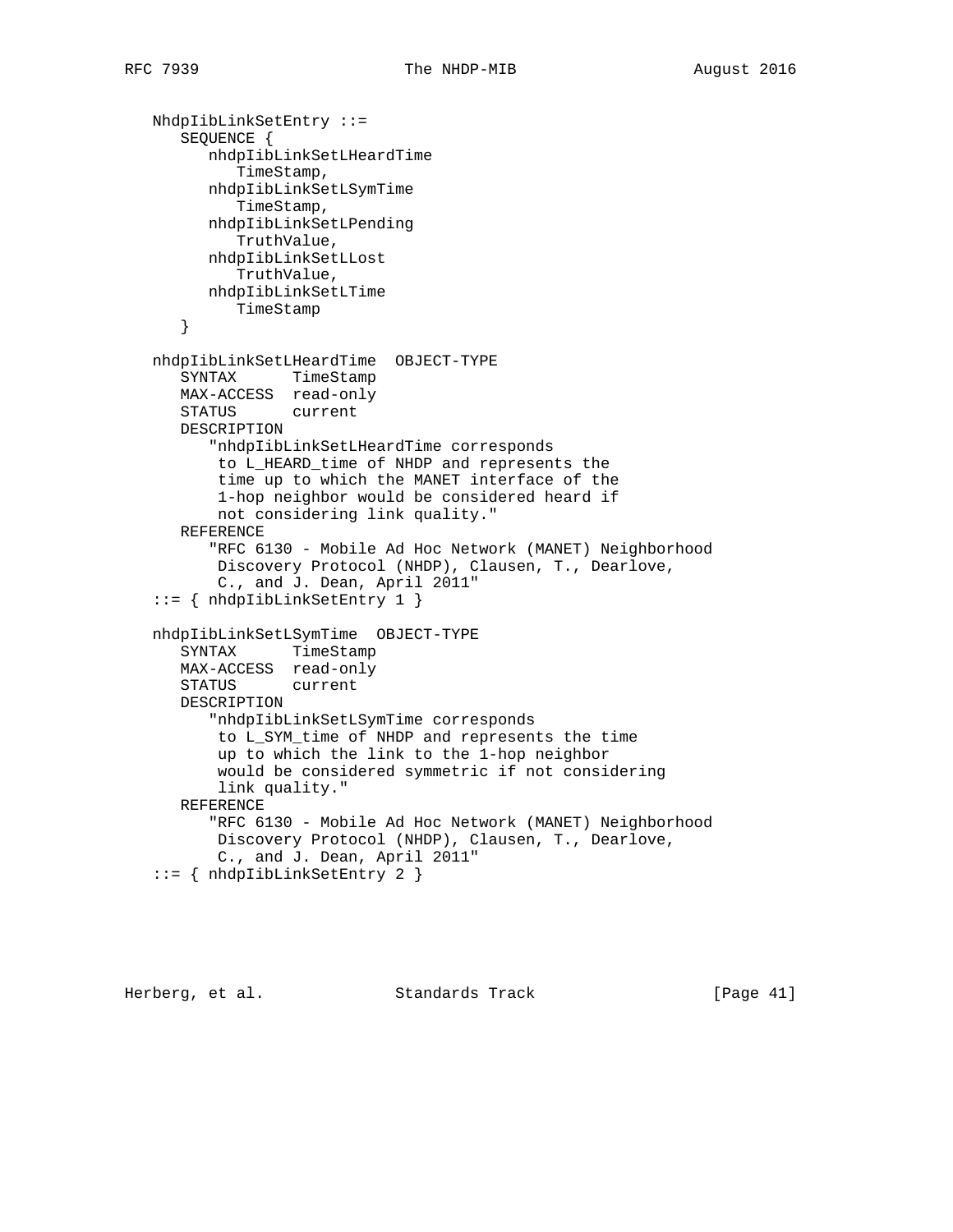```
 nhdpIibLinkSetLPending OBJECT-TYPE
 SYNTAX TruthValue
 MAX-ACCESS read-only
      STATUS current
      DESCRIPTION
          "nhdpIibLinkSetLPending corresponds
          to L_pending of NHDP and is a boolean flag,
          describing if a link is considered pending
          (i.e., a candidate, but not yet established,
          link)."
      REFERENCE
          "RFC 6130 - Mobile Ad Hoc Network (MANET) Neighborhood
          Discovery Protocol (NHDP), Clausen, T., Dearlove,
          C., and J. Dean, April 2011"
   ::= { nhdpIibLinkSetEntry 3 }
   nhdpIibLinkSetLLost OBJECT-TYPE
      SYNTAX TruthValue
      MAX-ACCESS read-only
      STATUS current
      DESCRIPTION
          "nhdpIibLinkSetLLost corresponds
          to L_lost of NHDP and is a boolean flag,
          describing if a link is considered lost due
          to low link quality."
      REFERENCE
          "RFC 6130 - Mobile Ad Hoc Network (MANET) Neighborhood
          Discovery Protocol (NHDP), Clausen, T., Dearlove,
          C., and J. Dean, April 2011"
   ::= { nhdpIibLinkSetEntry 4 }
   nhdpIibLinkSetLTime OBJECT-TYPE
      SYNTAX TimeStamp
      MAX-ACCESS read-only
      STATUS current
      DESCRIPTION
          "nhdpIibLinkSetLTime specifies the value
          of sysUpTime when this entry should expire and be
          removed from the nhdpIibLinkSetTable."
      REFERENCE
          "RFC 6130 - Mobile Ad Hoc Network (MANET) Neighborhood
          Discovery Protocol (NHDP), Clausen, T., Dearlove,
          C., and J. Dean, April 2011"
   ::= { nhdpIibLinkSetEntry 5 }
```
Herberg, et al. Standards Track [Page 42]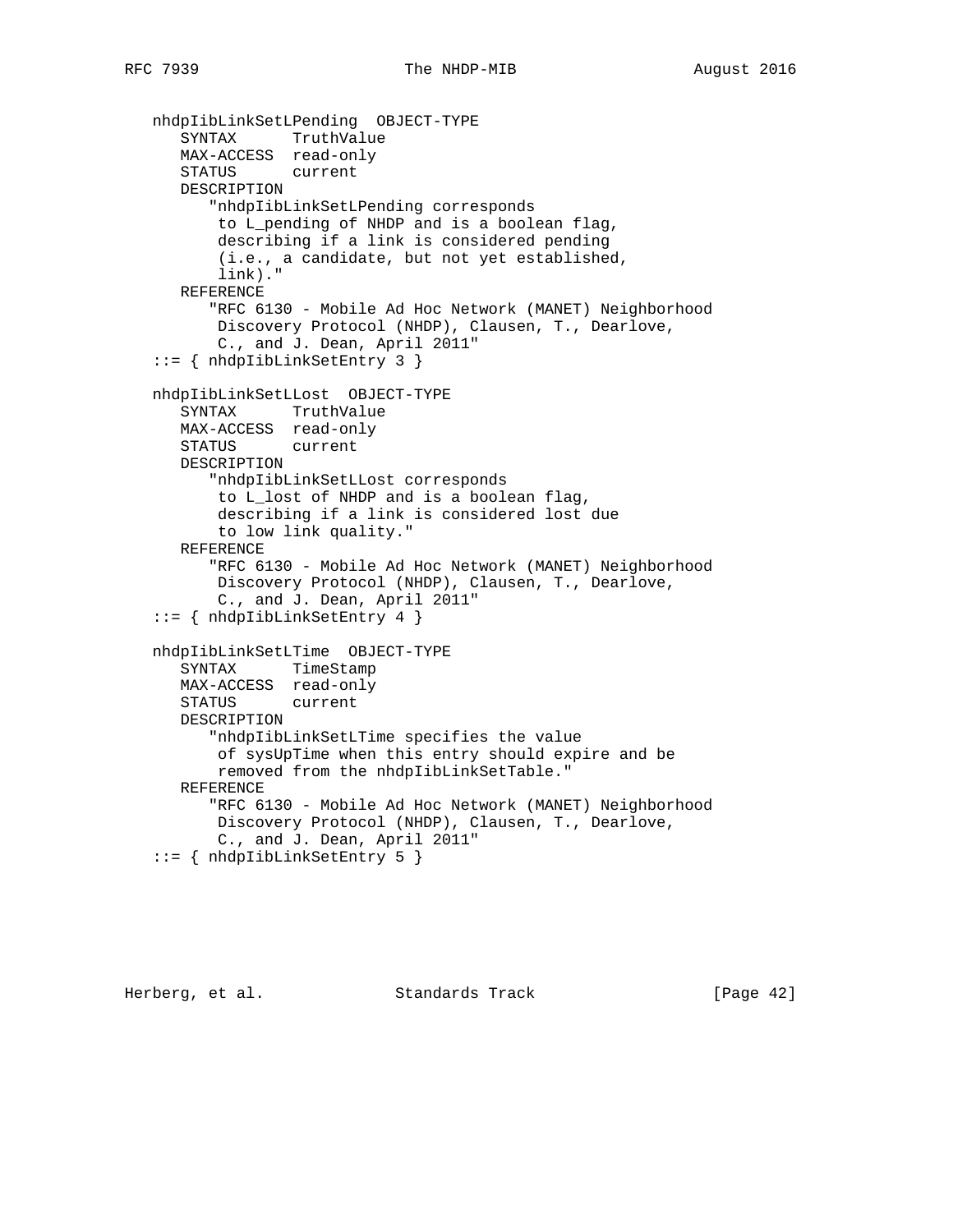```
 --
   -- 2-Hop Set
- nhdpIib2HopSetTable OBJECT-TYPE
      SYNTAX SEQUENCE OF NhdpIib2HopSetEntry
      MAX-ACCESS not-accessible
      STATUS current
      DESCRIPTION
          "A 2-Hop Set of an interface records network
          addresses of symmetric 2-hop neighbors and
          the symmetric links to symmetric 1-hop neighbors
          through which these symmetric 2-hop neighbors
          can be reached. It consists of 2-Hop Tuples."
      REFERENCE
          "RFC 6130 - Mobile Ad Hoc Network (MANET) Neighborhood
          Discovery Protocol (NHDP), Clausen, T., Dearlove,
          C., and J. Dean, April 2011"
  ::= { nhdpStateObjGrp 5 }
   nhdpIib2HopSetEntry OBJECT-TYPE
      SYNTAX NhdpIib2HopSetEntry
      MAX-ACCESS not-accessible
      STATUS current
      DESCRIPTION
          "nhdpIib2HopSetTable consists of 2-Hop Tuples, each
          representing a single network address of a symmetric
          2-hop neighbor and a single MANET interface of a
          symmetric 1-hop neighbor.
          (N2_neighbor_iface_addr_list,
           N2_2hop_addr, N2_lost, N2_time).
          The entries include:
             - the 2-hop neighbor addresses
              ('N2_neighbor_iface_addr_list'), which
              act as the table index,
             - the associated symmetric 1-hop
              neighbor address set ('N2_2hop_addr'), designated
              through nhdpDiscIfIndex,
             - a flag indicating if the 1-hop neighbor
              through which this 2-hop neighbor is reachable
              ('N2_lost') is considered lost due to link quality,
              or not,
            - and the expiration time ('N2_time').
          The nhdpIfIndex in the INDEX is the interface index of
          the local interface through which these 2-hop addresses
          are accessible. The nhdpDiscIfIndex in the INDEX
```
Herberg, et al. Standards Track [Page 43]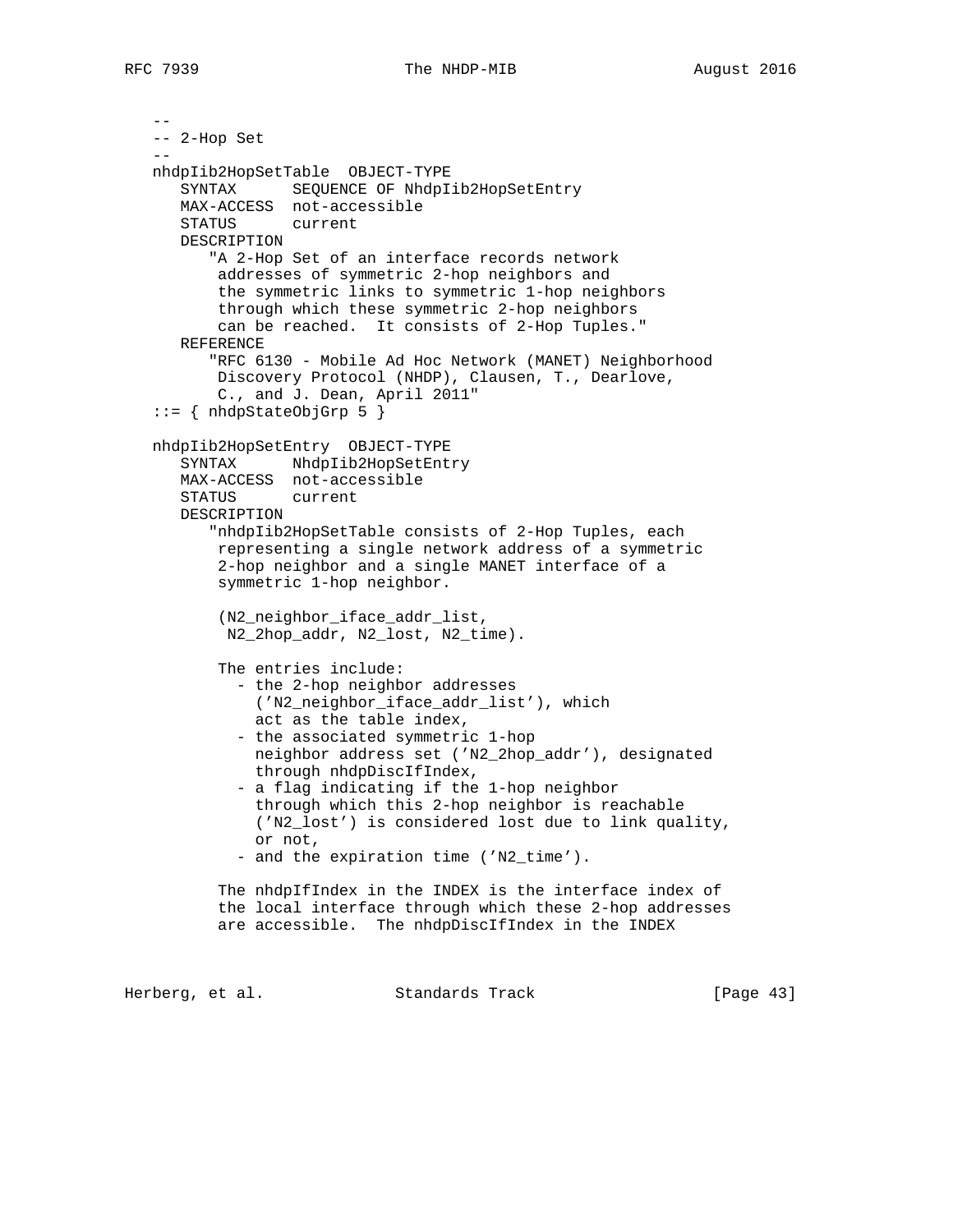```
 represents the 1-hop neighbor interface through which
        these 2-hop neighbor addresses are reachable."
    REFERENCE
       "RFC 6130 - Mobile Ad Hoc Network (MANET) Neighborhood
        Discovery Protocol (NHDP), Clausen, T., Dearlove,
        C., and J. Dean, April 2011
        and
        RFC 7466 - An Optimization for the Mobile Ad Hoc
        Network (MANET) Neighborhood Discovery Protocol (NHDP),
        Dearlove, C., and T. Clausen, March 2015"
    INDEX { nhdpIfIndex,
            nhdpDiscIfIndex,
            nhdpIib2HopSetIpAddressType,
            nhdpIib2HopSetIpAddress
    }
 ::= { nhdpIib2HopSetTable 1 }
 NhdpIib2HopSetEntry ::=
    SEQUENCE {
       nhdpIib2HopSetIpAddressType
          InetAddressType,
       nhdpIib2HopSetIpAddress
          InetAddress,
       nhdpIib2HopSetIpAddrPrefixLen
          InetAddressPrefixLength,
       nhdpIib2HopSet1HopIfIndex
          NeighborIfIndex,
       nhdpIib2HopSetN2Time
          TimeStamp,
       nhdpIib2HopSetN2Lost
         TruthValue
    }
 nhdpIib2HopSetIpAddressType OBJECT-TYPE
    SYNTAX InetAddressType
    MAX-ACCESS not-accessible
    STATUS current
    DESCRIPTION
       "The type of the nhdpIib2HopSetIpAddress
        in the InetAddress MIB module (RFC 4001).
        Only the values 'ipv4(1)' and
        'ipv6(2)' are supported."
```
Herberg, et al. Standards Track [Page 44]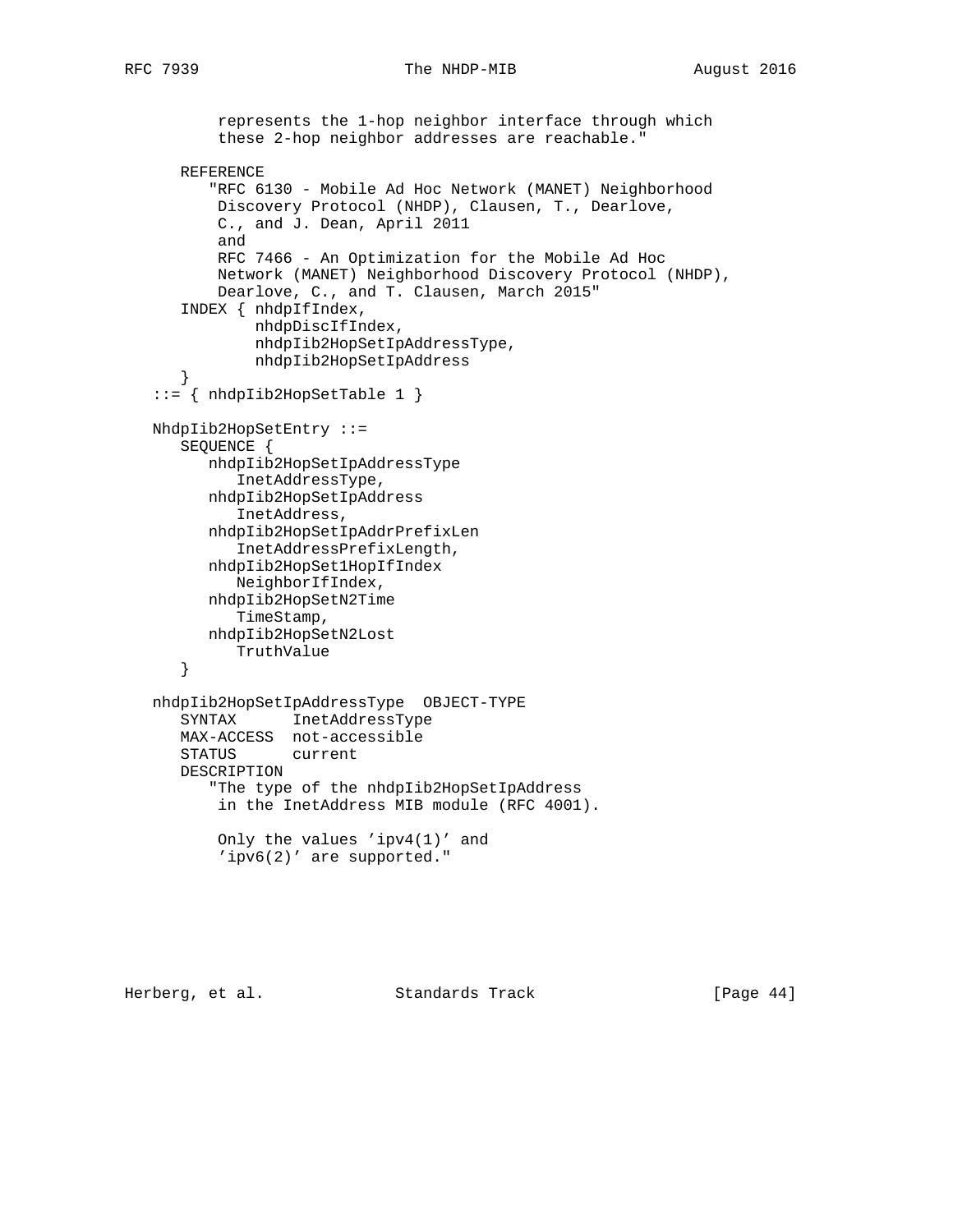```
 REFERENCE
       "RFC 6130 - Mobile Ad Hoc Network (MANET) Neighborhood
       Discovery Protocol (NHDP), Clausen, T., Dearlove,
        C., and J. Dean, April 2011"
 ::= { nhdpIib2HopSetEntry 1 }
 nhdpIib2HopSetIpAddress OBJECT-TYPE
   SYNTAX InetAddress (SIZE(4|16))
    MAX-ACCESS not-accessible
    STATUS current
    DESCRIPTION
       "nhdpIib2HopSetIpAddr corresponds
       to N2_2hop_addr of NHDP and is a network
        address of a symmetric 2-hop neighbor that
        has a symmetric link (using any MANET
        interface) to the indicated symmetric
        1-hop neighbor."
    REFERENCE
       "RFC 6130 - Mobile Ad Hoc Network (MANET) Neighborhood
        Discovery Protocol (NHDP), Clausen, T., Dearlove,
        C., and J. Dean, April 2011"
 ::= { nhdpIib2HopSetEntry 2 }
 nhdpIib2HopSetIpAddrPrefixLen OBJECT-TYPE
    SYNTAX InetAddressPrefixLength
    MAX-ACCESS read-only
    STATUS current
    DESCRIPTION
       "Indicates the number of leading one bits that
       form the mask. The mask is logically ANDed
       to the nhdpIib2HopSetIpAddress to determine
        the address prefix. A row match is true
        if the address used as an index falls within
       the network address range defined by the
       address prefix."
    REFERENCE
       "RFC 6130 - Mobile Ad Hoc Network (MANET) Neighborhood
        Discovery Protocol (NHDP), Clausen, T., Dearlove,
        C., and J. Dean, April 2011"
 ::= { nhdpIib2HopSetEntry 3 }
 nhdpIib2HopSet1HopIfIndex OBJECT-TYPE
    SYNTAX NeighborIfIndex
   MAX-ACCESS read-only
   STATUS current
    DESCRIPTION
       "nhdpIib2HopSet1HopIfIndex is
       nhdpDiscIfIndex of the 1-hop
```
Herberg, et al. Standards Track [Page 45]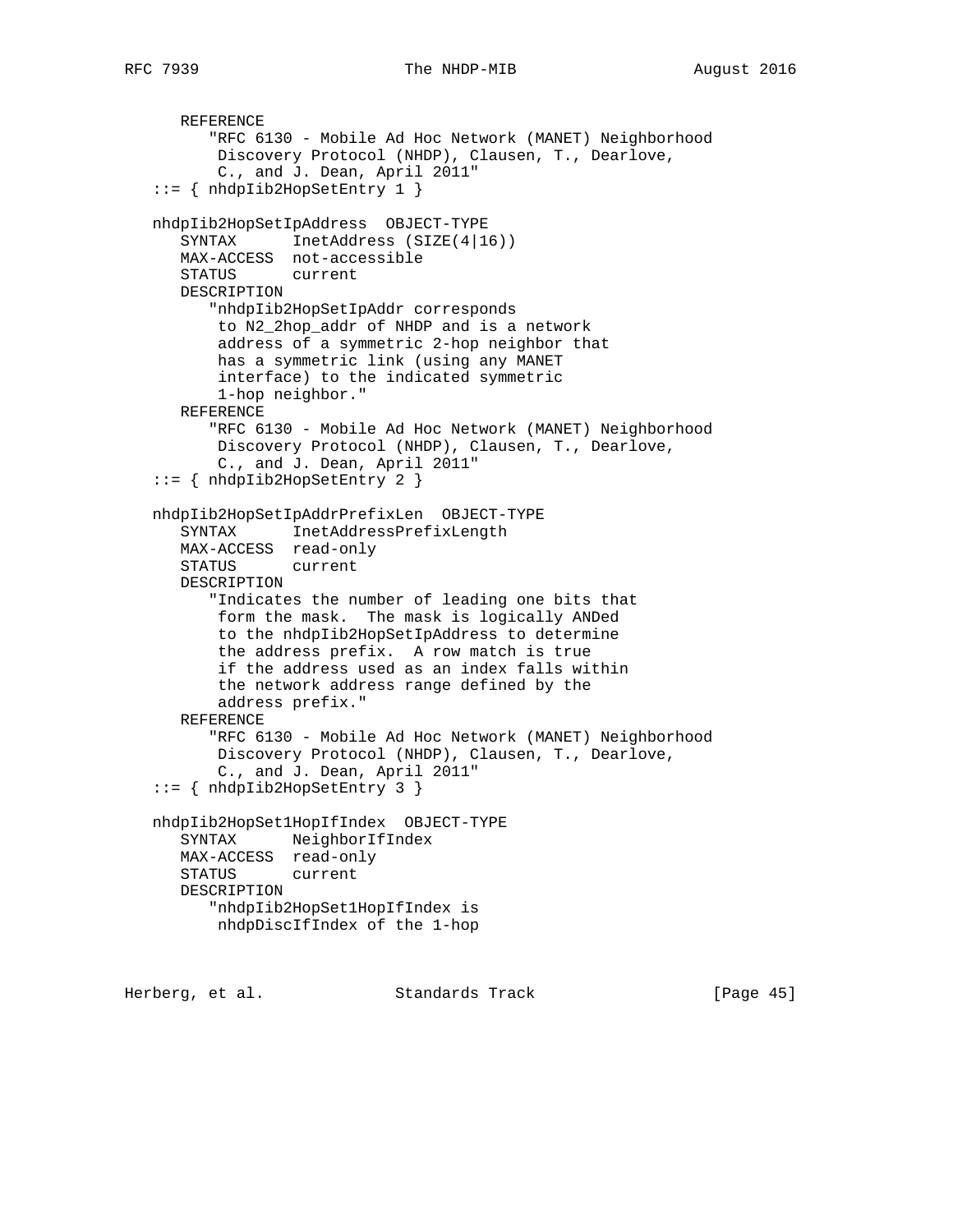```
 neighbor that communicated the ipAddress
          of the 2-hop neighbor in this row entry."
      REFERENCE
         "RFC 6130 - Mobile Ad Hoc Network (MANET) Neighborhood
          Discovery Protocol (NHDP), Clausen, T., Dearlove,
          C., and J. Dean, April 2011"
   ::= { nhdpIib2HopSetEntry 4 }
   nhdpIib2HopSetN2Time OBJECT-TYPE
      SYNTAX TimeStamp
      MAX-ACCESS read-only
      STATUS current
      DESCRIPTION
         "nhdpIib2HopSetN2Time specifies the value
          of sysUpTime when this entry should expire and be
          removed from the nhdpIib2HopSetTable."
      REFERENCE
         "RFC 6130 - Mobile Ad Hoc Network (MANET) Neighborhood
          Discovery Protocol (NHDP), Clausen, T., Dearlove,
          C., and J. Dean, April 2011"
    ::= { nhdpIib2HopSetEntry 5 }
      nhdpIib2HopSetN2Lost OBJECT-TYPE
SYNTAX TruthValue
MAX-ACCESS read-only
      STATUS current
      DESCRIPTION
         "nhdpIib2HopSetN2Lost corresponds to N2_lost of NHDP and
          is a boolean flag, describing if for a 2-Hop Tuple, the
          corresponding Link Tuple currently is considered lost
          due to link quality."
      REFERENCE
         "RFC 7466 - An Optimization for the Mobile Ad Hoc
          Network (MANET) Neighborhood Discovery Protocol (NHDP),
          Dearlove, C., and T. Clausen, March 2015"
   ::= {nhdpIib2HopSetEntry 6}
 --
   -- Neighbor Information Base (NIB)
  - -- Each router maintains a Neighbor Information Base
   -- that records information about addresses of
   -- current and recently symmetric 1-hop neighbors.
```
Herberg, et al. Standards Track [Page 46]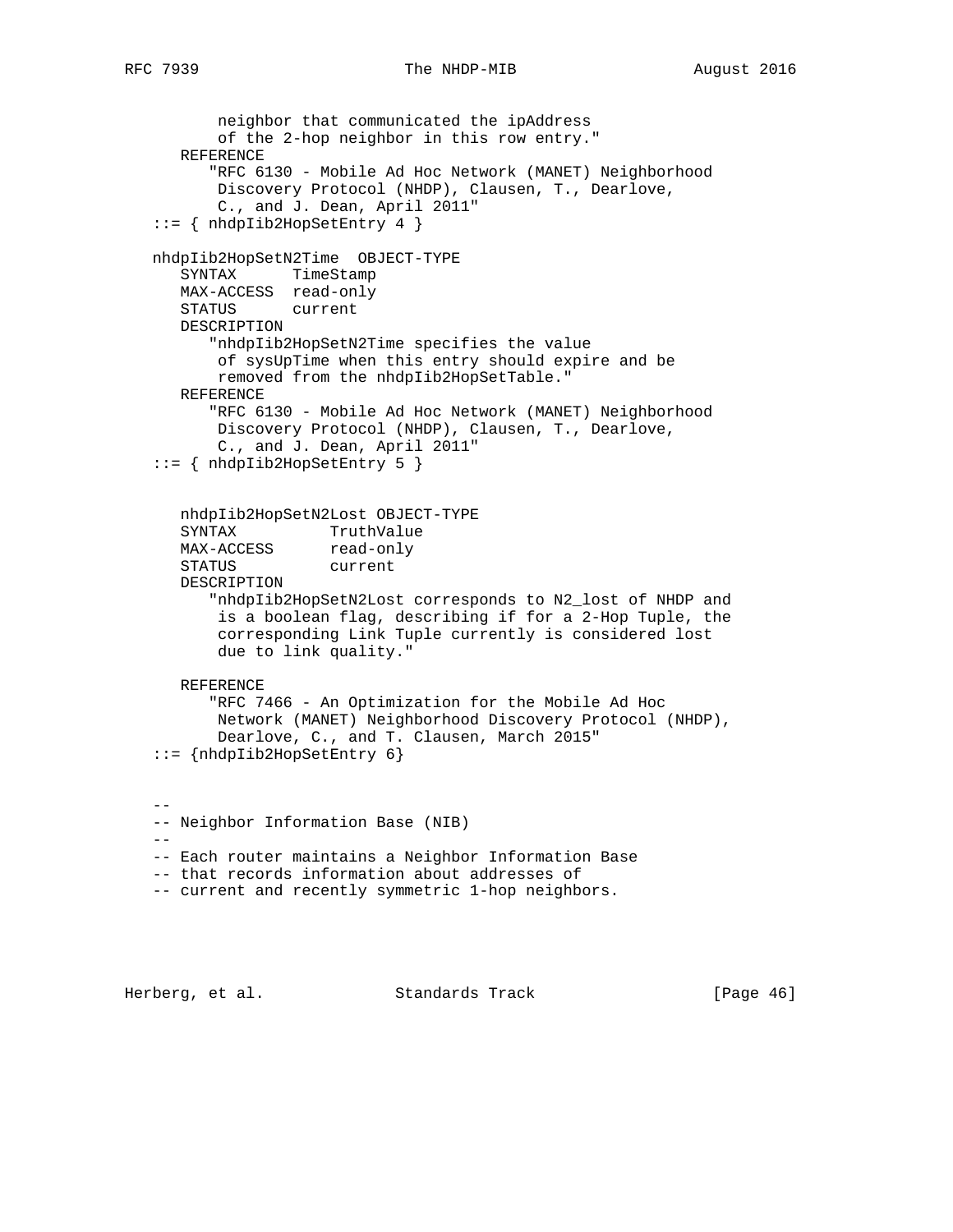```
 --
   -- Neighbor Set
   --
   -- The Neighbor Set Table is small because
   -- most of the corresponding information is found
  -- in the nhdpDiscoveredIfTable above.
  - nhdpNibNeighborSetTable OBJECT-TYPE
      SYNTAX SEQUENCE OF NhdpNibNeighborSetEntry
      MAX-ACCESS not-accessible
      STATUS current
      DESCRIPTION
         "A router's Neighbor Set records all
          network addresses of each 1-hop
          neighbor."
      REFERENCE
         "RFC 6130 - Mobile Ad Hoc Network (MANET) Neighborhood
          Discovery Protocol (NHDP), Clausen, T., Dearlove,
          C., and J. Dean, April 2011"
  ::= { nhdpStateObjGrp 6 }
   nhdpNibNeighborSetEntry OBJECT-TYPE
     SYNTAX NhdpNibNeighborSetEntry
      MAX-ACCESS not-accessible
      STATUS current
      DESCRIPTION
         "A router's Neighbor Set consists
          of Neighbor Tuples, each representing
          a single 1-hop neighbor:
          (N_neighbor_addr_list, N_symmetric)"
      REFERENCE
         "RFC 6130 - Mobile Ad Hoc Network (MANET) Neighborhood
          Discovery Protocol (NHDP), Clausen, T., Dearlove,
          C., and J. Dean, April 2011"
      INDEX { nhdpDiscRouterIndex }
   ::= { nhdpNibNeighborSetTable 1 }
   NhdpNibNeighborSetEntry ::=
      SEQUENCE {
        nhdpNibNeighborSetNSymmetric
            TruthValue
      }
   nhdpNibNeighborSetNSymmetric OBJECT-TYPE
      SYNTAX TruthValue
      MAX-ACCESS read-only
```
Herberg, et al. Standards Track [Page 47]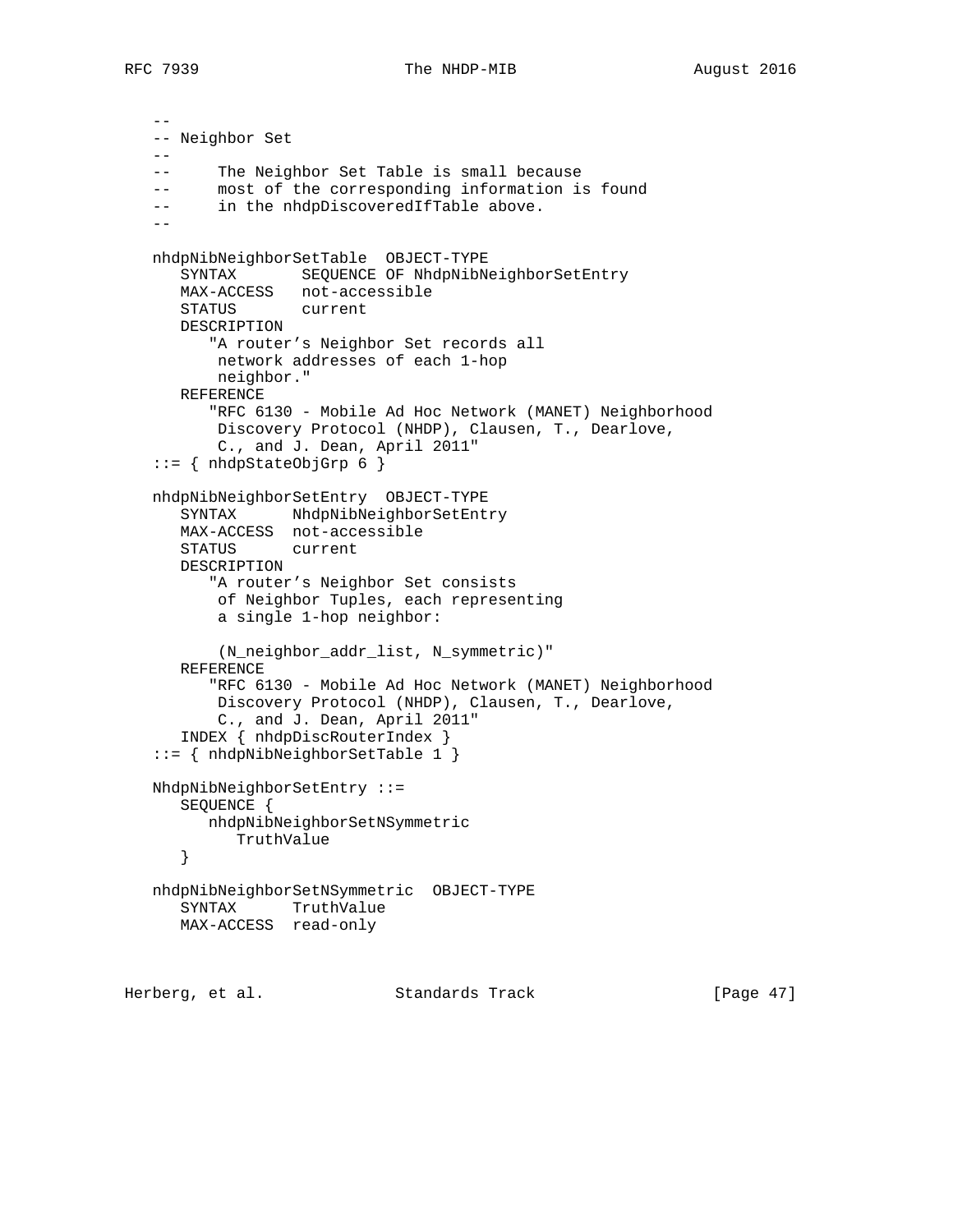```
 STATUS current
      DESCRIPTION
          "nhdpNibNeighborNSymmetric corresponds
          to N_symmetric of NHDP and is a boolean flag,
          describing if this is a symmetric 1-hop neighbor."
      REFERENCE
          "RFC 6130 - Mobile Ad Hoc Network (MANET) Neighborhood
          Discovery Protocol (NHDP), Clausen, T., Dearlove,
          C., and J. Dean, April 2011"
   ::= { nhdpNibNeighborSetEntry 1 }
 --
   -- Lost Neighbor Set
- nhdpNibLostNeighborSetTable OBJECT-TYPE
      SYNTAX SEQUENCE OF NhdpNibLostNeighborSetEntry
      MAX-ACCESS not-accessible
      STATUS current
      DESCRIPTION
         "A router's Lost Neighbor Set records network
          addresses of routers that were recently
          symmetric 1-hop neighbors but are now
          advertised as lost."
      REFERENCE
          "RFC 6130 - Mobile Ad Hoc Network (MANET) Neighborhood
          Discovery Protocol (NHDP), Clausen, T., Dearlove,
          C., and J. Dean, April 2011"
   ::= { nhdpStateObjGrp 7 }
   nhdpNibLostNeighborSetEntry OBJECT-TYPE
      SYNTAX NhdpNibLostNeighborSetEntry
      MAX-ACCESS not-accessible
      STATUS current
      DESCRIPTION
          "A router's Lost Neighbor Set consists of
          Lost Neighbor Tuples, each representing a
          single such network address:
          (NL_neighbor_addr, NL_time)"
      REFERENCE
          "RFC 6130 - Mobile Ad Hoc Network (MANET) Neighborhood
          Discovery Protocol (NHDP), Clausen, T., Dearlove,
          C., and J. Dean, April 2011"
      INDEX { nhdpDiscRouterIndex }
    ::= { nhdpNibLostNeighborSetTable 1 }
```
Herberg, et al. Standards Track [Page 48]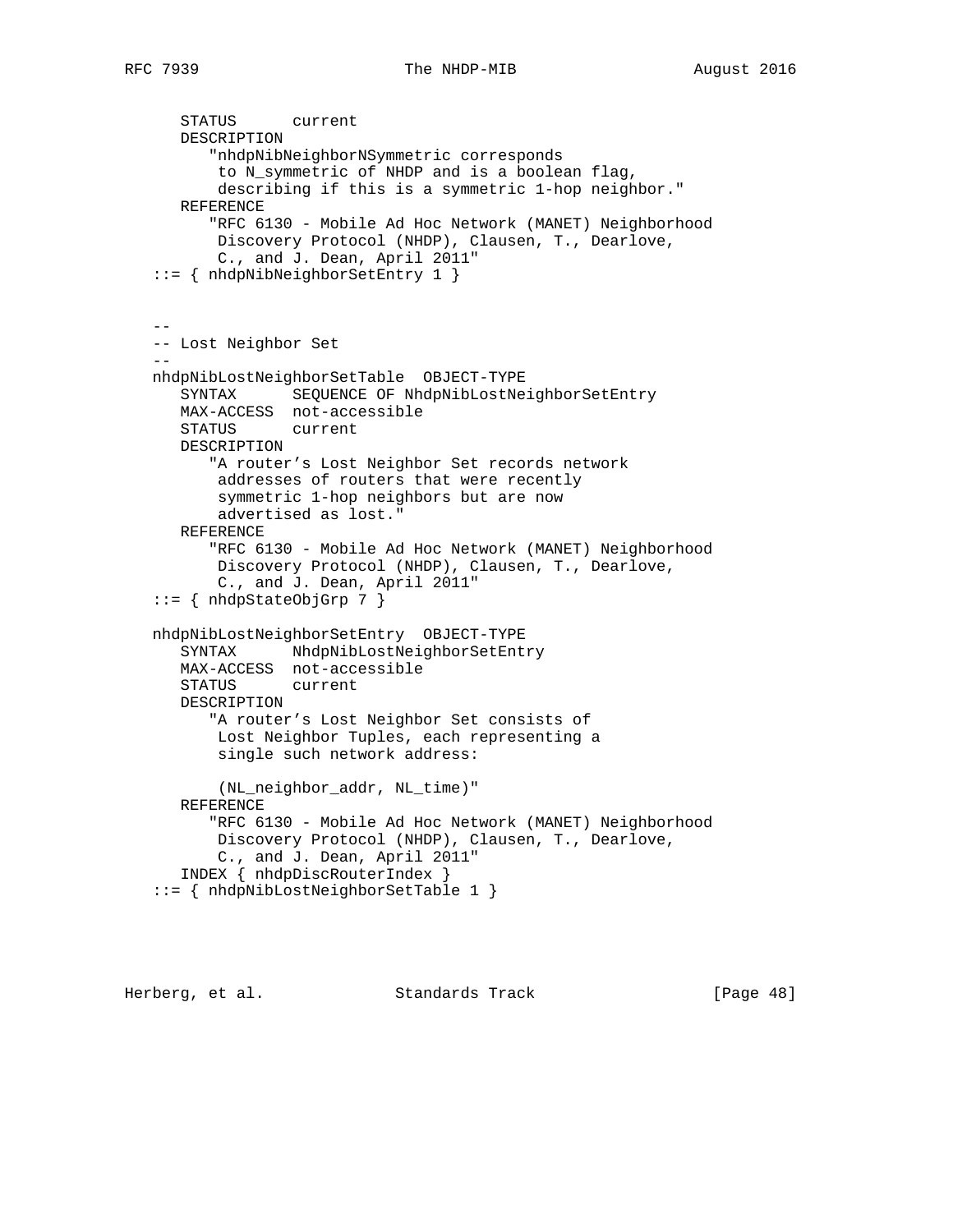```
 NhdpNibLostNeighborSetEntry ::=
       SEQUENCE {
         nhdpNibLostNeighborSetNLTime
             TimeStamp
       }
    nhdpNibLostNeighborSetNLTime OBJECT-TYPE
       SYNTAX TimeStamp
       MAX-ACCESS read-only
       STATUS current
      DESCRIPTION
          "nhdpNibLostNeighborSetNLTime
           specifies the value of sysUpTime when this entry
           should expire and be removed from the
           nhdpNibLostNeighborSetTable."
       REFERENCE
          "RFC 6130 - Mobile Ad Hoc Network (MANET) Neighborhood
          Discovery Protocol (NHDP), Clausen, T., Dearlove,
           C., and J. Dean, April 2011"
    ::= { nhdpNibLostNeighborSetEntry 1 }
--
-- nhdpPerformanceObjGrp
--- Contains objects that help to characterize the performance of
-- the NHDP process, typically counters.
--
nhdpPerformanceObjGrp OBJECT IDENTIFIER ::= { nhdpObjects 3 }
- -- Objects per local interface
- nhdpInterfacePerfTable OBJECT-TYPE
      SYNTAX SEQUENCE OF NhdpInterfacePerfEntry
      MAX-ACCESS not-accessible
       STATUS current
       DESCRIPTION
          "This table summarizes performance objects that are
          measured per local NHDP interface.
          nhdpIfPerfCounterDiscontinuityTime indicates
           the most recent occasion at which any one or more
           of this interface's counters listed in this table
           suffered a discontinuity."
```
Herberg, et al. Standards Track [Page 49]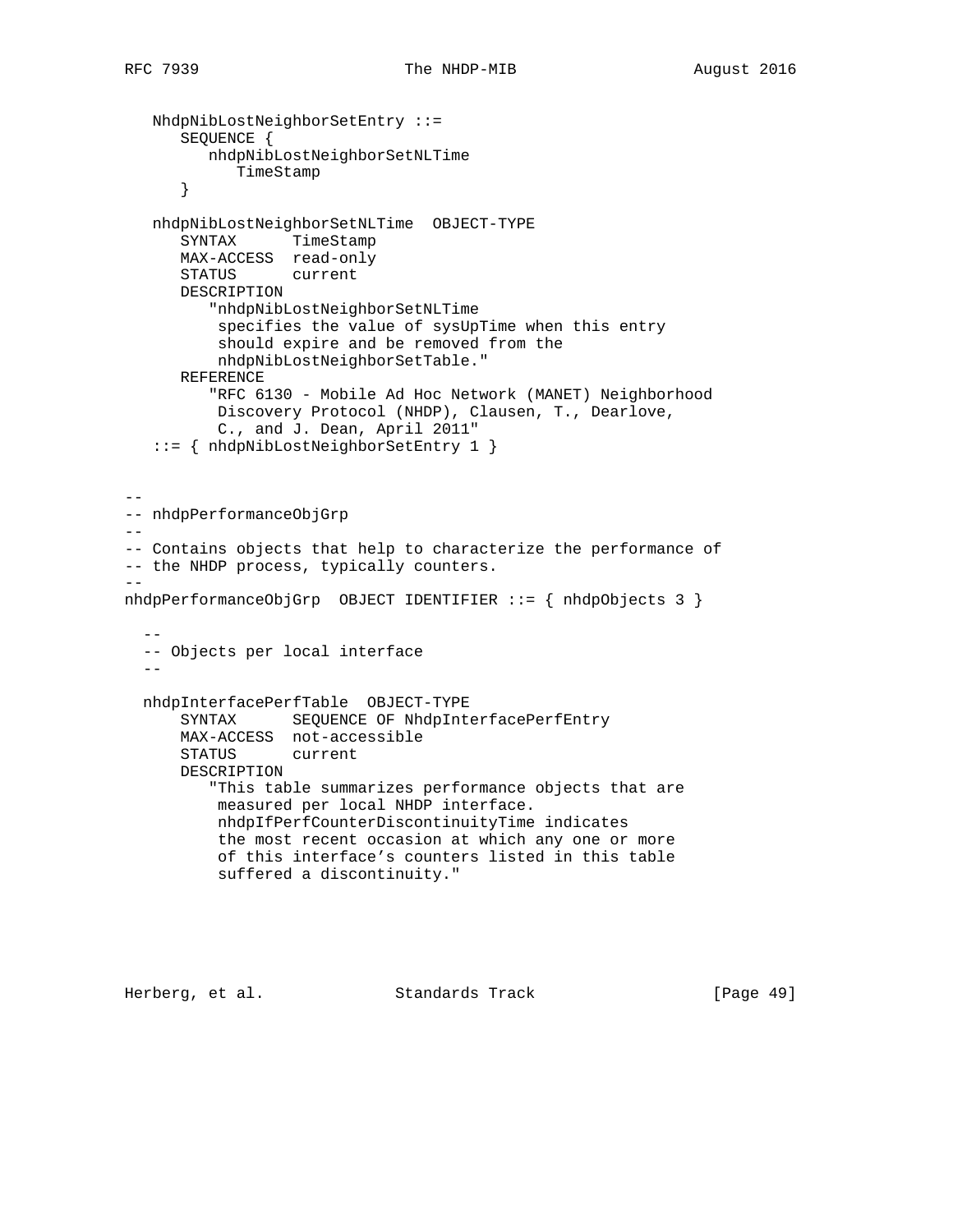```
 REFERENCE
       "RFC 6130 - Mobile Ad Hoc Network (MANET) Neighborhood
        Discovery Protocol (NHDP), Clausen, T., Dearlove,
        C., and J. Dean, April 2011"
 ::= { nhdpPerformanceObjGrp 1 }
 nhdpInterfacePerfEntry OBJECT-TYPE
    SYNTAX NhdpInterfacePerfEntry
    MAX-ACCESS not-accessible
    STATUS current
    DESCRIPTION
       "A single entry contains performance counters for
       a local NHDP interface."
    INDEX { nhdpIfIndex }
 ::= { nhdpInterfacePerfTable 1 }
 NhdpInterfacePerfEntry ::=
    SEQUENCE {
       nhdpIfHelloMessageXmits
          Counter32,
       nhdpIfHelloMessageRecvd
          Counter32,
       nhdpIfHelloMessageXmitAccumulatedSize
          Counter64,
       nhdpIfHelloMessageRecvdAccumulatedSize
          Counter64,
       nhdpIfHelloMessageTriggeredXmits
          Counter32,
       nhdpIfHelloMessagePeriodicXmits
          Counter32,
       nhdpIfHelloMessageXmitAccumulatedSymmetricNeighborCount
          Counter32,
       nhdpIfHelloMessageXmitAccumulatedHeardNeighborCount
          Counter32,
       nhdpIfHelloMessageXmitAccumulatedLostNeighborCount
          Counter32,
       nhdpIfPerfCounterDiscontinuityTime
         TimeStamp
    }
 nhdpIfHelloMessageXmits OBJECT-TYPE
    SYNTAX Counter32
    UNITS "messages"
    MAX-ACCESS read-only
    STATUS current
    DESCRIPTION
       "A counter is incremented each time a HELLO
       message has been transmitted on that interface."
```
Herberg, et al. Standards Track [Page 50]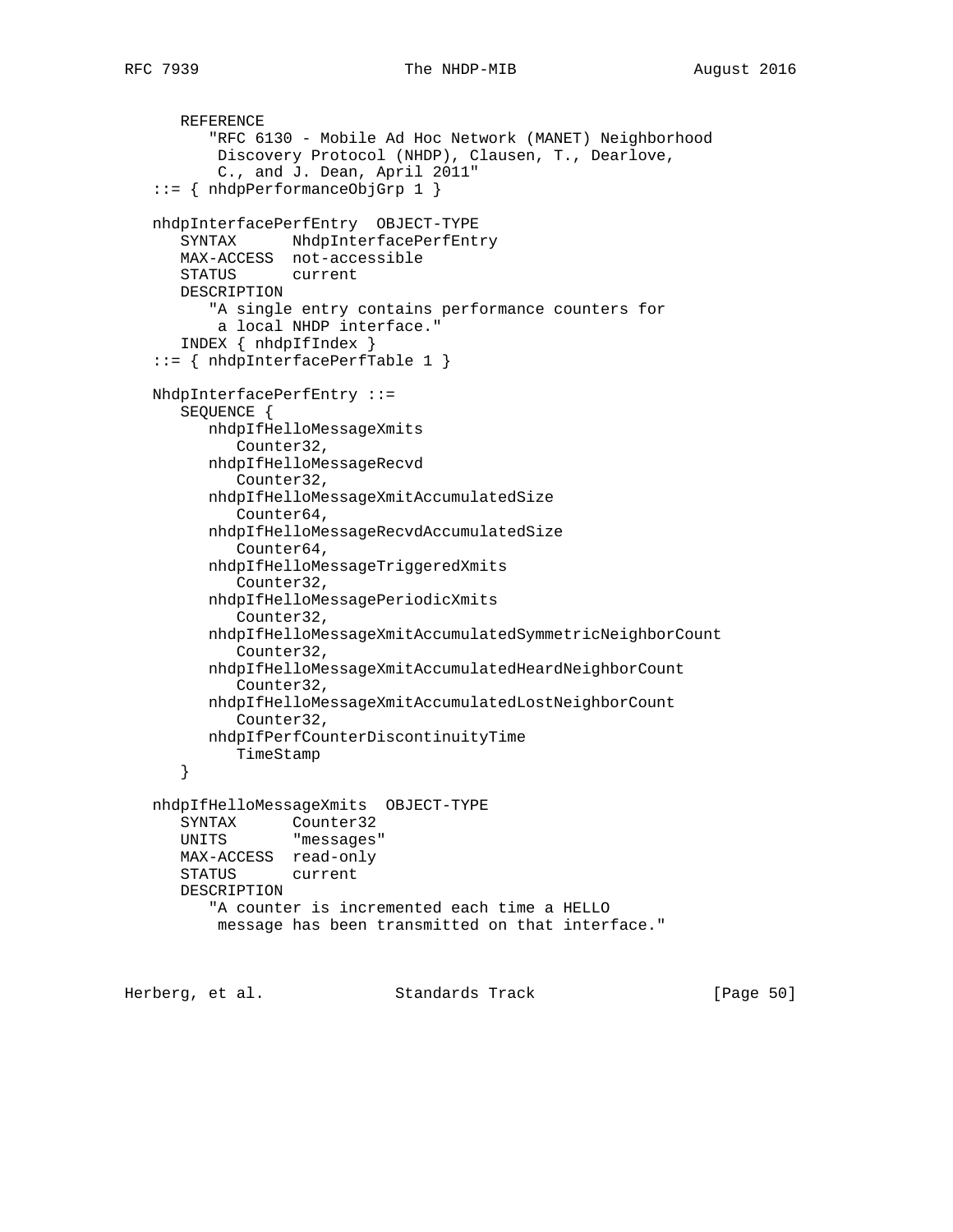```
 ::= { nhdpInterfacePerfEntry 1 }
   nhdpIfHelloMessageRecvd OBJECT-TYPE
     SYNTAX Counter32
      UNITS "messages"
      MAX-ACCESS read-only
      STATUS current
      DESCRIPTION
         "A counter is incremented each time a HELLO
         message has been received on that interface."
   ::= { nhdpInterfacePerfEntry 2 }
   nhdpIfHelloMessageXmitAccumulatedSize OBJECT-TYPE
 SYNTAX Counter64
 UNITS "octets"
      MAX-ACCESS read-only
      STATUS current
      DESCRIPTION
         "A counter is incremented by the number of octets in
          a HELLO message each time a HELLO message has been sent."
   ::= { nhdpInterfacePerfEntry 3 }
   nhdpIfHelloMessageRecvdAccumulatedSize OBJECT-TYPE
 SYNTAX Counter64
 UNITS "octets"
      MAX-ACCESS read-only
      STATUS current
      DESCRIPTION
         "A counter is incremented by the number of octets in
          a HELLO message each time a HELLO message has been received."
   ::= { nhdpInterfacePerfEntry 4 }
   nhdpIfHelloMessageTriggeredXmits OBJECT-TYPE
      SYNTAX Counter32
      UNITS "messages"
      MAX-ACCESS read-only
      STATUS current
      DESCRIPTION
         "A counter is incremented each time a triggered
          HELLO message has been sent."
   ::= { nhdpInterfacePerfEntry 5 }
   nhdpIfHelloMessagePeriodicXmits OBJECT-TYPE
      SYNTAX Counter32
      UNITS "messages"
      MAX-ACCESS read-only
      STATUS current
      DESCRIPTION
```
Herberg, et al. Standards Track [Page 51]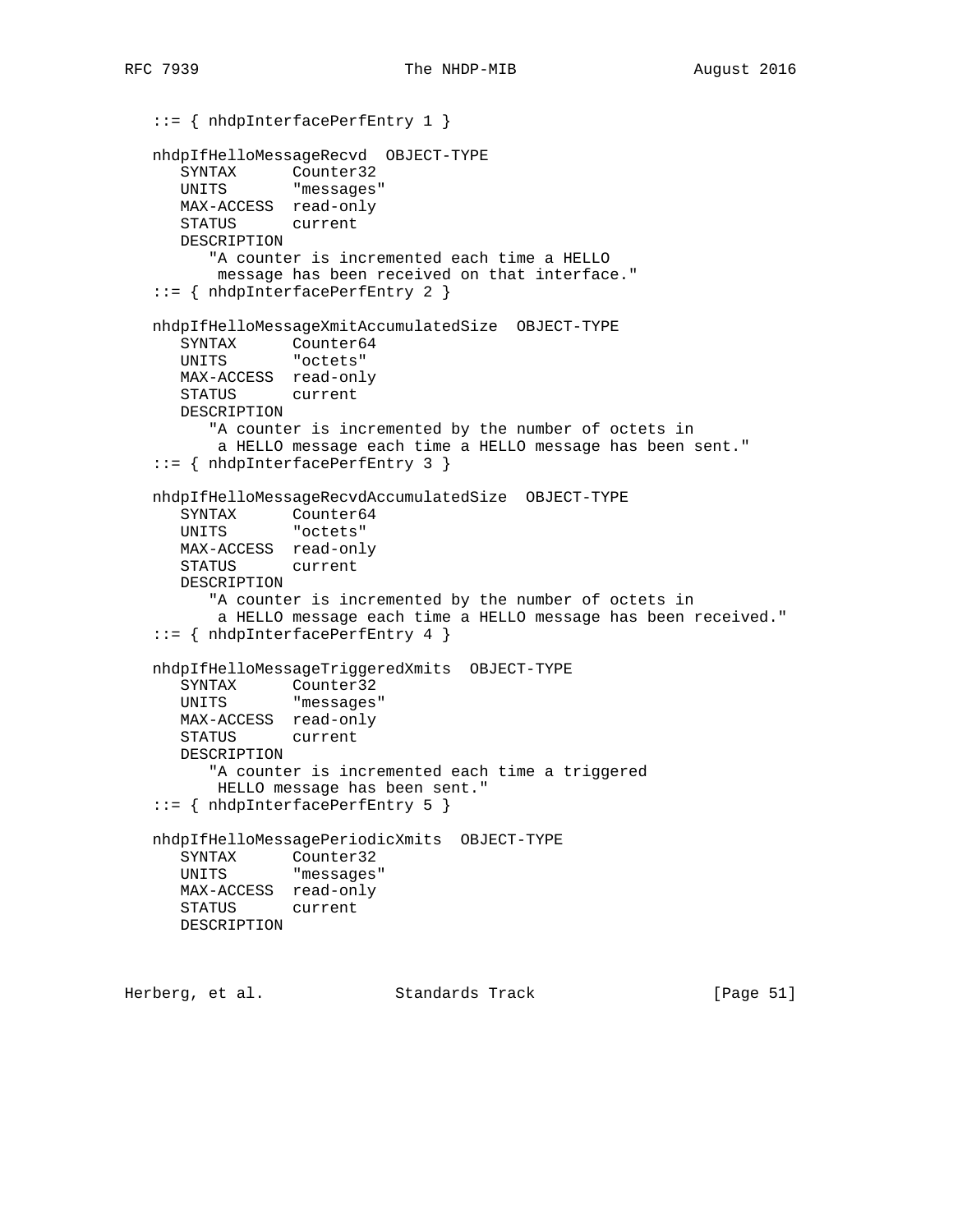## RFC 7939 The NHDP-MIB 2016

```
 "A counter is incremented each time a periodic
          HELLO message has been sent."
   ::= { nhdpInterfacePerfEntry 6 }
   nhdpIfHelloMessageXmitAccumulatedSymmetricNeighborCount OBJECT-TYPE
      SYNTAX Counter32
      UNITS "neighbors"
      MAX-ACCESS read-only
      STATUS current
      DESCRIPTION
         "A counter is incremented by the number of advertised
          symmetric neighbors in a HELLO each time a HELLO
          message has been sent."
   ::= { nhdpInterfacePerfEntry 7 }
   nhdpIfHelloMessageXmitAccumulatedHeardNeighborCount OBJECT-TYPE
      SYNTAX Counter32
      UNITS "neighbors"
      MAX-ACCESS read-only
      STATUS current
      DESCRIPTION
         "A counter is incremented by the number of advertised
          heard neighbors in a HELLO each time a HELLO
          message has been sent."
   ::= { nhdpInterfacePerfEntry 8 }
   nhdpIfHelloMessageXmitAccumulatedLostNeighborCount OBJECT-TYPE
 SYNTAX Counter32
 UNITS "neighbors"
      MAX-ACCESS read-only
      STATUS current
      DESCRIPTION
         "A counter is incremented by the number of advertised
          lost neighbors in a HELLO each time a HELLO
          message has been sent."
   ::= { nhdpInterfacePerfEntry 9 }
   nhdpIfPerfCounterDiscontinuityTime OBJECT-TYPE
      SYNTAX TimeStamp
     MAX-ACCESS read-only<br>STATUS current
     STATUS
      DESCRIPTION
         "The value of sysUpTime on the most recent occasion at which
          any one or more of this interface's counters suffered a
          discontinuity. If no such discontinuities have occurred
          since the last reinitialization of the local management
          subsystem, then this object contains a zero value."
   ::= { nhdpInterfacePerfEntry 10 }
```
Herberg, et al. Standards Track [Page 52]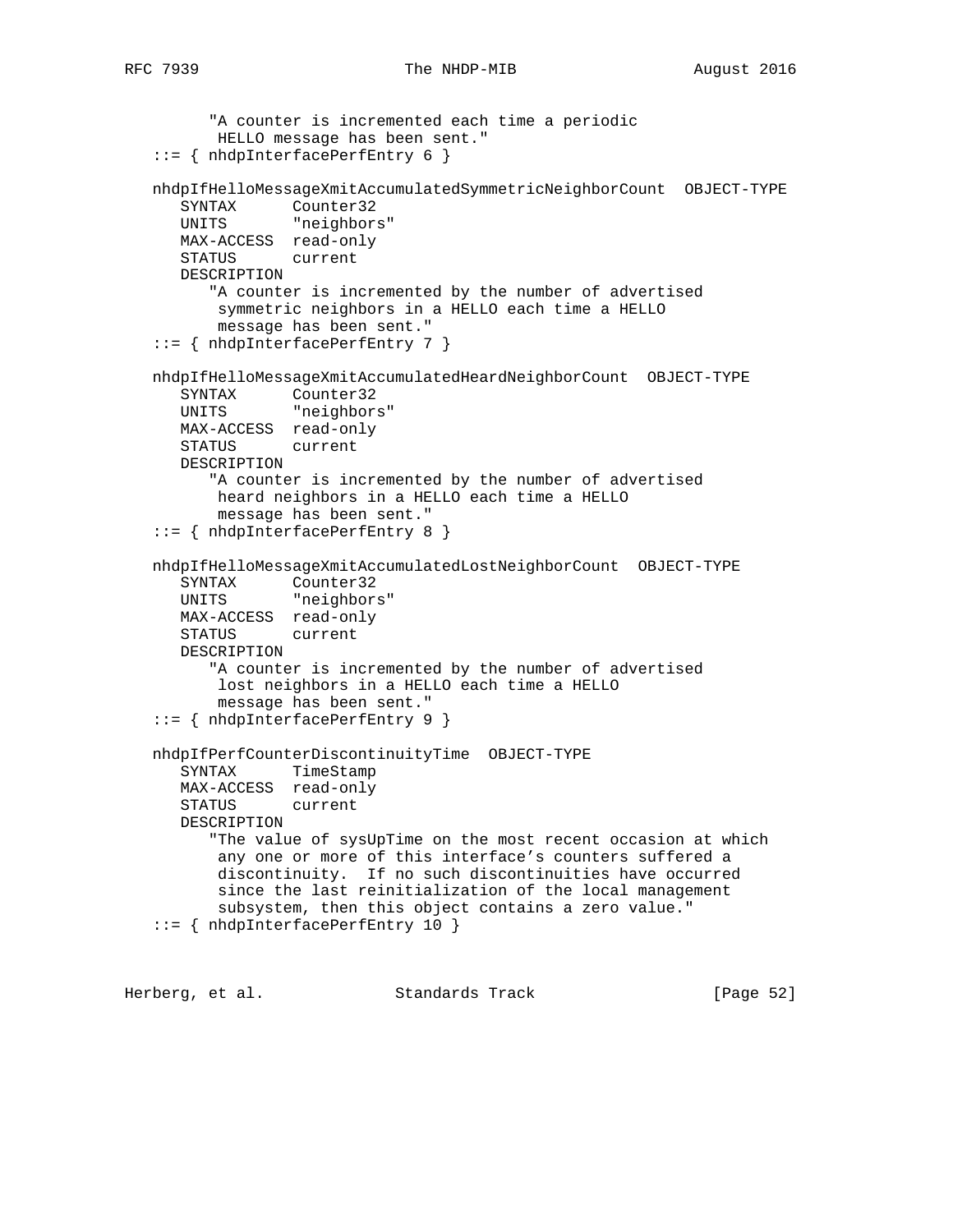```
 --
   -- Objects per discovered neighbor interface
- nhdpDiscIfSetPerfTable OBJECT-TYPE
      SYNTAX SEQUENCE OF NhdpDiscIfSetPerfEntry
      MAX-ACCESS not-accessible
      STATUS current
      DESCRIPTION
         "A router's set of performance properties for
          each discovered interface of a neighbor."
      REFERENCE
         "RFC 6130 - Mobile Ad Hoc Network (MANET) Neighborhood
          Discovery Protocol (NHDP), Clausen, T., Dearlove,
          C., and J. Dean, April 2011"
   ::= { nhdpPerformanceObjGrp 2 }
   nhdpDiscIfSetPerfEntry OBJECT-TYPE
      SYNTAX NhdpDiscIfSetPerfEntry
      MAX-ACCESS not-accessible
      STATUS current
      DESCRIPTION
         "There is an entry for each discovered
          interface of a neighbor."
      REFERENCE
         "RFC 6130 - Mobile Ad Hoc Network (MANET) Neighborhood
          Discovery Protocol (NHDP), Clausen, T., Dearlove,
          C., and J. Dean, April 2011"
      INDEX { nhdpDiscIfIndex }
   ::= { nhdpDiscIfSetPerfTable 1 }
   NhdpDiscIfSetPerfEntry ::=
      SEQUENCE {
        nhdpDiscIfRecvdPackets
           Counter32,
         nhdpDiscIfExpectedPackets
          Counter32
      }
   nhdpDiscIfRecvdPackets OBJECT-TYPE
 SYNTAX Counter32
 UNITS "packets"
      MAX-ACCESS read-only
      STATUS current
      DESCRIPTION
         "This counter increments each
          time this router receives a packet from that interface
          of the neighbor."
      REFERENCE
```
Herberg, et al. Standards Track [Page 53]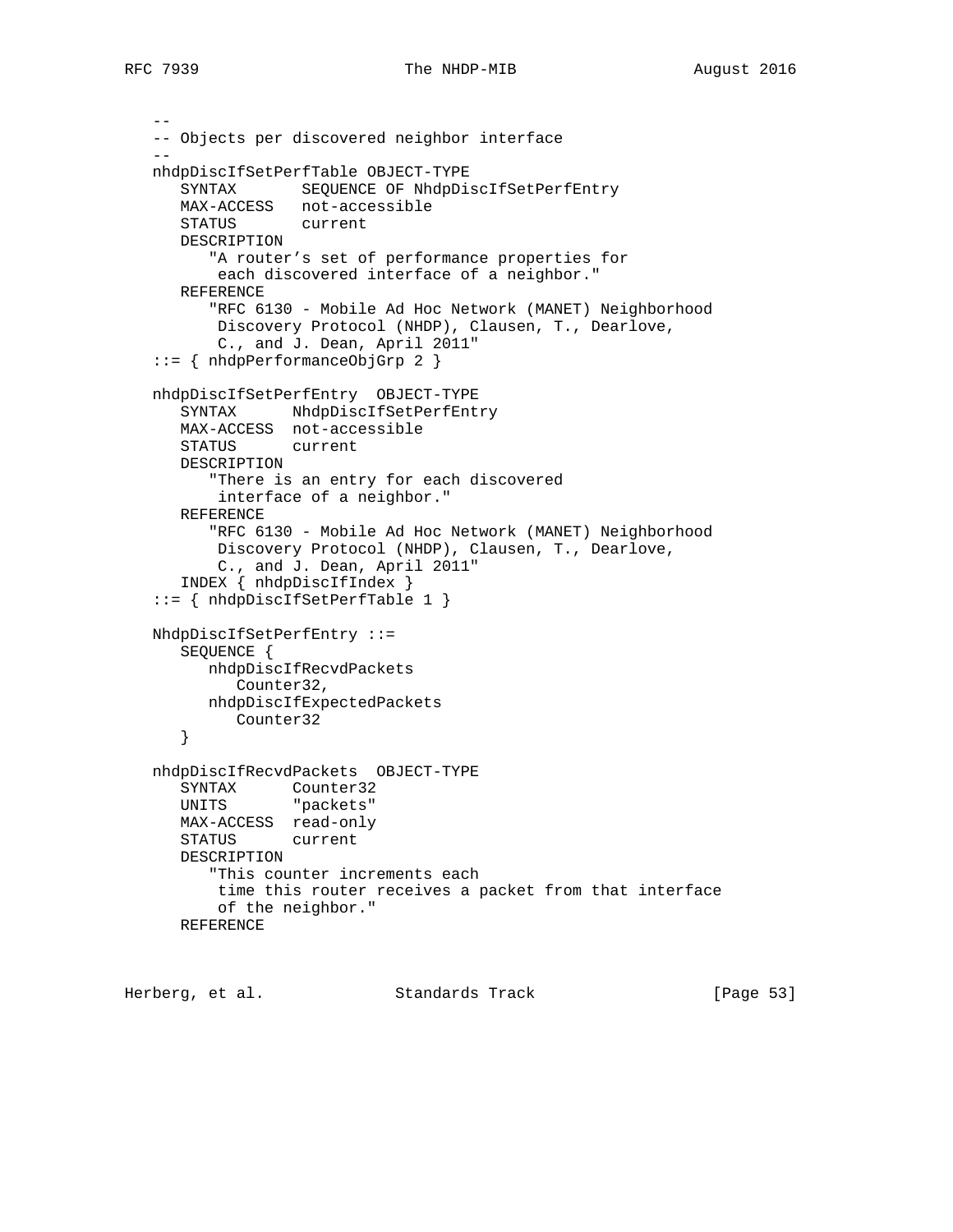```
 "RFC 6130 - Mobile Ad Hoc Network (MANET) Neighborhood
          Discovery Protocol (NHDP), Clausen, T., Dearlove,
         C., and J. Dean, April 2011"
   ::= { nhdpDiscIfSetPerfEntry 1 }
   nhdpDiscIfExpectedPackets OBJECT-TYPE
 SYNTAX Counter32
 UNITS "packets"
      MAX-ACCESS read-only
      STATUS current
      DESCRIPTION
         "This counter increments by the number
          of missed packets from this neighbor based
          on the packet sequence number each time this
          router receives a packet from that interface
          of the neighbor."
      REFERENCE
         "RFC 6130 - Mobile Ad Hoc Network (MANET) Neighborhood
          Discovery Protocol (NHDP), Clausen, T., Dearlove,
          C., and J. Dean, April 2011"
   ::= { nhdpDiscIfSetPerfEntry 2 }
- -- Objects concerning the Neighbor Set
 --
   nhdpNibNeighborSetChanges OBJECT-TYPE
 SYNTAX Counter32
 UNITS "changes"
      MAX-ACCESS read-only
      STATUS current
      DESCRIPTION
         "This counter increments each time the Neighbor Set changes.
          A change occurs whenever a new Neighbor Tuple has been
          added, a Neighbor Tuple has been removed, or any entry of
          a Neighbor Tuple has been modified."
   ::= { nhdpPerformanceObjGrp 3 }
 --
   -- Objects per discovered neighbor
- nhdpDiscNeighborSetPerfTable OBJECT-TYPE
      SYNTAX SEQUENCE OF NhdpDiscNeighborSetPerfEntry
      MAX-ACCESS not-accessible
      STATUS current
```
Herberg, et al. Standards Track [Page 54]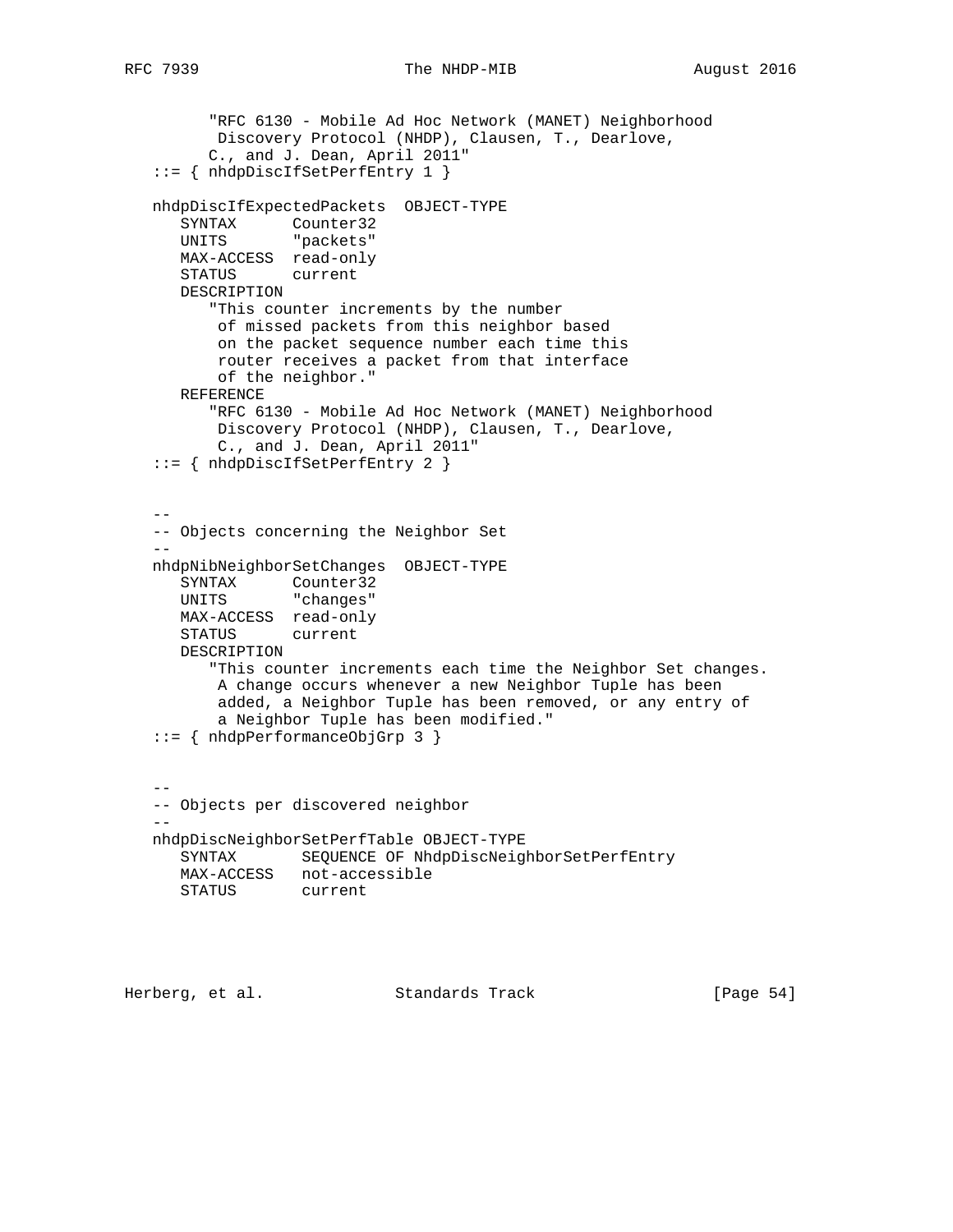```
 DESCRIPTION
          "A router's set of discovered neighbors and
          their properties."
      REFERENCE
          "RFC 6130 - Mobile Ad Hoc Network (MANET) Neighborhood
          Discovery Protocol (NHDP), Clausen, T., Dearlove,
          C., and J. Dean, April 2011"
   ::= { nhdpPerformanceObjGrp 4 }
   nhdpDiscNeighborSetPerfEntry OBJECT-TYPE
     SYNTAX NhdpDiscNeighborSetPerfEntry
      MAX-ACCESS not-accessible
      STATUS current
      DESCRIPTION
          "The entries include the nhdpDiscRouterIndex of
          the discovered router as well as performance
          objects related to changes of the Neighbor
          Set."
      REFERENCE
          "RFC 6130 - Mobile Ad Hoc Network (MANET) Neighborhood
          Discovery Protocol (NHDP), Clausen, T., Dearlove,
          C., and J. Dean, April 2011"
      INDEX { nhdpDiscRouterIndex }
   ::= { nhdpDiscNeighborSetPerfTable 1 }
   NhdpDiscNeighborSetPerfEntry ::=
      SEQUENCE {
         nhdpDiscNeighborNibNeighborSetChanges
            Counter32,
         nhdpDiscNeighborNibNeighborSetUpTime
            TimeStamp,
         nhdpDiscNeighborNibNeighborSetReachableLinkChanges
            Counter32
       }
   nhdpDiscNeighborNibNeighborSetChanges OBJECT-TYPE
 SYNTAX Counter32
 UNITS "changes"
      MAX-ACCESS read-only
      STATUS current
      DESCRIPTION
          "This object returns the number of changes
          to the given Neighbor Tuple."
      REFERENCE
          "RFC 6130 - Mobile Ad Hoc Network (MANET) Neighborhood
          Discovery Protocol (NHDP), Clausen, T., Dearlove,
          C., and J. Dean, April 2011"
   ::= { nhdpDiscNeighborSetPerfEntry 1 }
```
Herberg, et al. Standards Track [Page 55]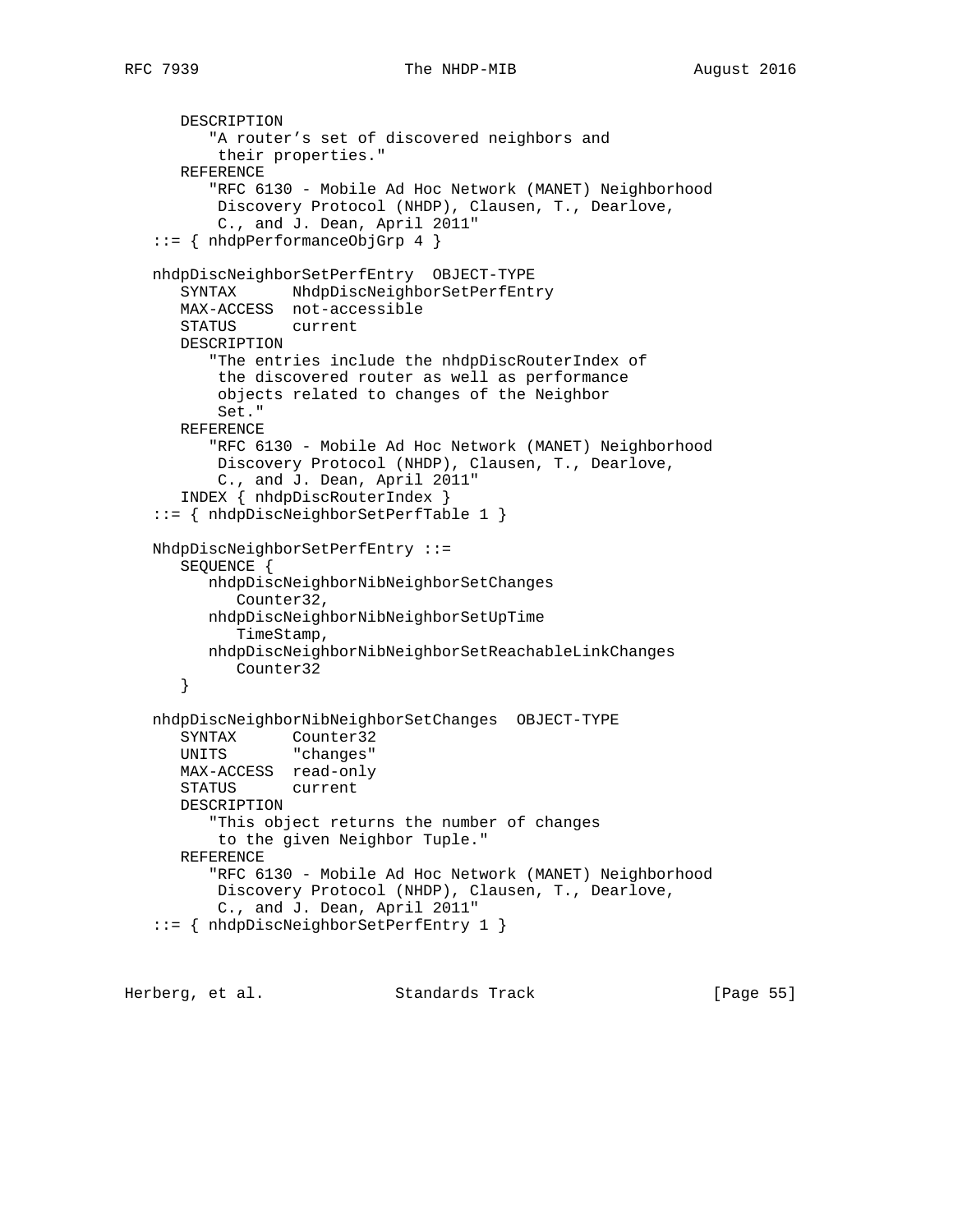```
 nhdpDiscNeighborNibNeighborSetUpTime OBJECT-TYPE
 SYNTAX TimeStamp
 MAX-ACCESS read-only
      STATUS current
      DESCRIPTION
          "This object returns the sysUpTime when a new
          nhdpNibNeighborSetEntry has been created for a
          particular nhdpNibNeighborSetRouterIndex."
      REFERENCE
          "RFC 6130 - Mobile Ad Hoc Network (MANET) Neighborhood
          Discovery Protocol (NHDP), Clausen, T., Dearlove,
          C., and J. Dean, April 2011"
   ::= { nhdpDiscNeighborSetPerfEntry 2 }
   nhdpDiscNeighborNibNeighborSetReachableLinkChanges OBJECT-TYPE
      SYNTAX Counter32
      UNITS "changes"
     MAX-ACCESS read-only<br>STATUS current
     STATUS
      DESCRIPTION
          "This object counts each time the neighbor changes
          the interface(s) over which it is reachable.
          A change in the set of Link Tuples corresponding
          to the appropriate Neighbor Tuple is registered,
          i.e., a corresponding Link Tuple is added or removed
          from the set of all corresponding Link Tuples."
      REFERENCE
          "RFC 6130 - Mobile Ad Hoc Network (MANET) Neighborhood
          Discovery Protocol (NHDP), Clausen, T., Dearlove,
          C., and J. Dean, April 2011"
   ::= { nhdpDiscNeighborSetPerfEntry 3 }
 --
   -- Objects per discovered 2-hop neighbor
- nhdpIib2HopSetPerfTable OBJECT-TYPE
      SYNTAX SEQUENCE OF NhdpIib2HopSetPerfEntry
      MAX-ACCESS not-accessible
      STATUS current
      DESCRIPTION
          "This table contains performance objects per
          discovered 2-hop neighbor."
      REFERENCE
          "RFC 6130 - Mobile Ad Hoc Network (MANET) Neighborhood
          Discovery Protocol (NHDP), Clausen, T., Dearlove,
          C., and J. Dean, April 2011"
   ::= { nhdpPerformanceObjGrp 5 }
```
Herberg, et al. Standards Track [Page 56]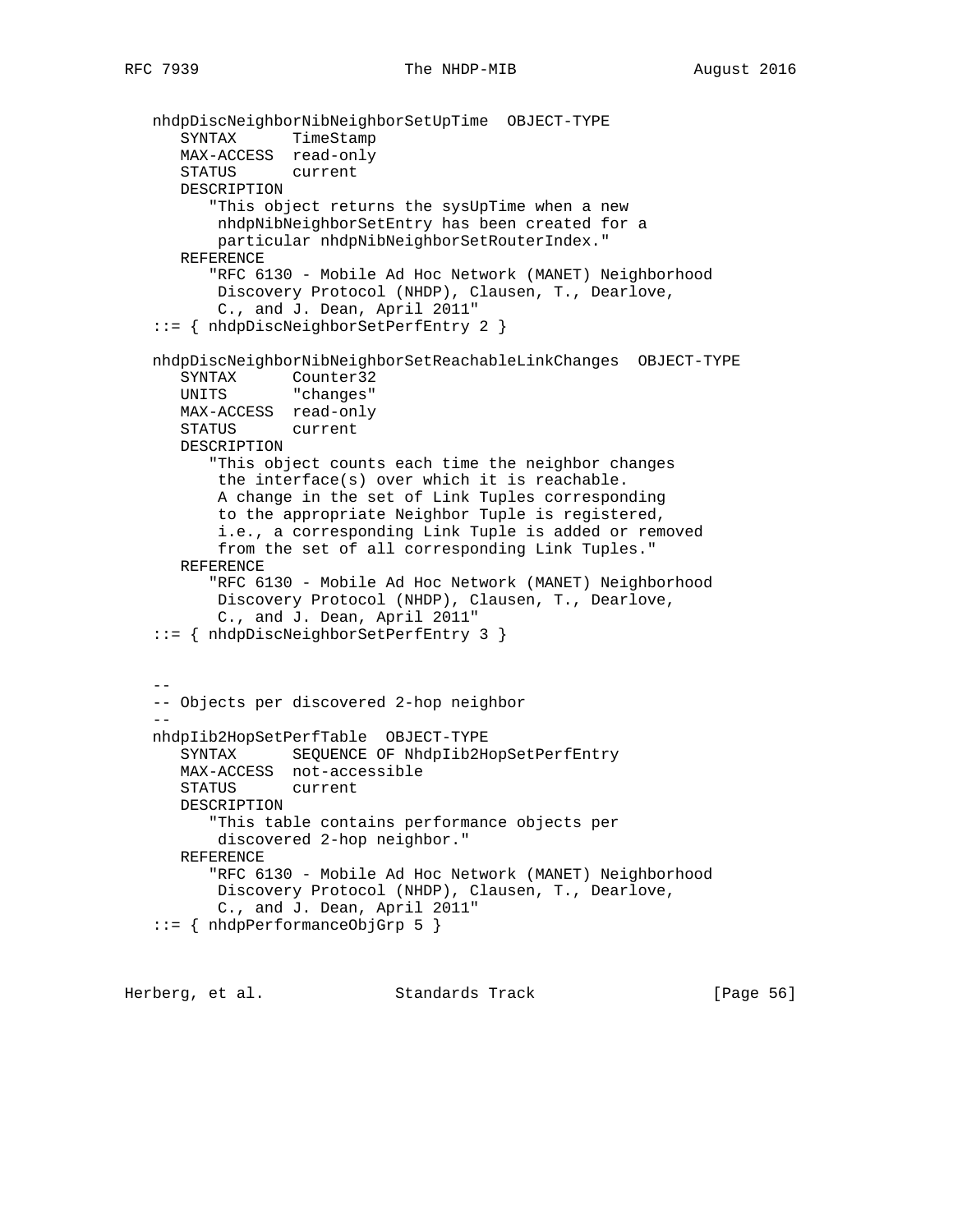```
 nhdpIib2HopSetPerfEntry OBJECT-TYPE
 SYNTAX NhdpIib2HopSetPerfEntry
 MAX-ACCESS not-accessible
      STATUS current
      DESCRIPTION
         "The entries contain performance objects per
          discovered 2-hop neighbor."
      REFERENCE
         "RFC 6130 - Mobile Ad Hoc Network (MANET) Neighborhood
          Discovery Protocol (NHDP), Clausen, T., Dearlove,
          C., and J. Dean, April 2011"
      INDEX { nhdpDiscRouterIndex }
   ::= { nhdpIib2HopSetPerfTable 1 }
   NhdpIib2HopSetPerfEntry ::=
      SEQUENCE {
         nhdpIib2HopSetPerfChanges
           Counter32,
         nhdpIib2HopSetPerfUpTime
           TimeStamp
      }
   nhdpIib2HopSetPerfChanges OBJECT-TYPE
 SYNTAX Counter32
 UNITS "changes"
      MAX-ACCESS read-only
      STATUS current
      DESCRIPTION
         "This object counts the changes of the union of all
          N2_neighbor_iface_addr_list of 2-Hop Tuples with an
          N2_2hop_addr equal to one of the given 2-hop
          neighbor's addresses."
      REFERENCE
         "RFC 6130 - Mobile Ad Hoc Network (MANET) Neighborhood
          Discovery Protocol (NHDP), Clausen, T., Dearlove,
          C., and J. Dean, April 2011"
   ::= { nhdpIib2HopSetPerfEntry 1 }
   nhdpIib2HopSetPerfUpTime OBJECT-TYPE
      SYNTAX TimeStamp
      MAX-ACCESS read-only
      STATUS current
      DESCRIPTION
         "This object returns the sysUpTime
          when the 2-Hop Tuple
          corresponding to the given 2-hop neighbor IP address
          was registered in the nhdpIib2HopSetTable."
```
Herberg, et al. Standards Track [Page 57]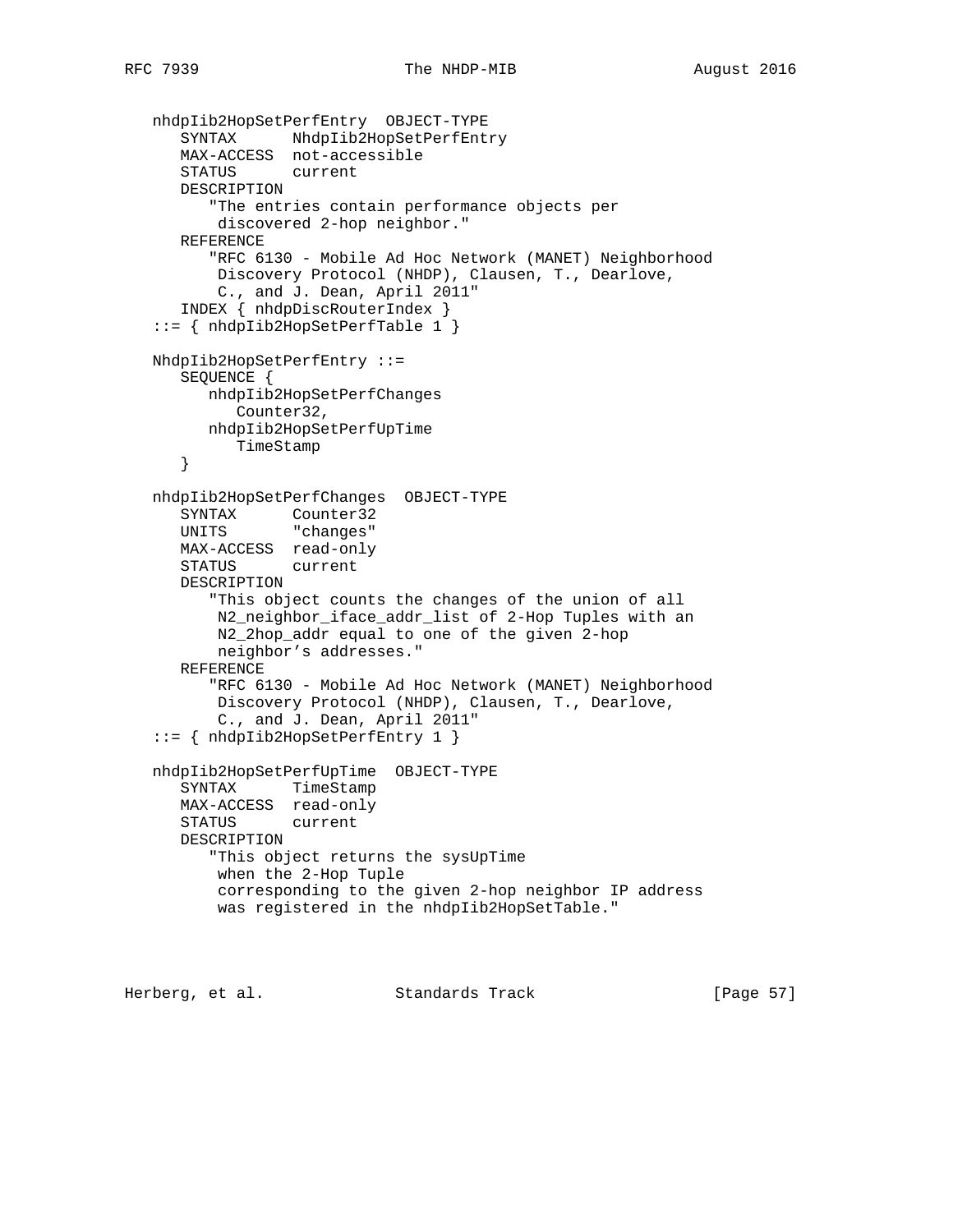```
 REFERENCE
          "RFC 6130 - Mobile Ad Hoc Network (MANET) Neighborhood
          Discovery Protocol (NHDP), Clausen, T., Dearlove,
           C., and J. Dean, April 2011"
    ::= { nhdpIib2HopSetPerfEntry 2 }
--
-- nhdpNotifications
--nhdpNotificationsObjects OBJECT IDENTIFIER ::= { nhdpNotifications 0 }
nhdpNotificationsControl OBJECT IDENTIFIER ::= { nhdpNotifications 1 }
nhdpNotificationsStates OBJECT IDENTIFIER ::= { nhdpNotifications 2 }
    -- nhdpNotificationsObjects
   nhdpNbrStateChange NOTIFICATION-TYPE
       OBJECTS { nhdpIfName, -- The originator of the notification.
              nhdpNbrState -- The new state
       }
       STATUS current
       DESCRIPTION
          "nhdpNbrStateChange is a notification sent when
          more than nhdpNbrStateChangeThreshold neighbors change
           their status (i.e., 'down(0)', 'asymmetric(1)', or
           'symmetric(2)') within a time window of
           nhdpNbrStateChangeWindow."
    ::= { nhdpNotificationsObjects 1 }
    nhdp2HopNbrStateChange NOTIFICATION-TYPE
      OBJECTS { nhdpIfName, -- The originator
                                  -- of the notification
               nhdp2HopNbrState -- The new state
       }
      ,<br>STATUS    current
       DESCRIPTION
          "nhdp2HopNbrStateChange is a notification sent
           when more than nhdp2HopNbrStateChangeThreshold 2-hop
           neighbors change their nhdp2HopNbrState
           within a time window of
          nhdp2HopNbrStateChangeWindow."
    ::= { nhdpNotificationsObjects 2 }
```
Herberg, et al. Standards Track [Page 58]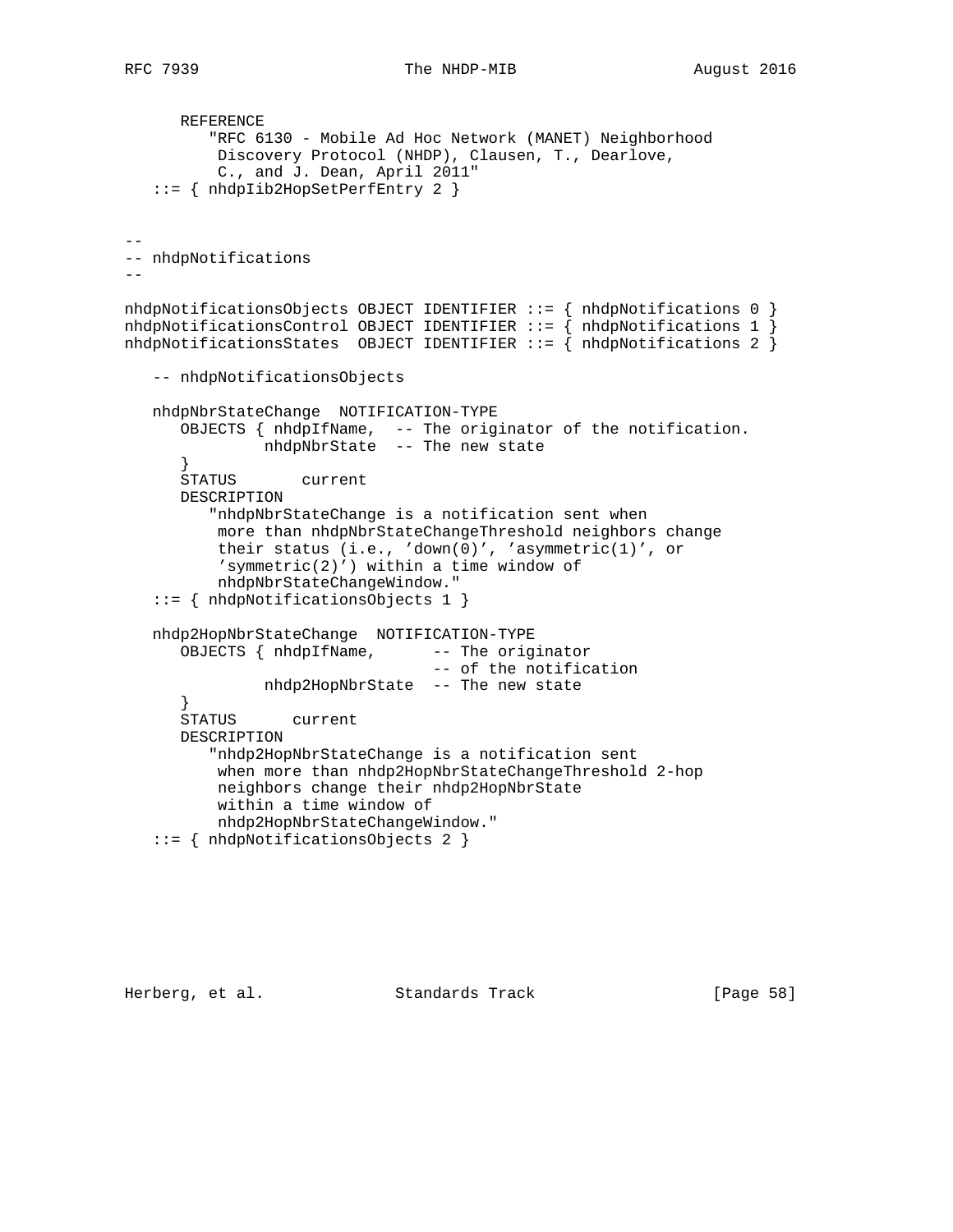```
 nhdpIfStateChange NOTIFICATION-TYPE
 OBJECTS { nhdpIfName, -- The local interface
 nhdpIfStatus -- The new status
     }<br>STATUS
                current
      DESCRIPTION
         "nhdpIfStateChange is a notification sent when
          nhdpIfStatus has changed on this interface."
   ::= { nhdpNotificationsObjects 3 }
   -- nhdpNotificationsControl
   nhdpNbrStateChangeThreshold OBJECT-TYPE
 SYNTAX Integer32 (0..255)
 UNITS "changes"
      MAX-ACCESS read-write
      STATUS current
      DESCRIPTION
         "A threshold value for the
          nhdpNbrStateChange object. If the
          number of occurrences exceeds this threshold
          within the previous nhdpNbrStateChangeWindow,
          then the nhdpNbrStateChange notification
          is to be sent.
          It is recommended that the value of this
          threshold be set to at least 10 and higher
          in dense topologies with frequent expected
          topology changes."
      DEFVAL { 10 }
   ::= { nhdpNotificationsControl 1 }
   nhdpNbrStateChangeWindow OBJECT-TYPE
      SYNTAX TimeTicks
      MAX-ACCESS read-write
      STATUS current
      DESCRIPTION
         "A time window for the
          nhdpNbrStateChange object. If the
          number of occurrences exceeds the
          nhdpNbrStateChangeThreshold
          within the previous nhdpNbrStateChangeWindow,
          then the nhdpNbrStateChange notification
          is to be sent.
          It is recommended that the value for this
          window be set to at least 5 times the
          nhdpHelloInterval.
```
Herberg, et al. Standards Track [Page 59]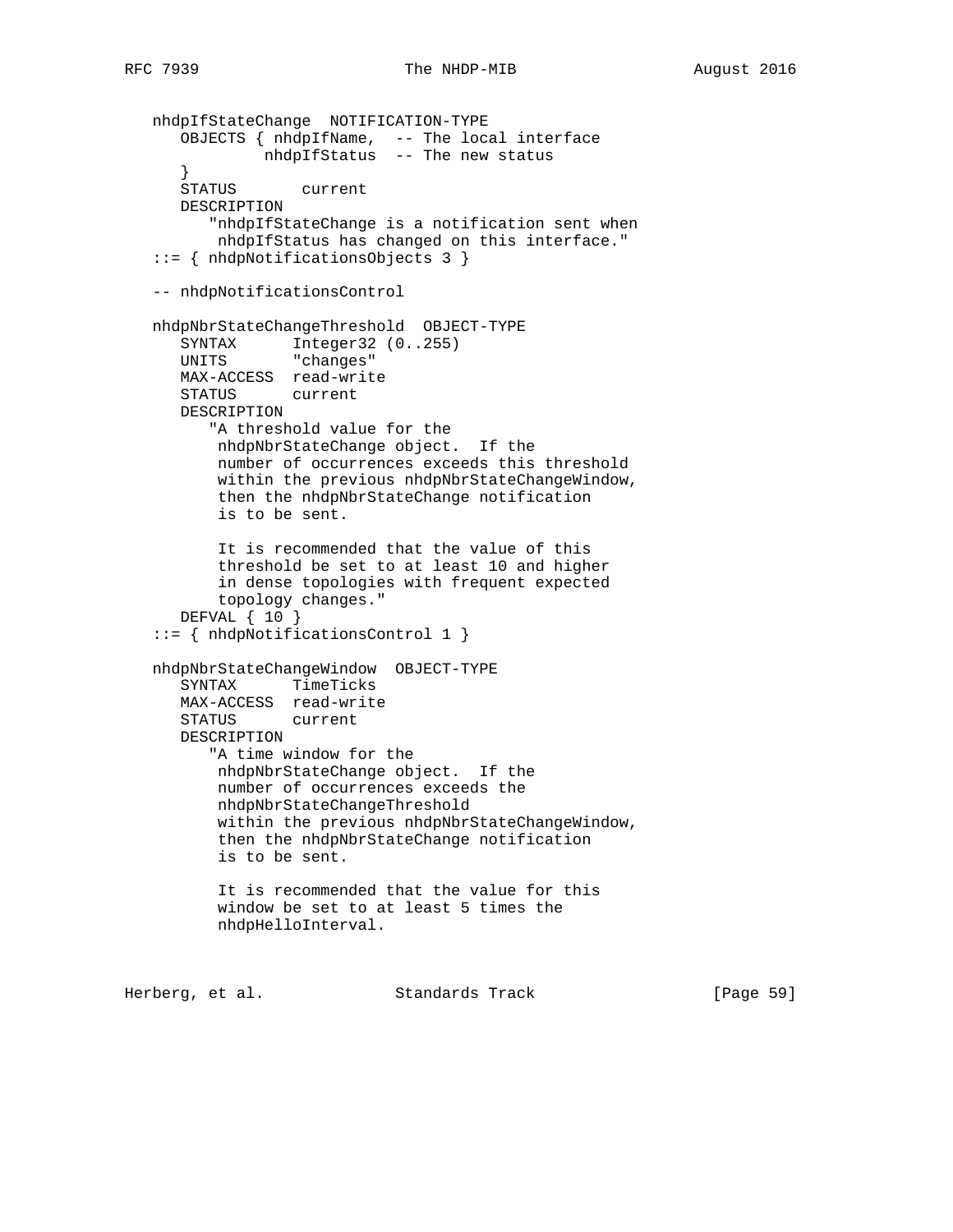```
 This object represents the time in hundredths
          of a second."
      DEFVAL { 1000 }
   ::= { nhdpNotificationsControl 2 }
   nhdp2HopNbrStateChangeThreshold OBJECT-TYPE
 SYNTAX Integer32 (0..255)
 UNITS "changes"
      MAX-ACCESS read-write
      STATUS current
      DESCRIPTION
         "A threshold value for the
          nhdp2HopNbrStateChange object. If the
          number of occurrences exceeds this threshold
          within the previous nhdp2HopNbrStateChangeWindow,
          then the nhdp2HopNbrStateChange notification
          is to be sent.
          It is recommended that the value of this
          threshold be set to at least 10 and higher
          when topologies are expected to be highly dynamic."
      DEFVAL { 10 }
   ::= { nhdpNotificationsControl 3 }
   nhdp2HopNbrStateChangeWindow OBJECT-TYPE
 SYNTAX TimeTicks
 MAX-ACCESS read-write
      STATUS current
      DESCRIPTION
         "A time window for the
          nhdp2HopNbrStateChange object. If the
          number of occurrences exceeds the
          nhdp2HopNbrStateChangeThreshold
          within the previous nhdp2HopNbrStateChangeWindow,
          then the nhdp2HopNbrStateChange notification
          is to be sent.
          It is recommended that the value for this
          window be set to at least 5 times
          nhdpHelloInterval.
          This object represents the time in hundredths
          of a second."
      DEFVAL { 1000 }
   ::= { nhdpNotificationsControl 4 }
```
Herberg, et al. Standards Track [Page 60]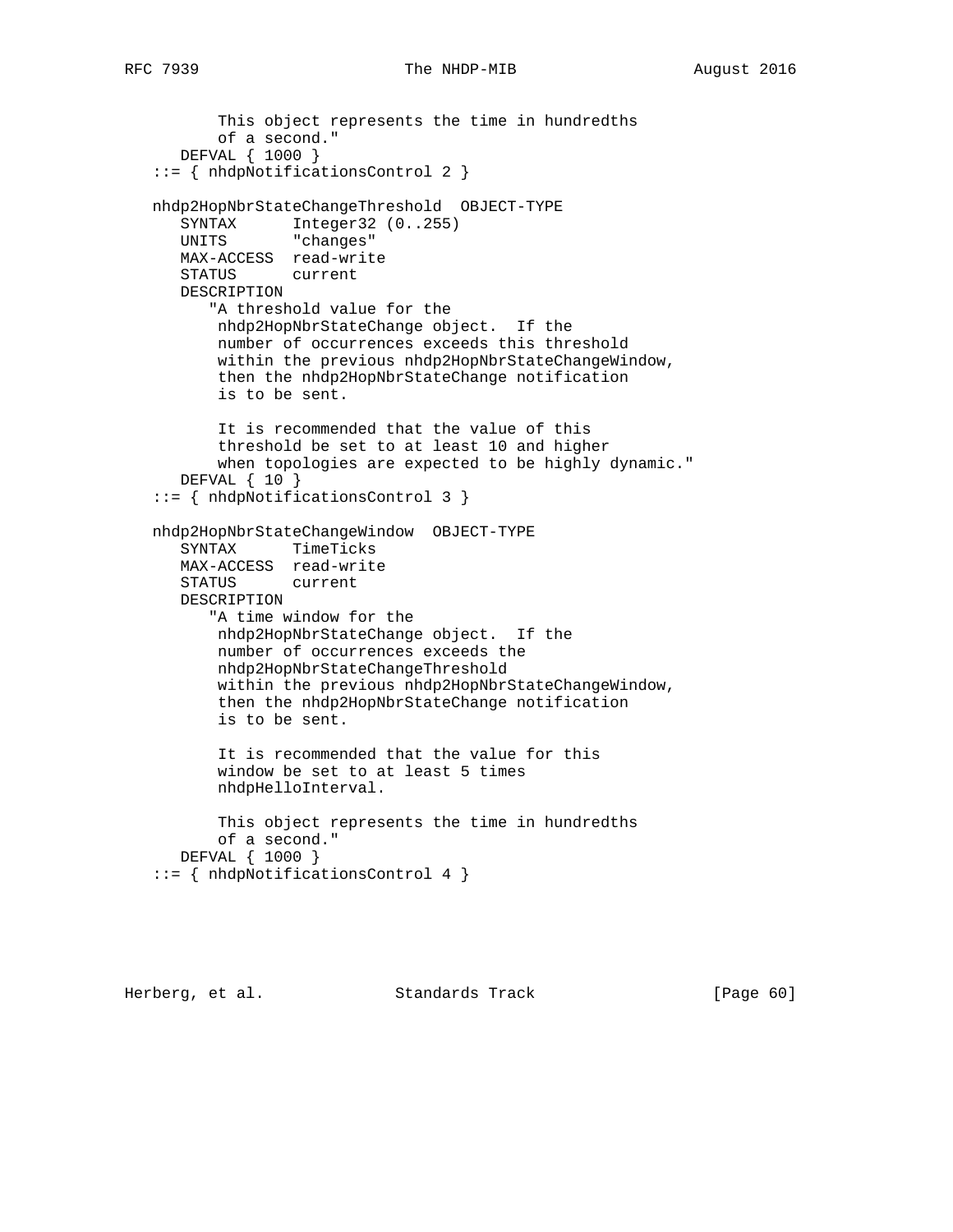```
 -- nhdpNotificationStates
   nhdpNbrState OBJECT-TYPE
      SYNTAX INTEGER {
                    down(0),
                     asymmetric(1),
                    symmetric(2)
 }
      MAX-ACCESS read-only
      STATUS current
      DESCRIPTION
         "NHDP neighbor states. In NHDP, it is not
          necessary to remove Protocol Tuples from Protocol Sets
          at the exact time indicated, only to behave as if the
          Protocol Tuples were removed at that time. This case is
          indicated here as 'down(0)', all other cases being
          indicated as 'asymmetric(1)' or 'symmetric(2)'. If 'down(0)',
          the direct neighbor is also added to the
          nhdpNibLostNeighborSetTable."
    ::= { nhdpNotificationsStates 1 }
  nhdp2HopNbrState OBJECT-TYPE
     SYNTAX INTEGER {
                   down(0),
                    up(1),
                notconsidered(2)<br>}
 }
     MAX-ACCESS read-only
     STATUS current
     DESCRIPTION
        "NHDP 2-hop neighbor states. In NHDP, it is not necessary
         to remove Protocol Tuples from Protocol Sets at the
         exact time indicated, only to behave as if the Protocol
         Tuples were removed at that time. This case is indicated
         here as 'down(0)'; otherwise, it is either 'up(1)', if
         N2_lost for the 2-Hop Tuple is equal to false, or
         'notconsidered(2)' otherwise."
     ::= { nhdpNotificationsStates 2 }
--
-- nhdpConformance information
- -nhdpCompliances OBJECT IDENTIFIER ::= { nhdpConformance 1 }
nhdpMIBGroups OBJECT IDENTIFIER ::= { nhdpConformance 2 }
```
Herberg, et al. Standards Track [Page 61]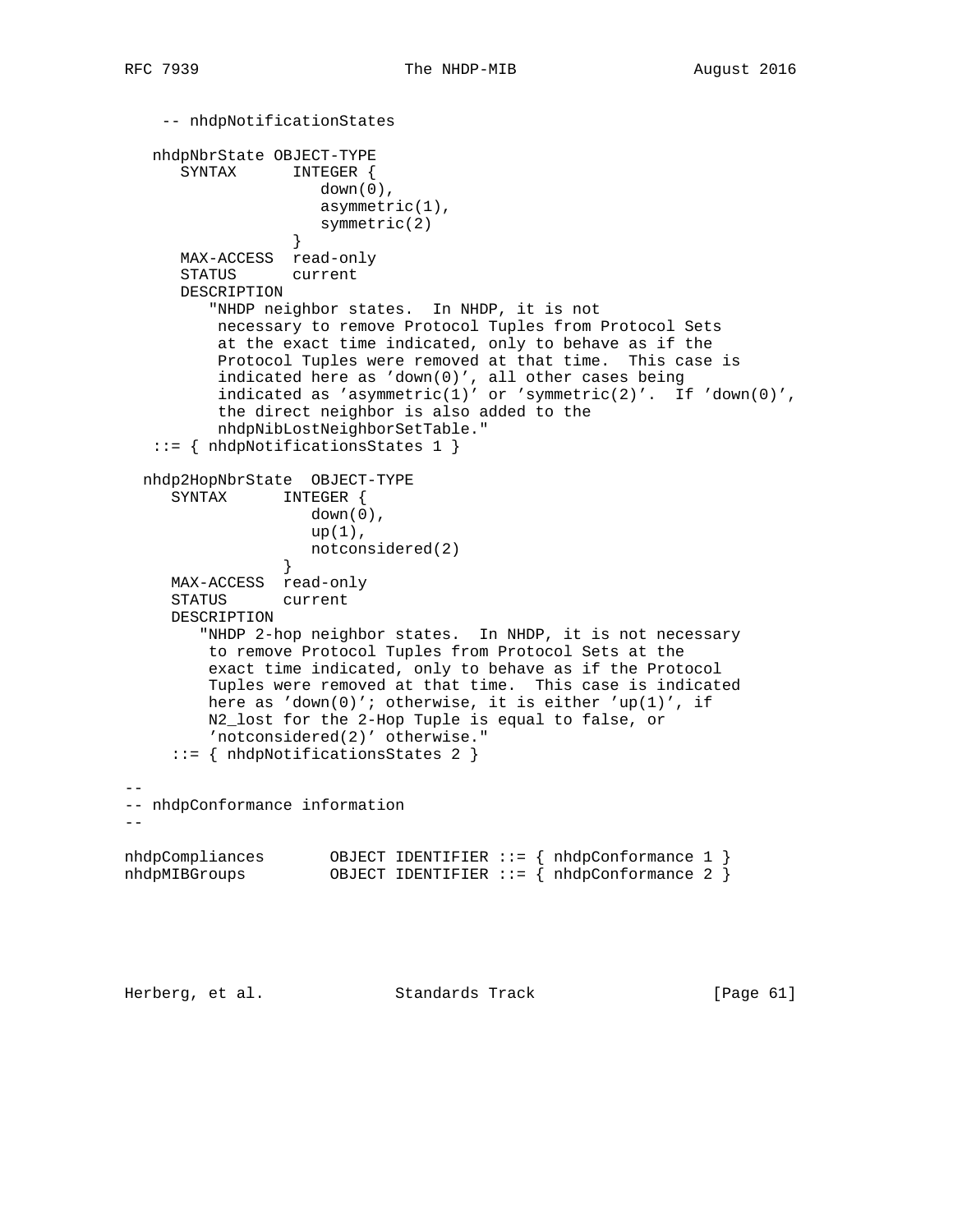```
 -- Compliance Statements
    nhdpBasicCompliance MODULE-COMPLIANCE
       STATUS current
       DESCRIPTION
          "The basic implementation requirements for
           managed network entities that implement
           NHDP."
       MODULE -- this module
       MANDATORY-GROUPS { nhdpConfigurationGroup }
    ::= { nhdpCompliances 1 }
    nhdpFullCompliance2 MODULE-COMPLIANCE
       STATUS current
       DESCRIPTION
          "The full implementation requirements for
           managed network entities that implement
           NHDP."
       MODULE -- this module
       MANDATORY-GROUPS { nhdpConfigurationGroup,
                           nhdpStateGroup2,
                           nhdpNotificationObjectGroup,
                           nhdpNotificationGroup,
                           nhdpPerformanceGroup
       }
    ::= { nhdpCompliances 3 }
--
-- Units of Conformance
--
   nhdpConfigurationGroup OBJECT-GROUP
       OBJECTS {
          nhdpIfName,
          nhdpIfStatus,
          nhdpHelloInterval,
          nhdpHelloMinInterval,
          nhdpRefreshInterval,
          nhdpLHoldTime,
          nhdpHHoldTime,
          nhdpHystAcceptQuality,
          nhdpHystRejectQuality,
          nhdpInitialQuality,
          nhdpInitialPending,
          nhdpHpMaxJitter,
          nhdpHtMaxJitter,
          nhdpNHoldTime,
          nhdpIHoldTime,
```
Herberg, et al. Standards Track [Page 62]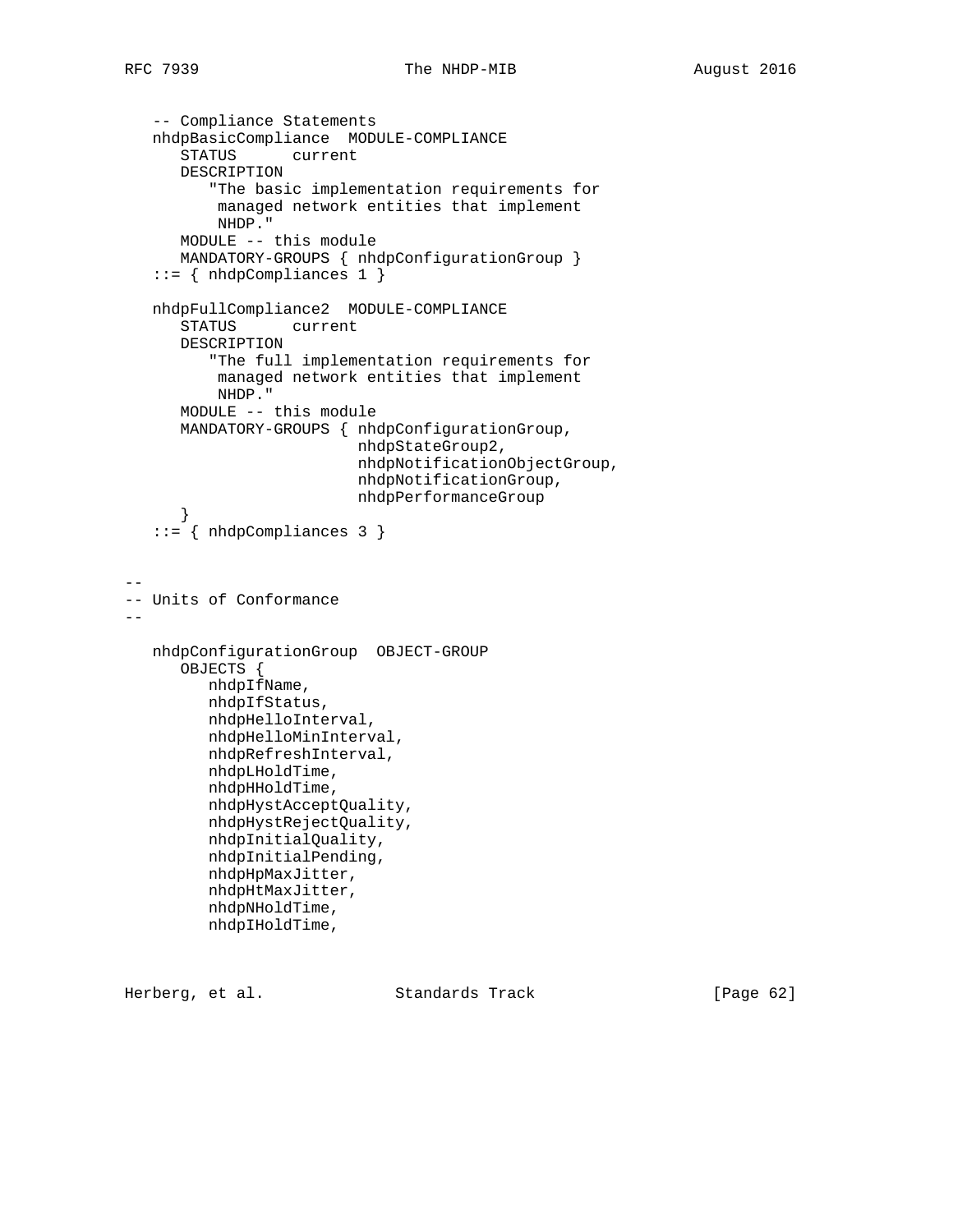```
 nhdpIfRowStatus,
       nhdpLibLocalIfSetIfIndex,
       nhdpLibLocalIfSetIpAddrType,
       nhdpLibLocalIfSetIpAddr,
       nhdpLibLocalIfSetIpAddrPrefixLen,
       nhdpLibLocalIfSetRowStatus,
       nhdpLibRemovedIfAddrSetIpAddrType,
       nhdpLibRemovedIfAddrSetIpAddr,
       nhdpLibRemovedIfAddrSetIpAddrPrefixLen,
       nhdpLibRemovedIfAddrSetIfIndex,
       nhdpLibRemovedIfAddrSetIRTime
    }
    STATUS current
    DESCRIPTION
       "Set of NHDP configuration objects implemented
        in this module."
 ::= { nhdpMIBGroups 2 }
 nhdpPerformanceGroup OBJECT-GROUP
    OBJECTS {
       nhdpIfHelloMessageXmits,
       nhdpIfHelloMessageRecvd,
       nhdpIfHelloMessageXmitAccumulatedSize,
       nhdpIfHelloMessageRecvdAccumulatedSize,
       nhdpIfHelloMessageTriggeredXmits,
       nhdpIfHelloMessagePeriodicXmits,
       nhdpIfHelloMessageXmitAccumulatedSymmetricNeighborCount,
       nhdpIfHelloMessageXmitAccumulatedHeardNeighborCount,
       nhdpIfHelloMessageXmitAccumulatedLostNeighborCount,
       nhdpIfPerfCounterDiscontinuityTime,
       nhdpDiscIfRecvdPackets,
       nhdpDiscIfExpectedPackets,
       nhdpNibNeighborSetChanges,
       nhdpDiscNeighborNibNeighborSetChanges,
       nhdpDiscNeighborNibNeighborSetUpTime,
       nhdpDiscNeighborNibNeighborSetReachableLinkChanges,
       nhdpIib2HopSetPerfChanges,
       nhdpIib2HopSetPerfUpTime
    }
    STATUS current
    DESCRIPTION
       "Set of NHDP performance objects implemented
        in this module."
 ::= \{ nhdpMIBGroups 4 \}
```
Herberg, et al. Standards Track [Page 63]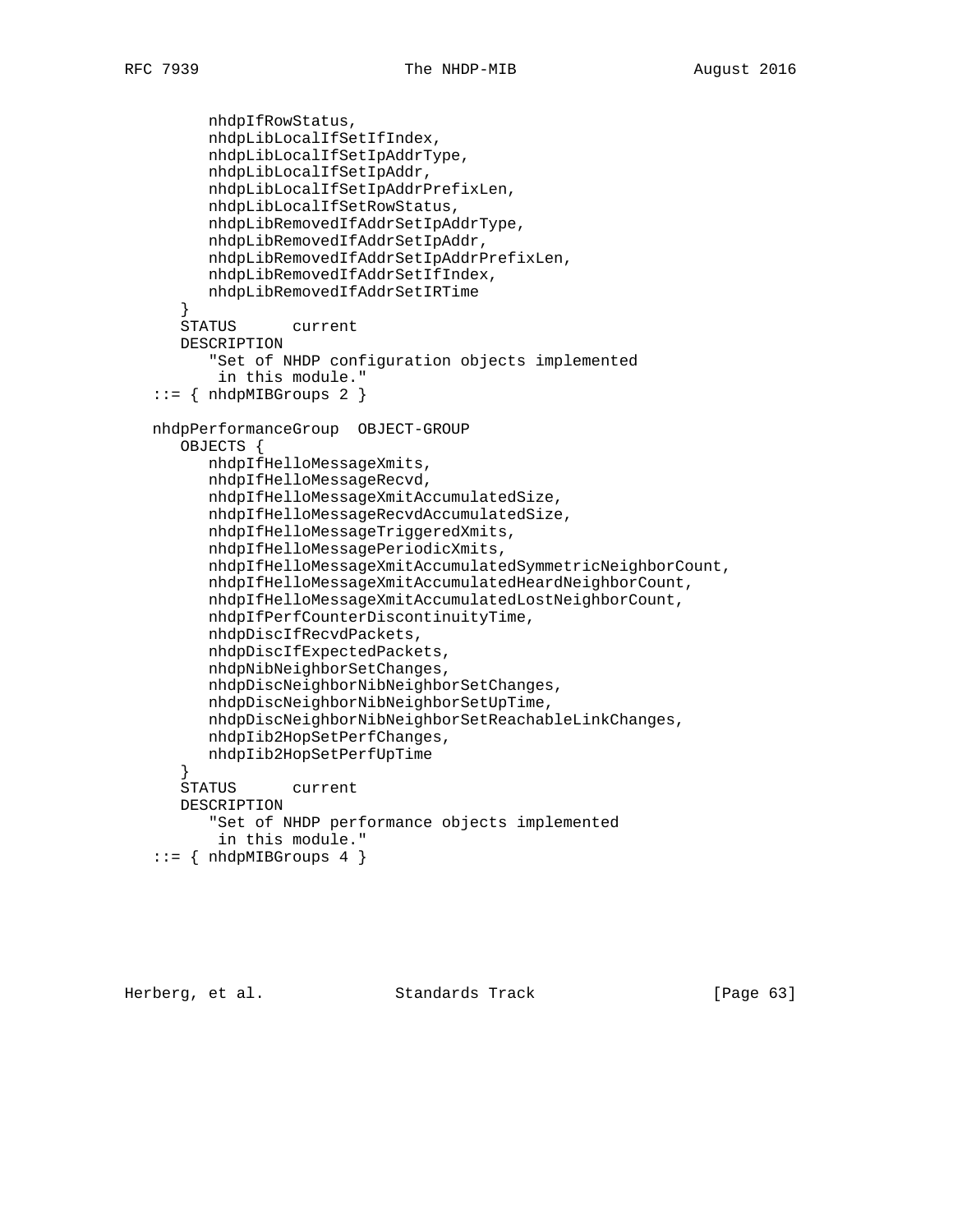```
 nhdpNotificationObjectGroup OBJECT-GROUP
    OBJECTS {
       nhdpNbrStateChangeThreshold,
       nhdpNbrStateChangeWindow,
       nhdp2HopNbrStateChangeThreshold,
       nhdp2HopNbrStateChangeWindow,
       nhdpNbrState,
       nhdp2HopNbrState
    }
    STATUS current
    DESCRIPTION
       "Set of NHDP notification objects implemented
        in this module."
::= { nhdpMIBGroups 5 }
 nhdpNotificationGroup NOTIFICATION-GROUP
   NOTIFICATIONS {
      nhdpNbrStateChange,
       nhdp2HopNbrStateChange,
      nhdpIfStateChange
    }
    STATUS current
    DESCRIPTION
       "Set of NHDP notifications implemented
        in this module."
::= { nhdpMIBGroups 6 }
 nhdpStateGroup2 OBJECT-GROUP
    OBJECTS {
       nhdpUpTime,
       nhdpIfStateUpTime,
       nhdpDiscRouterIndex,
       nhdpDiscIfIndex,
       nhdpDiscIfSetIpAddrType,
       nhdpDiscIfSetIpAddr,
       nhdpDiscIfSetIpAddrPrefixLen,
       nhdpIibLinkSetLHeardTime,
       nhdpIibLinkSetLSymTime,
       nhdpIibLinkSetLPending,
       nhdpIibLinkSetLLost,
       nhdpIibLinkSetLTime,
       nhdpIib2HopSetIpAddrPrefixLen,
       nhdpIib2HopSet1HopIfIndex,
       nhdpIib2HopSetN2Time,
       nhdpIib2HopSetN2Lost,
       nhdpNibNeighborSetNSymmetric,
       nhdpNibLostNeighborSetNLTime
    }
```
Herberg, et al. Standards Track [Page 64]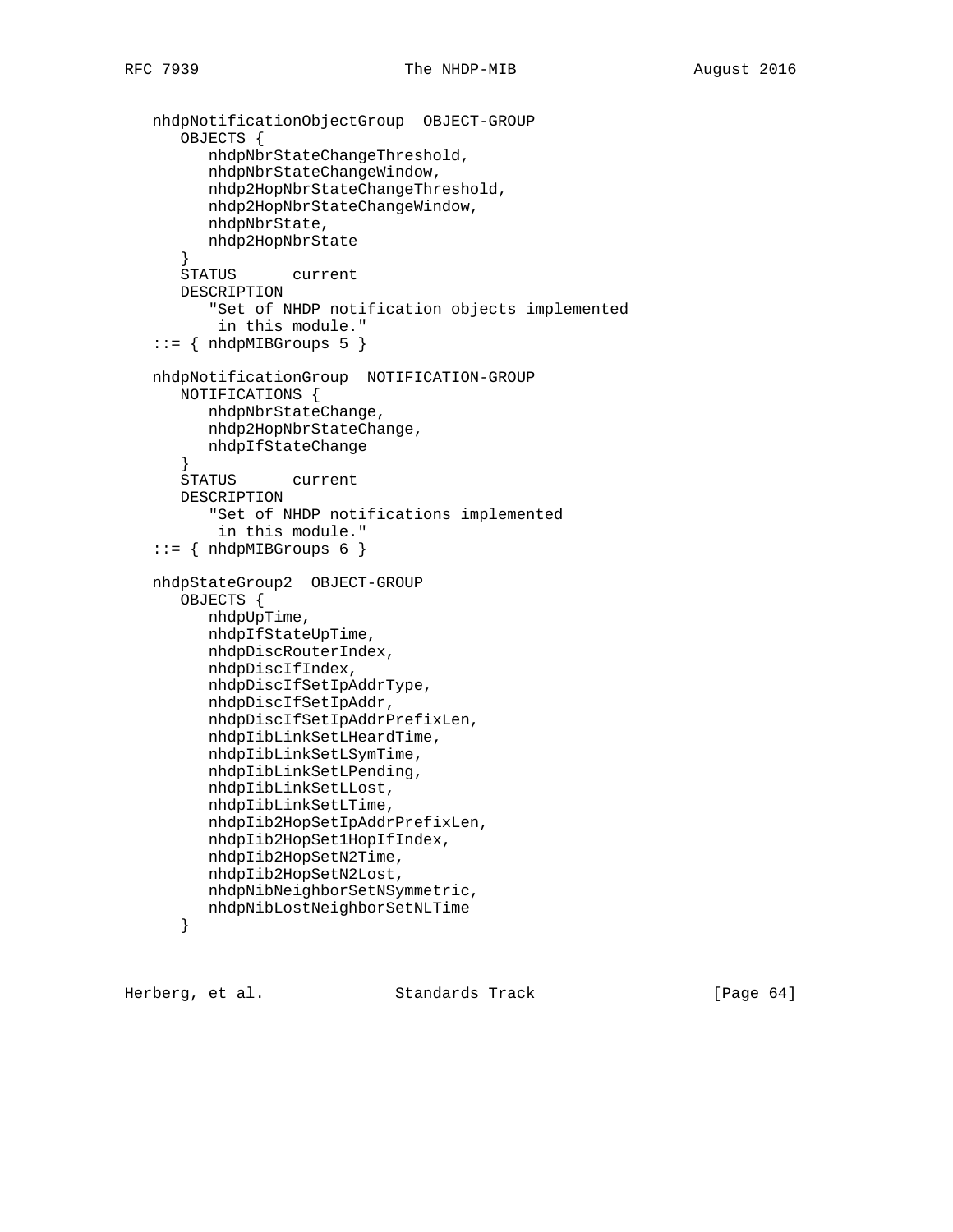```
 STATUS current
       DESCRIPTION
          "Set of NHDP state objects implemented
           in this module."
   ::= { nhdpMIBGroups 7 }
--
-- Deprecated compliance statements and groups
--
   nhdpFullCompliance MODULE-COMPLIANCE
       STATUS deprecated
       DESCRIPTION
          "The full implementation requirements for
           managed network entities that implement
           NHDP.
           For version-independence, this compliance statement
           is deprecated in favor of nhdpFullCompliance2."
       MODULE -- this module
       MANDATORY-GROUPS { nhdpConfigurationGroup,
                           nhdpStateGroup,
                           nhdpNotificationObjectGroup,
                           nhdpNotificationGroup,
                           nhdpPerformanceGroup
       }
    ::= { nhdpCompliances 2 }
    nhdpStateGroup OBJECT-GROUP
       OBJECTS {
          nhdpUpTime,
          nhdpIfStateUpTime,
          nhdpDiscRouterIndex,
          nhdpDiscIfIndex,
          nhdpDiscIfSetIpAddrType,
          nhdpDiscIfSetIpAddr,
          nhdpDiscIfSetIpAddrPrefixLen,
          nhdpIibLinkSetLHeardTime,
          nhdpIibLinkSetLSymTime,
          nhdpIibLinkSetLPending,
          nhdpIibLinkSetLLost,
          nhdpIibLinkSetLTime,
          nhdpIib2HopSetIpAddrPrefixLen,
          nhdpIib2HopSet1HopIfIndex,
          nhdpIib2HopSetN2Time,
          nhdpNibNeighborSetNSymmetric,
          nhdpNibLostNeighborSetNLTime
```
Herberg, et al. Standards Track [Page 65]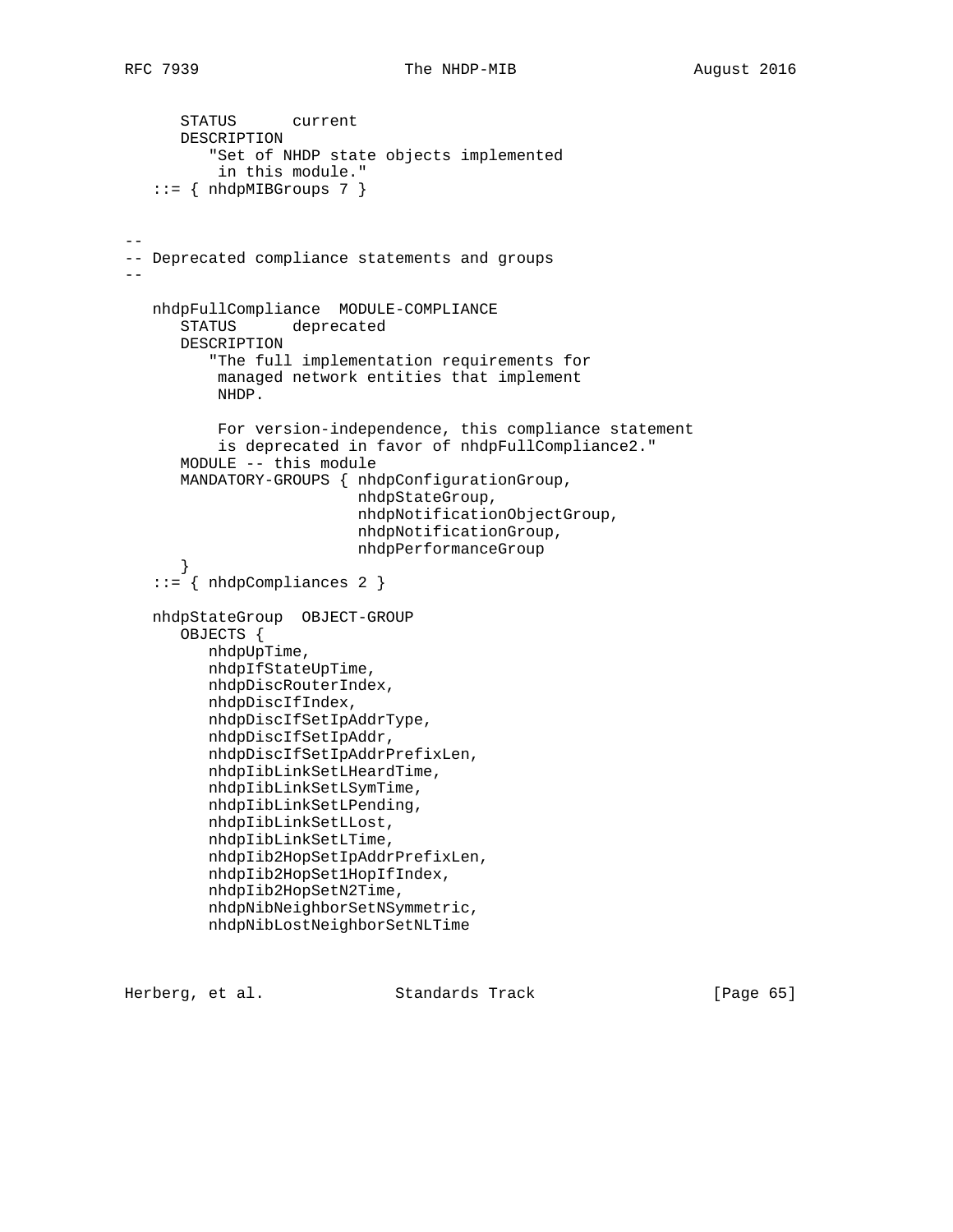```
 }
      STATUS deprecated
      DESCRIPTION
         "Set of NHDP state objects implemented
          in this module.
          For version-independence, this compliance statement
          is deprecated in favor of nhdpStateGroup2."
  ::= { nhdpMIBGroups 3 }
```
## END

8. Security Considerations

 This MIB module defines objects for the configuration, monitoring, and notification of the Mobile Ad Hoc Network (MANET) Neighborhood Discovery Protocol (NHDP) [RFC6130]. NHDP allows routers to acquire topological information up to two hops away by virtue of exchanging HELLO messages. The information acquired by NHDP may be used by routing protocols. The neighborhood information, exchanged between routers using NHDP, serves these routing protocols as a baseline for calculating paths to all destinations in the MANET, relay set selection for network-wide transmissions, etc.

 There are a number of management objects defined in this MIB module with a MAX-ACCESS clause of read-write and/or read-create. Such objects may be considered sensitive or vulnerable in some network environments. The support for SET operations in a non-secure environment without proper protection opens devices to attack. These are the tables and objects and their sensitivity/vulnerability:

- o nhdpIfStatus This writable object turns on or off the NHDP process for the specified interface. If disabled, higher-level protocol functions, e.g., routing, would fail, causing network wide disruptions.
- o nhdpHelloInterval, nhdpHelloMinInterval, and nhdpRefreshInterval These writable objects control the rate at which HELLO messages are sent on an interface. If set at too high a rate, this could represent a form of denial-of-service (DoS) attack by overloading interface resources.
- o nhdpHystAcceptQuality, nhdpHystRejectQuality, nhdpInitialQuality, and nhdpInitialPending - These writable objects affect the perceived quality of the NHDP links and hence the overall stability of the network. If improperly set, these settings could result in network-wide disruptions.

Herberg, et al. Standards Track [Page 66]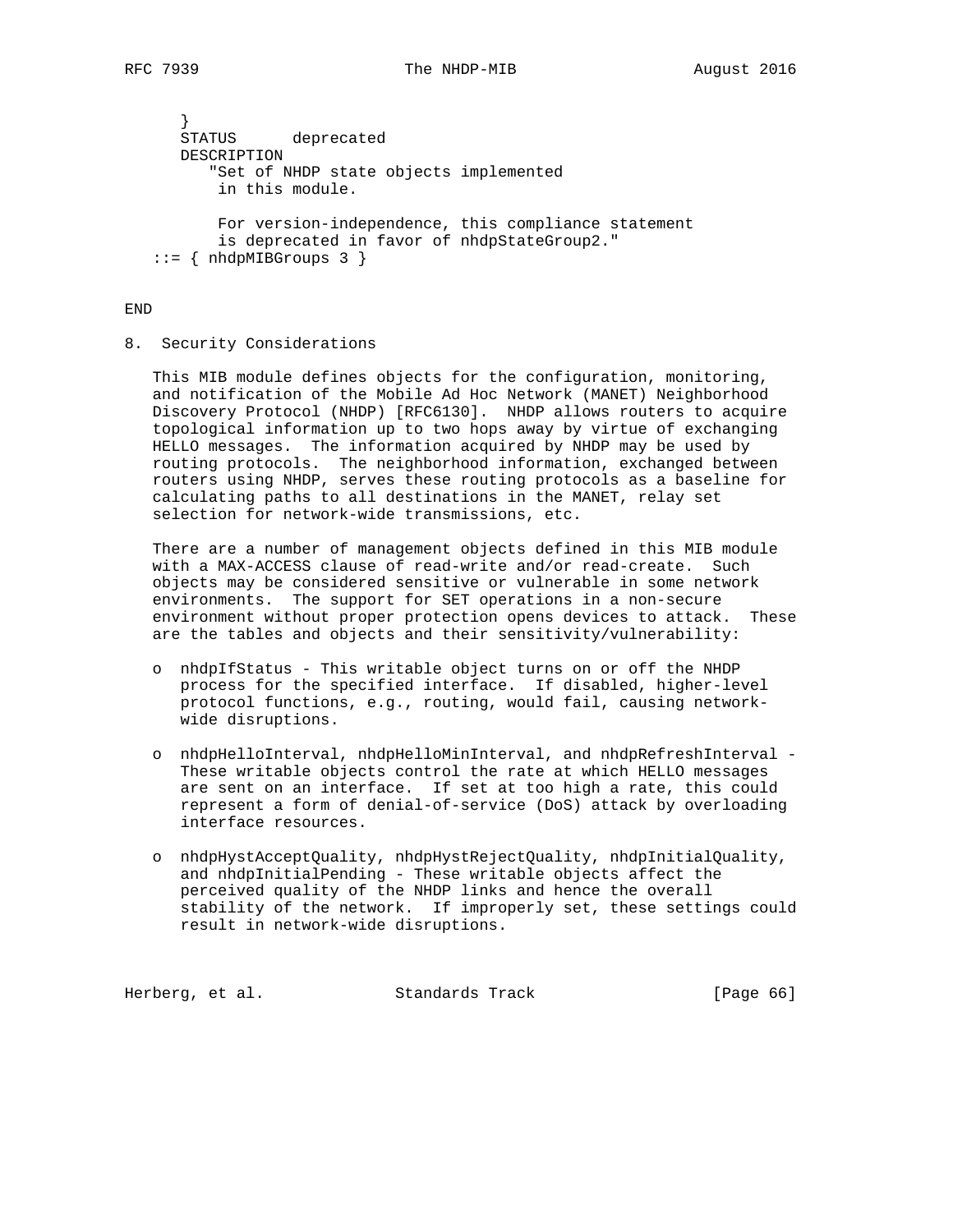o nhdpInterfaceTable - This table contains writable objects that affect the overall performance and stability of the NHDP process. Failure of the NHDP process would result in network-wide failure. Particularly sensitive objects from this table are discussed in the previous list items. This is the only table in the NHDP-MIB module with writable objects.

 Some of the readable objects in this MIB module (i.e., objects with a MAX-ACCESS other than not-accessible) may be considered sensitive or vulnerable in some network environments. It is thus important to control even GET and/or NOTIFY access to these objects and possibly to even encrypt the values of these objects when sending them over the network via SNMP. These are the tables and objects and their sensitivity/vulnerability:

 o nhdpDiscIfSetTable - The object contains information on discovered neighbors, specifically their IP address in the nhdpDiscIfSetIpAddr object. This information provides an adversary broad information on the members of the MANET, located within this single table. This information can be used to expedite attacks on the other members of the MANET without having to go through a laborious discovery process on their own. This object is the index into the table and has a MAX-ACCESS of 'not-accessible'. However, this information can be exposed using SNMP operations.

 MANET technology is often deployed to support communications of emergency services or military tactical applications. In these applications, it is imperative to maintain the proper operation of the communications network and to protect sensitive information related to its operation. Therefore, it is RECOMMENDED to provide support for the Transport Security Model (TSM) [RFC5591] in combination with TLS/DTLS [RFC6353].

 SNMP versions prior to SNMPv3 did not include adequate security. Even if the network itself is secure (for example by using IPsec), there is no control as to who on the secure network is allowed to access and GET/SET (read/change/create/delete) the objects in this MIB module.

 Implementations SHOULD provide the security features described by the SNMPv3 framework (see [RFC3410]), and implementations claiming compliance to the SNMPv3 standard MUST include full support for authentication and privacy via the User-based Security Model (USM) [RFC3414] with the AES cipher algorithm [RFC3826]. Implementations MAY also provide support for the Transport Security Model (TSM) [RFC5591] in combination with a secure transport such as SSH [RFC5592] or TLS/DTLS [RFC6353].

Herberg, et al. Standards Track [Page 67]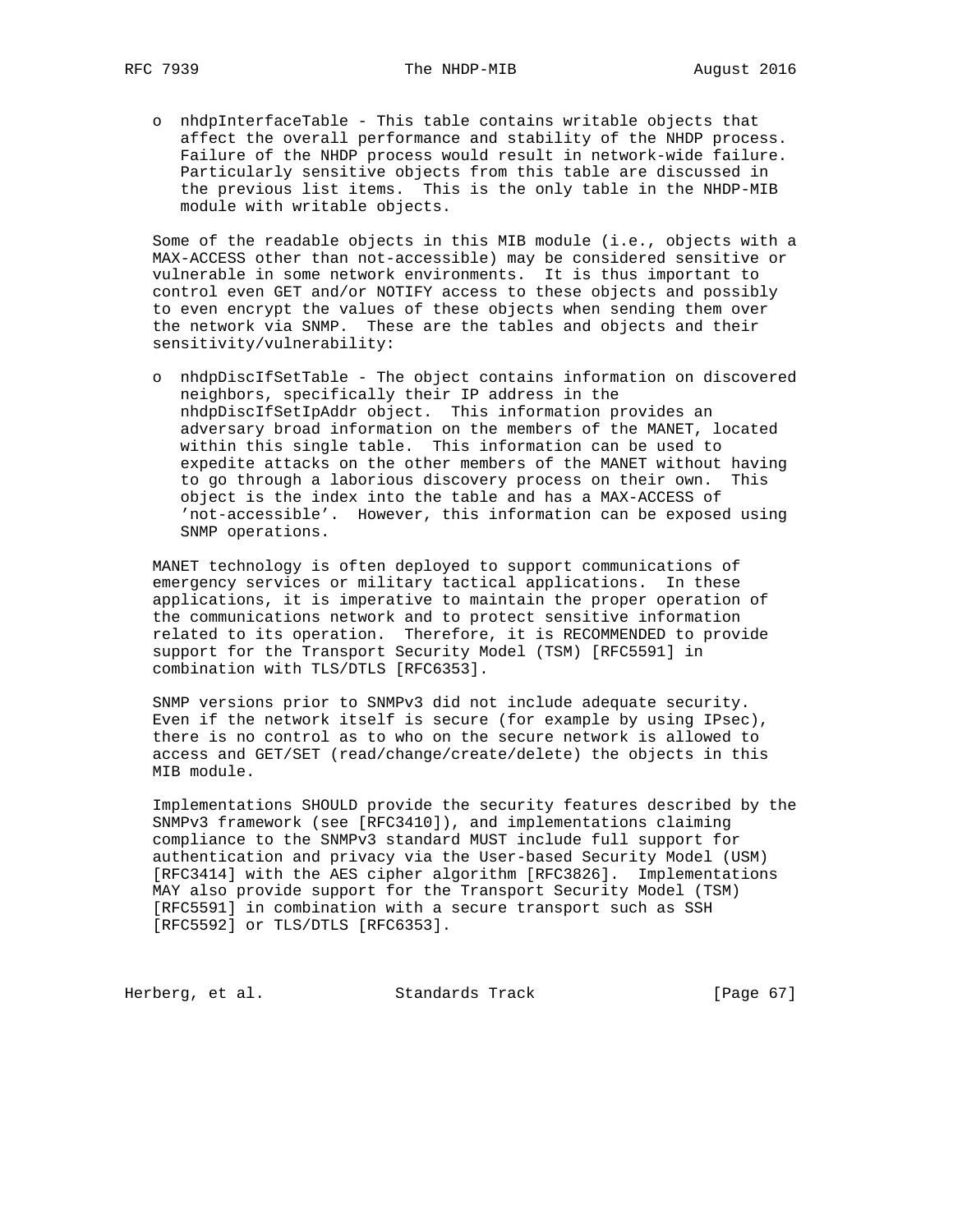Further, deployment of SNMP versions prior to SNMPv3 is NOT RECOMMENDED. Instead, it is RECOMMENDED to deploy SNMPv3 and to enable cryptographic security. It is then a customer/operator responsibility to ensure that the SNMP entity giving access to an instance of this MIB module is properly configured to give access to the objects only to those principals (users) that have legitimate rights to indeed GET or SET (change/create/delete) them.

9. Applicability Statement

 This document describes objects for configuring parameters of the Mobile Ad Hoc Network (MANET) Neighborhood Discovery Protocol (NHDP) [RFC6130] process on a router. This MIB module, denoted NHDP-MIB, also reports state, performance information, and notifications. This section provides some examples of how this MIB module can be used in MANET network deployments.

 NHDP is designed to allow routers to automatically discover and track routers one hop remote (denoted "neighbors") and routers two hops remote (denoted "2-hop neighbors"). This information is used by other MANET protocols in operation on the router to perform routing, multicast forwarding, and other functions with ad hoc and mobile networks. In the following, three example scenarios are listed where this MIB module is useful:

- o For a Parking Lot Initial Configuration Situation It is common for the vehicles comprising the MANET being forward deployed at a remote location, e.g., the site of a natural disaster, to be off loaded in a parking lot where an initial configuration of the networking devices is performed. The configuration is loaded into the devices from a fixed location Network Operations Center (NOC) at the parking lot, and the vehicles are stationary at the parking lot while the configuration changes are made. Standards-based methods for configuration management from the co-located NOC are necessary for this deployment option.
- o For Mobile Vehicles with Low-Bandwidth Satellite Link to a Fixed NOC - Here, the vehicles carrying the MANET routers carry multiple wireless interfaces, one of which is a relatively low-bandwidth, on-the-move satellite connection that interconnects a fix NOC to the nodes of the MANET. Standards-based methods for monitoring and fault management from the fixed NOC are necessary for this deployment option.
- o For Fixed NOC and Mobile Local Manager in Larger Vehicles for larger vehicles, a hierarchical network management arrangement is useful. Centralized network management is performed from a fixed NOC while local management is performed locally from within the

Herberg, et al. Standards Track [Page 68]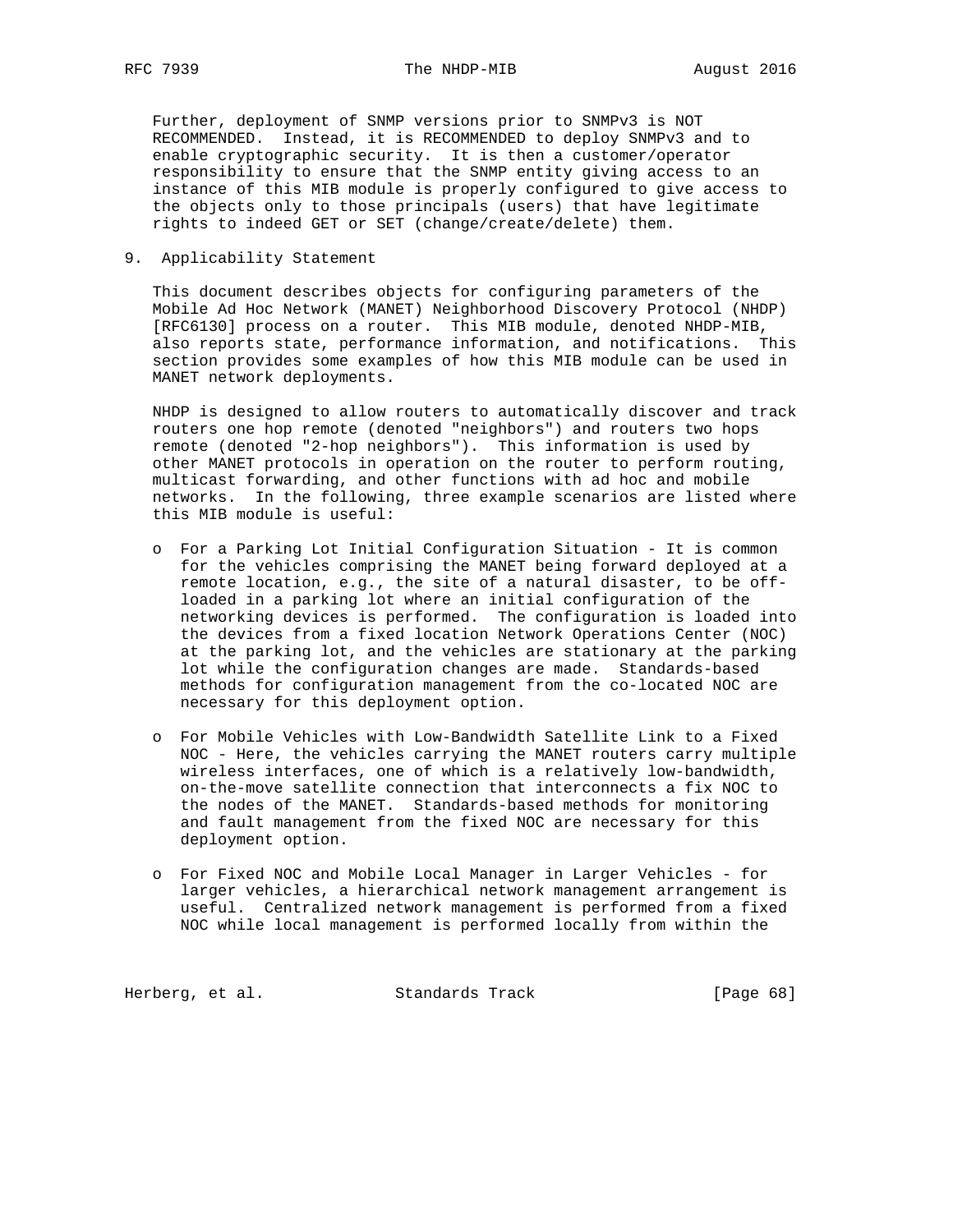RFC 7939 The NHDP-MIB 2016

 vehicles. Standards-based methods for configuration, monitoring, and fault management are necessary for this deployment option.

10. IANA Considerations

 The MIB module in this document uses the following IANA-assigned OBJECT IDENTIFIER value recorded in the SMI Numbers registry:

| Description | OBJECT IDENTIFIER value |
|-------------|-------------------------|
|             |                         |
| NHDP-MTR    | $\{$ mib-2 213 $\}$     |

## 11. References

- 11.1. Normative References
	- [RFC2119] Bradner, S., "Key words for use in RFCs to Indicate Requirement Levels", BCP 14, RFC 2119, DOI 10.17487/RFC2119, March 1997, <http://www.rfc-editor.org/info/rfc2119>.
	- [RFC2578] McCloghrie, K., Ed., Perkins, D., Ed., and J. Schoenwaelder, Ed., "Structure of Management Information Version 2 (SMIv2)", STD 58, RFC 2578, DOI 10.17487/RFC2578, April 1999, <http://www.rfc-editor.org/info/rfc2578>.
	- [RFC2579] McCloghrie, K., Ed., Perkins, D., Ed., and J. Schoenwaelder, Ed., "Textual Conventions for SMIv2", STD 58, RFC 2579, DOI 10.17487/RFC2579, April 1999, <http://www.rfc-editor.org/info/rfc2579>.
	- [RFC2580] McCloghrie, K., Ed., Perkins, D., Ed., and J. Schoenwaelder, Ed., "Conformance Statements for SMIv2", STD 58, RFC 2580, DOI 10.17487/RFC2580, April 1999, <http://www.rfc-editor.org/info/rfc2580>.
	- [RFC2863] McCloghrie, K. and F. Kastenholz, "The Interfaces Group MIB", RFC 2863, DOI 10.17487/RFC2863, June 2000, <http://www.rfc-editor.org/info/rfc2863>.
	- [RFC3414] Blumenthal, U. and B. Wijnen, "User-based Security Model (USM) for version 3 of the Simple Network Management Protocol (SNMPv3)", STD 62, RFC 3414, DOI 10.17487/RFC3414, December 2002, <http://www.rfc-editor.org/info/rfc3414>.

Herberg, et al. Standards Track [Page 69]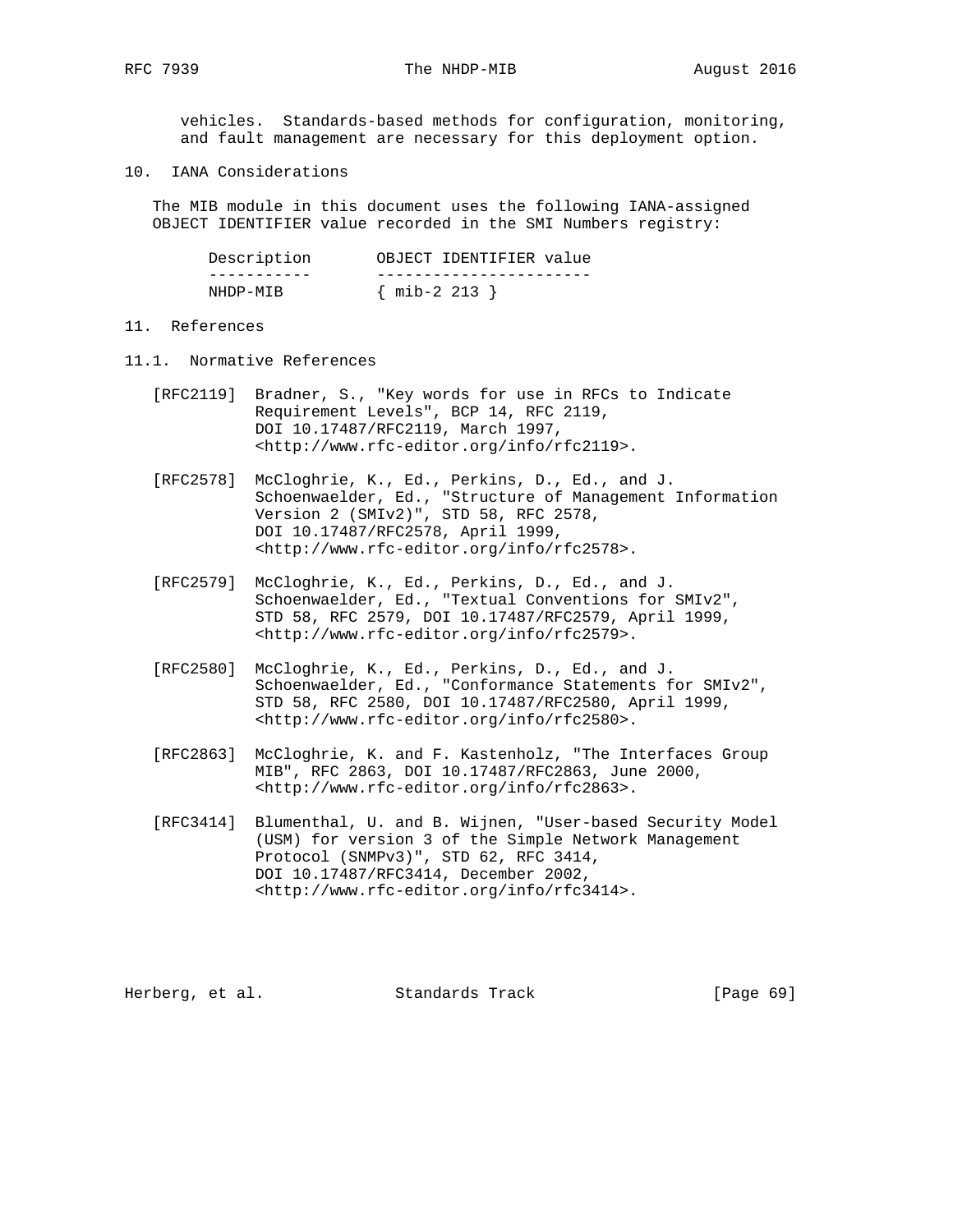- [RFC3418] Presuhn, R., Ed., "Management Information Base (MIB) for the Simple Network Management Protocol (SNMP)", STD 62, RFC 3418, DOI 10.17487/RFC3418, December 2002, <http://www.rfc-editor.org/info/rfc3418>.
- [RFC3826] Blumenthal, U., Maino, F., and K. McCloghrie, "The Advanced Encryption Standard (AES) Cipher Algorithm in the SNMP User-based Security Model", RFC 3826, DOI 10.17487/RFC3826, June 2004, <http://www.rfc-editor.org/info/rfc3826>.
- [RFC4001] Daniele, M., Haberman, B., Routhier, S., and J. Schoenwaelder, "Textual Conventions for Internet Network Addresses", RFC 4001, DOI 10.17487/RFC4001, February 2005, <http://www.rfc-editor.org/info/rfc4001>.
- [RFC5591] Harrington, D. and W. Hardaker, "Transport Security Model for the Simple Network Management Protocol (SNMP)", STD 78, RFC 5591, DOI 10.17487/RFC5591, June 2009, <http://www.rfc-editor.org/info/rfc5591>.
- [RFC5592] Harrington, D., Salowey, J., and W. Hardaker, "Secure Shell Transport Model for the Simple Network Management Protocol (SNMP)", RFC 5592, DOI 10.17487/RFC5592, June 2009, <http://www.rfc-editor.org/info/rfc5592>.
- [RFC6130] Clausen, T., Dearlove, C., and J. Dean, "Mobile Ad Hoc Network (MANET) Neighborhood Discovery Protocol (NHDP)", RFC 6130, DOI 10.17487/RFC6130, April 2011, <http://www.rfc-editor.org/info/rfc6130>.
- [RFC6340] Presuhn, R., "Textual Conventions for the Representation of Floating-Point Numbers", RFC 6340, DOI 10.17487/RFC6340, August 2011, <http://www.rfc-editor.org/info/rfc6340>.
- [RFC6353] Hardaker, W., "Transport Layer Security (TLS) Transport Model for the Simple Network Management Protocol (SNMP)", STD 78, RFC 6353, DOI 10.17487/RFC6353, July 2011, <http://www.rfc-editor.org/info/rfc6353>.
- [RFC7466] Dearlove, C. and T. Clausen, "An Optimization for the Mobile Ad Hoc Network (MANET) Neighborhood Discovery Protocol (NHDP)", RFC 7466, DOI 10.17487/RFC7466, March 2015, <http://www.rfc-editor.org/info/rfc7466>.

Herberg, et al. Standards Track [Page 70]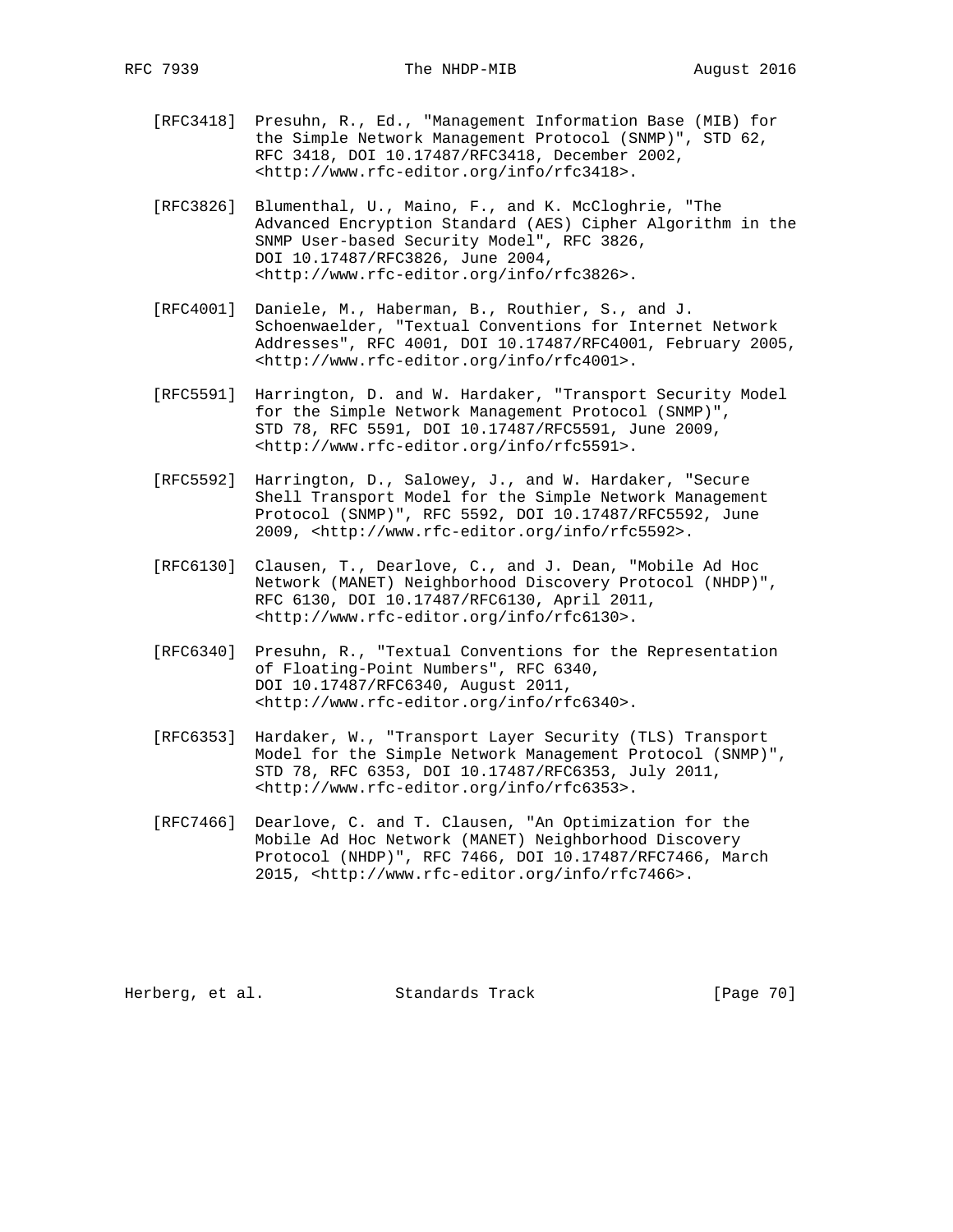- 11.2. Informative References
	- [RFC3410] Case, J., Mundy, R., Partain, D., and B. Stewart, "Introduction and Applicability Statements for Internet- Standard Management Framework", RFC 3410, DOI 10.17487/RFC3410, December 2002, <http://www.rfc-editor.org/info/rfc3410>.
	- [RFC3411] Harrington, D., Presuhn, R., and B. Wijnen, "An Architecture for Describing Simple Network Management Protocol (SNMP) Management Frameworks", STD 62, RFC 3411, DOI 10.17487/RFC3411, December 2002, <http://www.rfc-editor.org/info/rfc3411>.
	- [RFC4750] Joyal, D., Ed., Galecki, P., Ed., Giacalone, S., Ed., Coltun, R., and F. Baker, "OSPF Version 2 Management Information Base", RFC 4750, DOI 10.17487/RFC4750, December 2006, <http://www.rfc-editor.org/info/rfc4750>.
	- [RFC5148] Clausen, T., Dearlove, C., and B. Adamson, "Jitter Considerations in Mobile Ad Hoc Networks (MANETs)", RFC 5148, DOI 10.17487/RFC5148, February 2008, <http://www.rfc-editor.org/info/rfc5148>.
	- [RFC6779] Herberg, U., Cole, R., and I. Chakeres, "Definition of Managed Objects for the Neighborhood Discovery Protocol", RFC 6779, DOI 10.17487/RFC6779, October 2012, <http://www.rfc-editor.org/info/rfc6779>.

Herberg, et al. Standards Track [Page 71]